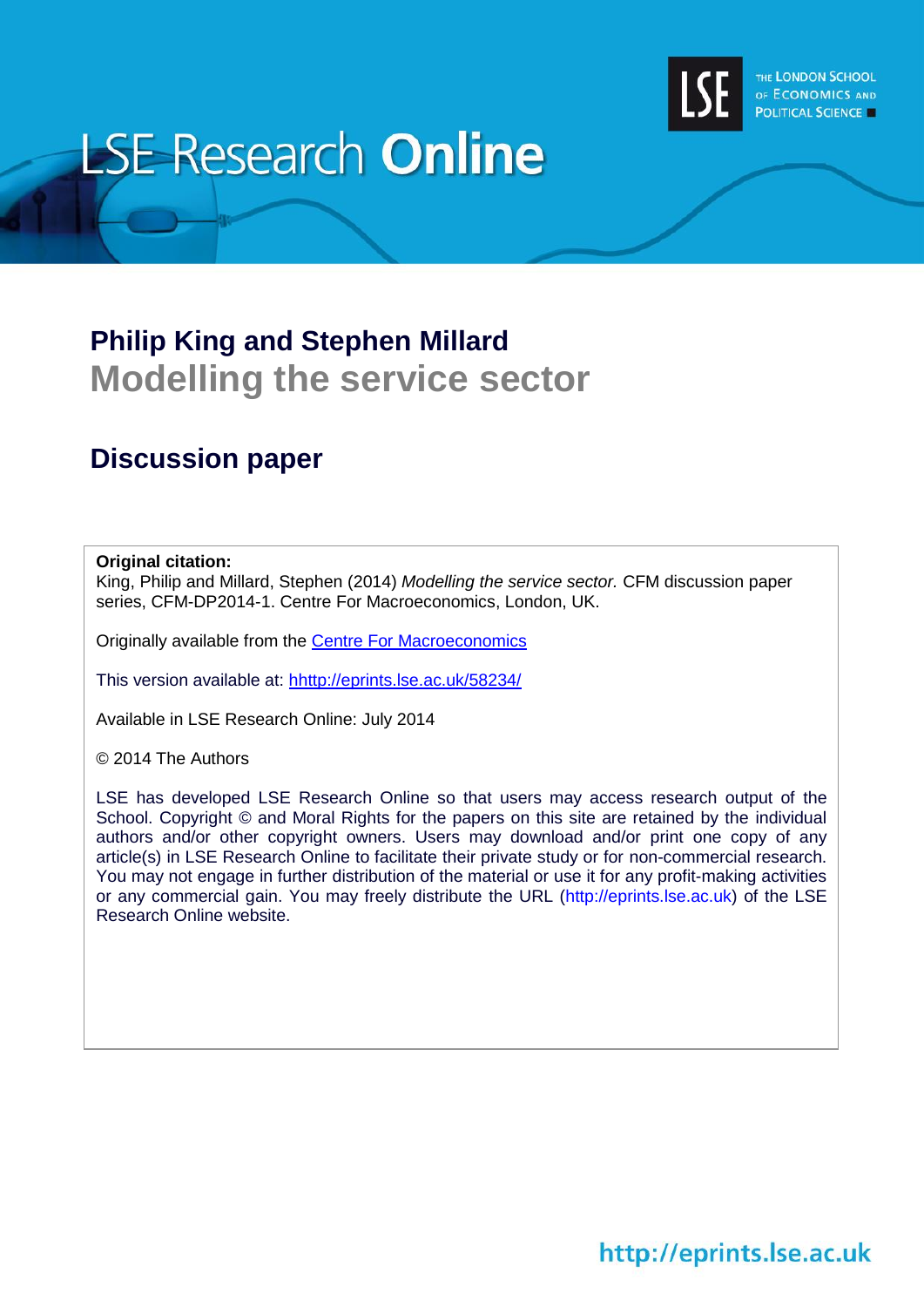## Modelling the service sector

Philip  $King<sup>(1)</sup>$  and Stephen Millard<sup>(2)</sup>

#### **Abstract**

In the wake of the financial crisis output fell dramatically while inflation remained above its target and productivity collapsed relative to its previous trend. The fall in productivity relative to trend was particularly pronounced within the service sector, and then most particularly in certain subsectors such as 'Professional, Scientific and Technical Activities'. Given the weight of services in the economy – 75% in GDP and 50% in the CPI – it would seem that understanding how this sector works is crucial if we are to understand how the economy as a whole responds to shocks. But our standard macroeconomic models are not well suited to analysing this sector. In this paper, we try to address these deficiencies by modelling better the service sector and then examine the implications of trying to take certain features of the service sector into account. In order to do this, we first embarked on a series of structured visits to a set of firms that span the service sector. The motivation for doing this was that we could use our findings from these visits to get a better feel for how service-sector firms operate and, so, to be able to construct a model of a 'typical' service-sector firm. We then build a model taking into account what we learned from the visits and examined the effects of demand shocks within the model. We find that the model can explain some of the qualitative movements in productivity seen in response to the financial crisis.

**Key words**: Service sector, intangible investment

*JEL* **classification**: D21, D24, E22 and E23

(1) Bank of England. Email: [Philip.king@bankofengland.co.uk](mailto:Philip.king@bankofengland.co.uk)

(2) Bank of England, Durham University Business School and Centre for Macroeconomics. Email: [Stephen.millard@bankofengland.co.uk](mailto:Stephen.millard@bankofengland.co.uk)

\_\_\_\_\_\_\_\_\_\_\_\_\_\_\_\_\_\_\_\_\_\_\_\_\_\_\_\_\_\_\_\_\_\_\_\_\_\_\_\_\_\_\_\_\_\_\_\_\_\_\_\_\_\_\_\_\_\_\_\_\_\_\_\_\_\_\_\_\_\_\_\_\_\_\_\_\_\_\_\_\_\_

The views expressed in this paper are those of the authors, and not necessarily those of the Bank of England.

The authors are extremely grateful to everyone we spoke to in the UK service sector for helping us formulate our ideas together with the Bank of England Agents and Deputy Agents who arranged these visits and provided their own insights. The authors also wish to thank seminar participants at the Bank of England and the Universities of Bath, Bristol, Durham, Exeter, Glasgow, Manchester, Leeds, Sheffield and York for useful comments. Any errors and omissions, of course, remain the fault of the authors.

**© Bank of England 2013**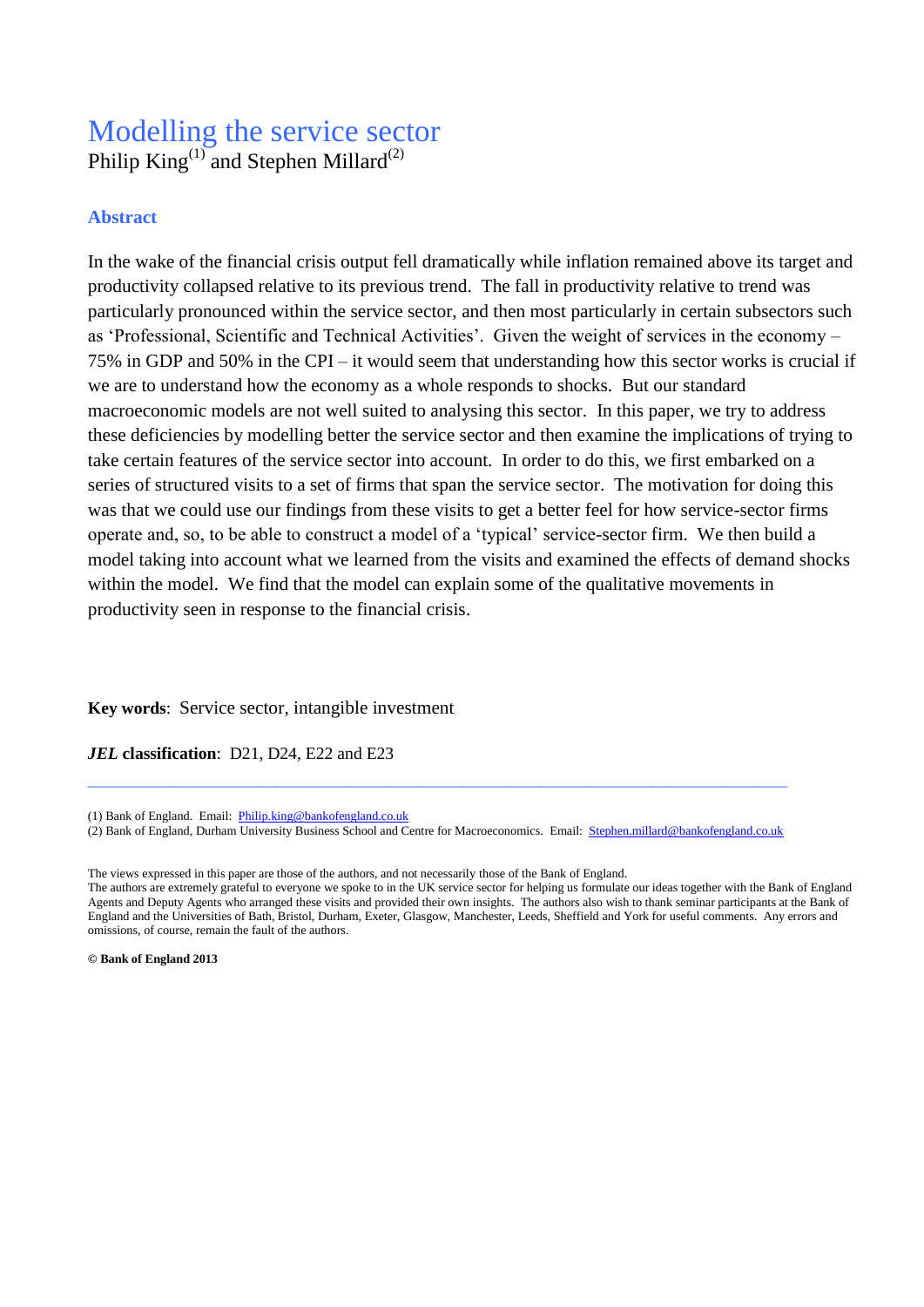## **Contents**

|                                                 | Summary                          |                                                                  |    |
|-------------------------------------------------|----------------------------------|------------------------------------------------------------------|----|
| 1                                               | Introduction                     | 5                                                                |    |
| $\overline{2}$                                  |                                  | Some relevant literature                                         | 6  |
|                                                 | 2.1                              | Product market frictions                                         | 6  |
|                                                 | 2.2                              | Intangible investment                                            | 7  |
|                                                 | 2.3                              | Returns to scale                                                 | 8  |
| 3                                               |                                  | How do service-sector firms operate in the real world?           | 9  |
|                                                 | 3.1                              | Output and price-setting                                         | 9  |
|                                                 | 3.2                              | Inputs and investment                                            | 11 |
| 4                                               |                                  | The Theoretical Model.                                           | 12 |
|                                                 | 4.1                              | Households                                                       | 12 |
|                                                 | 4.2                              | Goods producers                                                  | 15 |
|                                                 | 4.3                              | Bespoke services                                                 | 16 |
|                                                 | 4.4                              | Scalable services                                                | 20 |
|                                                 | 4.5                              | Market clearing                                                  | 21 |
|                                                 | 4.6                              | Monetary policy                                                  | 22 |
|                                                 | 4.7                              | Shock processes                                                  | 22 |
| 5                                               |                                  | Calibration                                                      | 22 |
|                                                 | 5.1 Definition of sectors.       |                                                                  | 22 |
|                                                 | 5.2 Employment and labour shares |                                                                  | 24 |
|                                                 |                                  | 5.3 Other parameters                                             | 26 |
| 6                                               |                                  | The effects of supply and demand shocks                          | 28 |
|                                                 |                                  | 6.1 Supply shocks                                                | 28 |
|                                                 |                                  | 6.2 Demand shocks                                                | 30 |
| $\tau$                                          |                                  | Can the model explain the puzzling behaviour of UK productivity? | 32 |
| 8                                               |                                  | Conclusions                                                      | 35 |
| References                                      |                                  |                                                                  | 36 |
| Appendix 1: Complete equation listing           |                                  |                                                                  | 38 |
| Appendix 2: Log-linearised version of the model |                                  |                                                                  | 41 |
|                                                 | Appendix 3: Steady State         |                                                                  |    |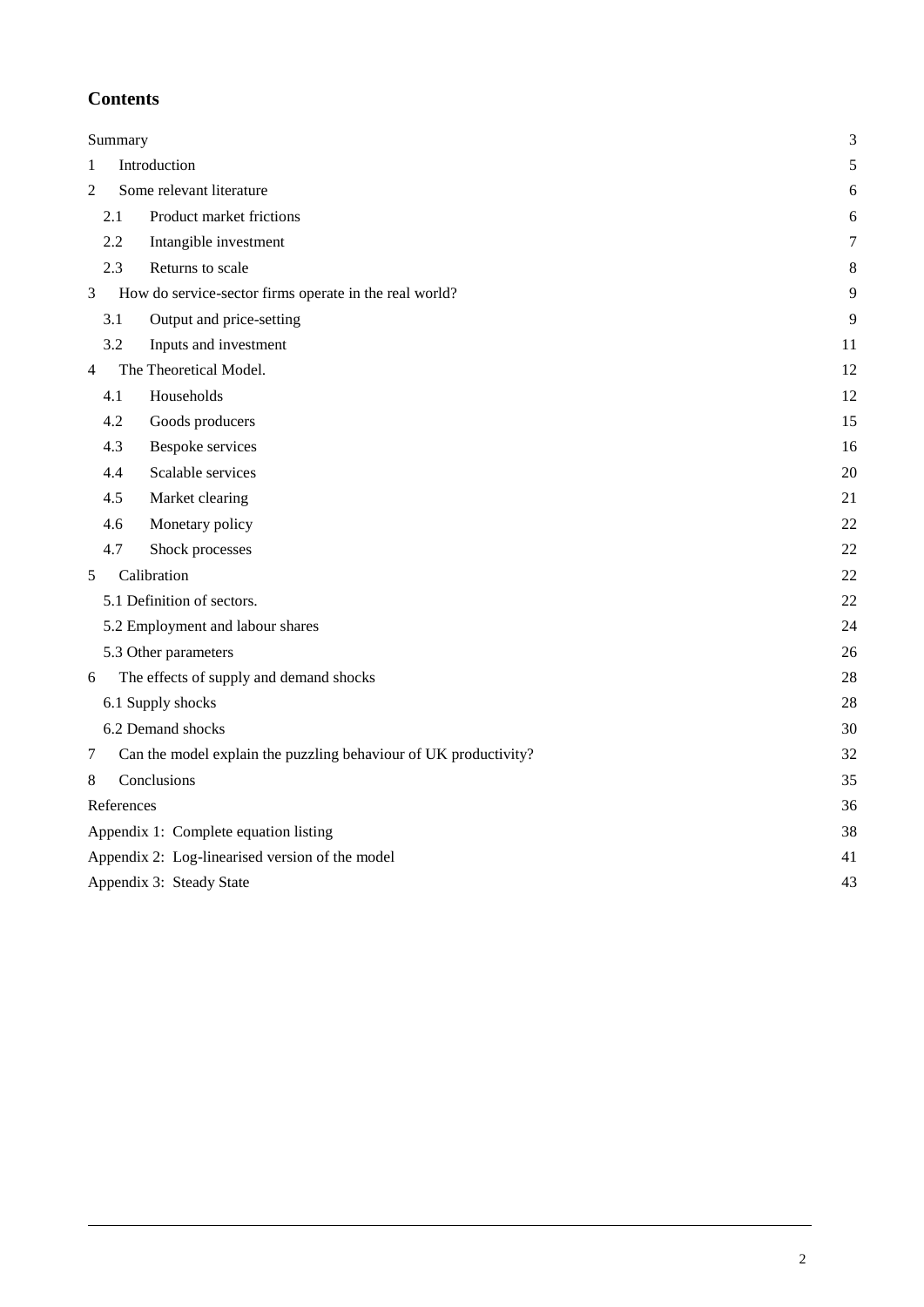#### <span id="page-3-0"></span>**Summary**

In this paper, we have tried to understand better how service-sector companies operate and to incorporate some of these features into an otherwise standard macroeconomic model so as to examine their implications. We had two motivations for doing this. First, in the wake of the financial crisis output fell dramatically while inflation remained above its target and productivity collapsed relative to its previous trend. The fall in productivity relative to trend was particularly pronounced within the service sector, and then most particularly in certain subsectors such as 'Professional, Scientific and Technical Activities'. At the same time, CPI services inflation has remained in the 3% to 5% corridor it has occupied since at least 2000. Given the weight of services in the economy – 75% in GDP and 50% in the CPI – it would seem that understanding how this sector works is crucial if we are to understand how the economy as a whole responds to shocks. Second, most standard macroeconomic models assume that 'value-added' is produced using capital and labour and raw materials and imports are combined with 'value-added' to produce final output. Whereas this model is a reasonable description of the manufacturing process, it seems less representative of what happens in the service sector. For example, how do we measure the output of, say, a firm of consultants, architects or estate agents? And what are the inputs of such firms? It is clear, for instance, that human capital and other forms of intangible capital such as goodwill, firm-specific knowledge and ways of doing things, and client bases, to name but a few, will be extremely important in enabling service companies to produce output. And these factors are also likely to affect price and wage setting in the service sector. For example, given the difficulty in measuring output and hence productivity, together with the importance of individual-specific human capital, how do you determine wages in a service company?

In order to get a better idea of how service-sector firms actually operate in practice, we first embarked on a series of structured visits to a set of firms that span the service sector. More specifically, we visited around 30 private-sector service providers, with a roughly even spread across Standard Industrial Classification sectors: four firms in Sector G (wholesale and retail trade), two firms in Sector H (transport and storage), two firms in Sector I (accommodation and food services), two firms in Sector J (information and communications), three firms in Sector K (finance and insurance), three firms in Sector L (real estate), five firms in Sector M (professional and scientific), three firms in Sector N (administrative and support services) and, finally, two self-employed workers in Sector R (arts, entertainment and recreation). In each case, we asked the firm what they considered to be their outputs and inputs and how they went about measuring them; we asked them what they considered to be full capacity and how they might respond to increases in demand; and we asked them about the form that their investment undertook and, more generally, about how they were able to achieve improvements in productivity. Our visits suggested two important features of service-sector firms: the need to spend time on 'marketing' given the search and matching frictions present in the market for, in particular, business services, and the high degree of 'scalability' of many services.

We then incorporated these features into an otherwise standard DSGE model and examined the response of output, inflation and sectoral and aggregate productivity to sector-specific productivity shocks and aggregate demand shocks. Our results suggested that, in sectors where these features were important, productivity would respond negatively to negative demand shocks.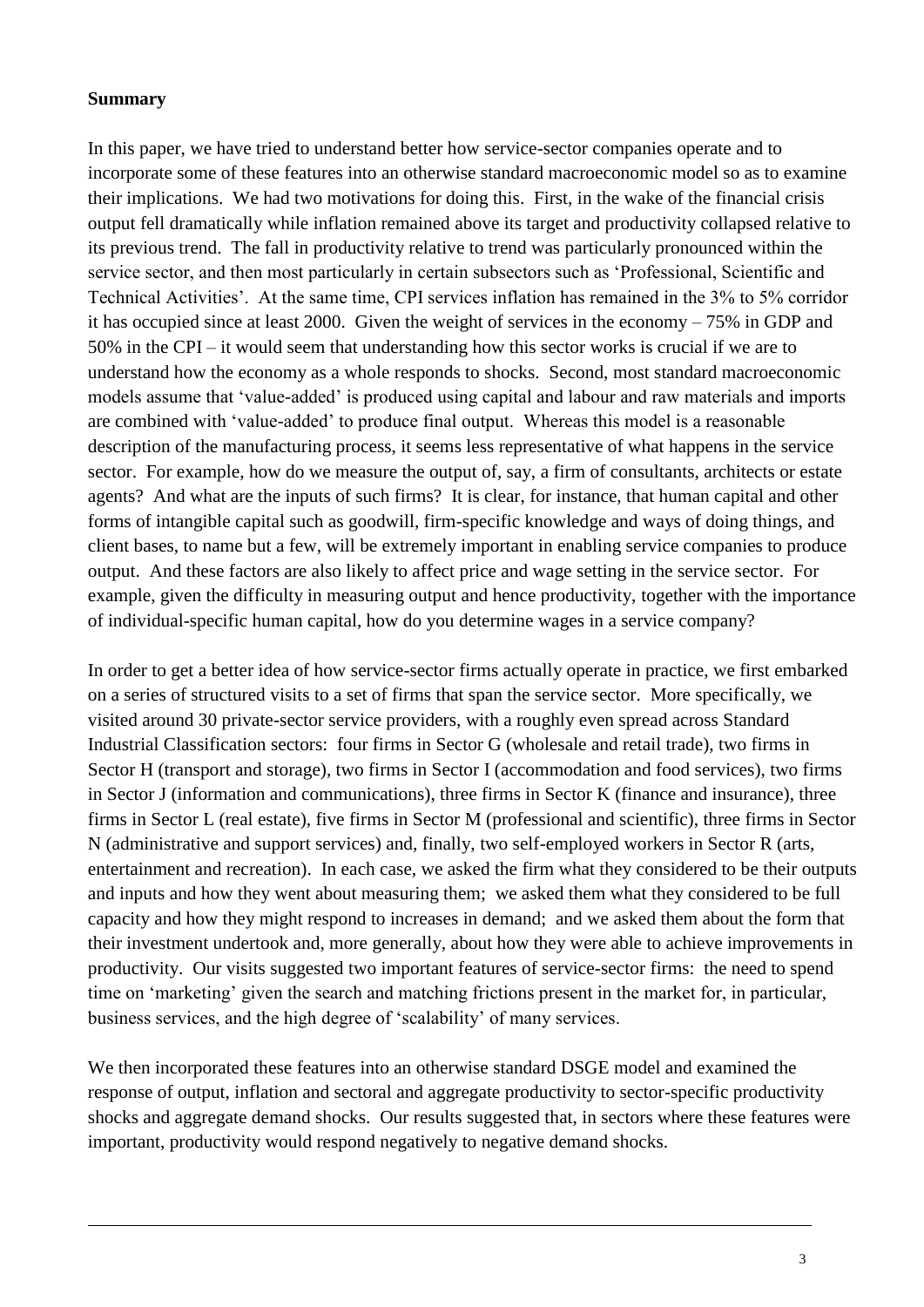We then used the model to examine the effect of the negative demand shock that followed the financial crisis. We found that the model could explain a small but significant part of the observed fall in business services productivity, and a small but less significant part of the fall in productivity in 'scalable' services. Given that business services productivity has performed particularly badly since 2007, and anecdotal evidence suggests that this has been associated with an increased proportion of the workforce in these companies used in tasks such as winning and maintaining contracts and trying to build up customer relationships more broadly, we think that our modelling approach has been successful. And we would argue that it is important to incorporate these features into our macroeconomic models if we are to understand the evolution of economies such as the United Kingdom in which the service sector is so important.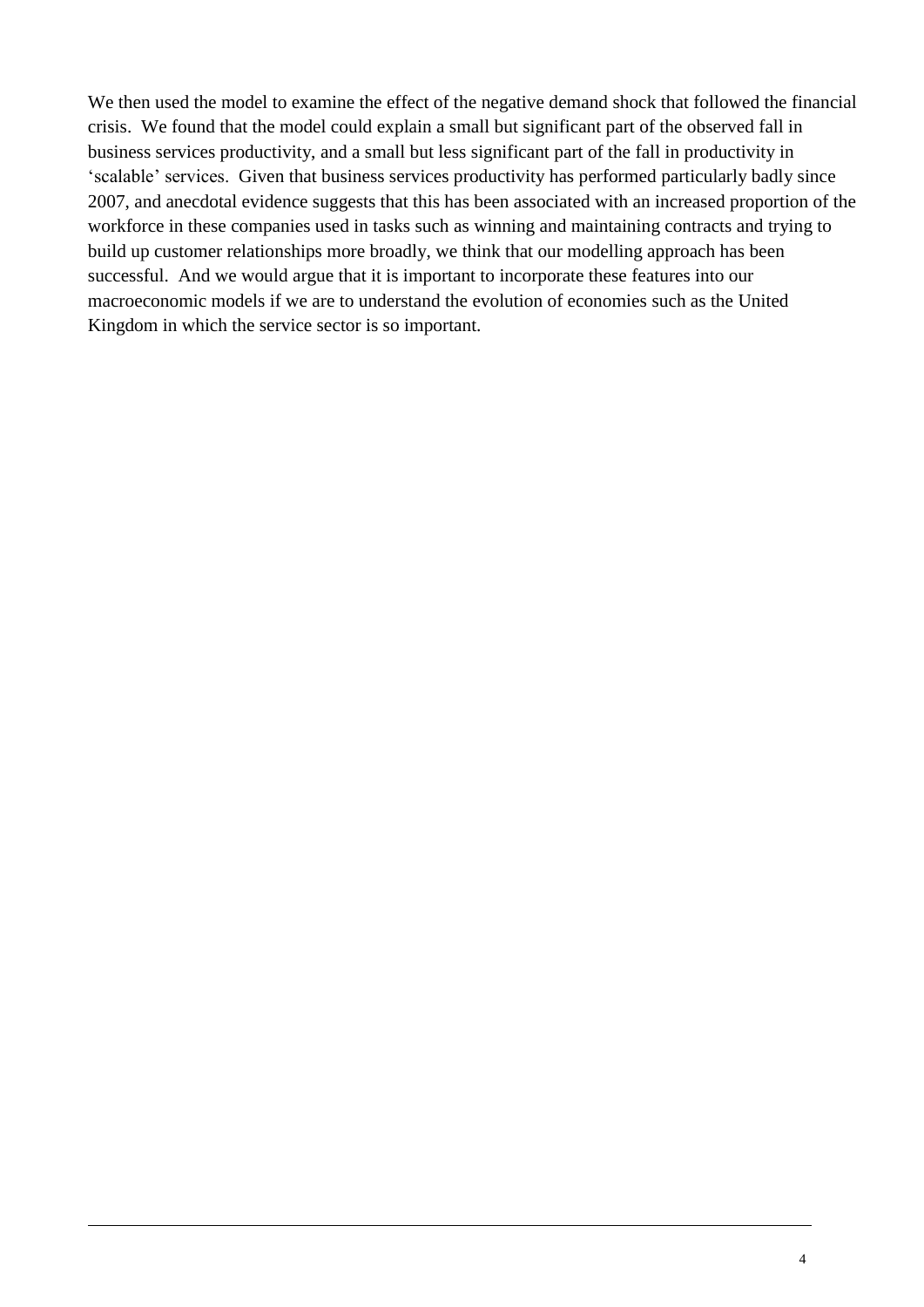## <span id="page-5-0"></span>**1 Introduction**

In the wake of the financial crisis output fell dramatically while inflation remained above its target and productivity collapsed relative to its previous trend. The fall in productivity relative to trend was particularly pronounced within the service sector, and then most particularly in certain subsectors such as 'Professional, Scientific and Technical Activities'. At the same time, CPI services inflation has remained in the 3% to 5% corridor it has occupied since at least 2000. Given the weight of services in the economy – 75% in GDP and 50% in the CPI – it would seem that understanding how this sector works is crucial if we are to understand how the economy as a whole responds to shocks.

More specifically, a major influence on inflationary pressure is the balance between an economy's capacity to supply goods and services – potential output – and the demand for these goods and services. But estimating potential output is fraught with difficulty. And this is a particular problem within the service sector where we do not have a good model of what determines service sector output and potential output. To explain what we mean by this, most macroeconomic models assume that 'value-added' is produced using capital and labour and raw materials and imports are combined with 'value-added' to produce final output. Whereas this model is a reasonable description of the manufacturing process, it seems less representative of what happens in the service sector. For example, how do we measure the output of, say, a firm of consultants, architects or estate agents? And what are the inputs of such firms? It is clear, for instance, that human capital and other forms of intangible capital such as goodwill, firm-specific knowledge and ways of doing things, and client bases, to name but a few, will be extremely important in enabling service companies to produce output. And these factors are also likely to affect price and wage setting in the service sector. For example, given the difficulty in measuring output and hence productivity, together with the importance of individual-specific human capital, how do you determine wages in a service company?

In this paper, we try to address these deficiencies by modelling better the service sector and then examine the implications of trying to take certain features of the service sector into account. In order to do this, we first embarked on a series of structured visits to a set of firms that span the service sector. The motivation for doing this was that we could use our findings from these visits to get a better feel for how service-sector firms operate and, so, to be able to construct a model of a 'typical' service-sector firm. We then built a model taking into account what we found from the visits and examined the effects of shocks within the model.

The paper is structured as follows. In the next section, we first discuss the literature that we think captures some of the aspects of service-sector firms that make them different to the standard 'firm' in a typical macroeconomic model. We then talk through our structured visits and what we discovered in our conversations with service-sector firms. Section 4 sets up our theoretical model and Section 5 discusses how we calibrate it. Section 6 looks at the response of aggregate and sectoral variables to shocks. Section 7 asks whether the model can help explain the puzzling behaviour of UK productivity in the wake of the financial crisis and Section 8 concludes.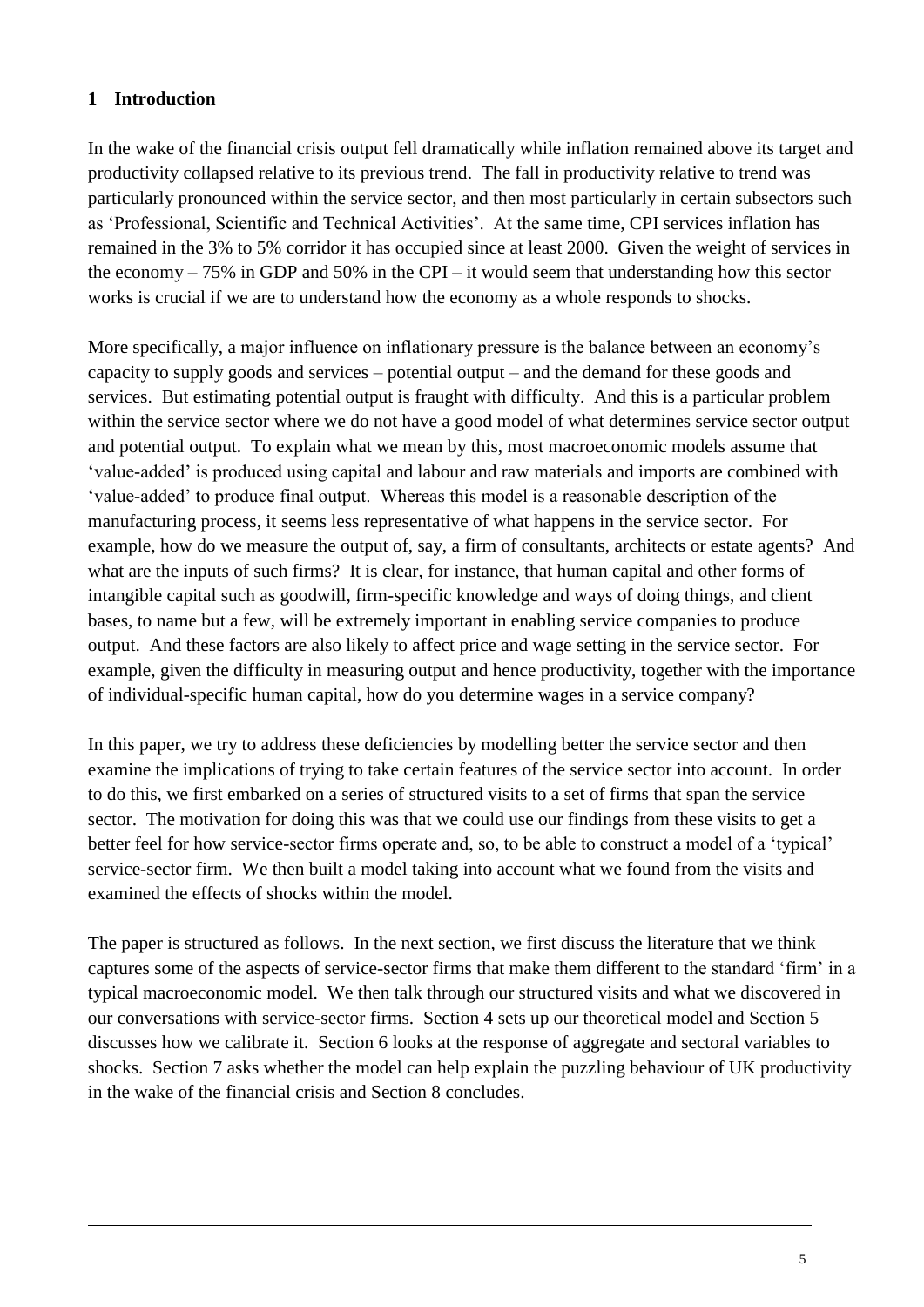## <span id="page-6-0"></span>**2 Some relevant literature**

As we discuss later, our programme of visits drew out three important features of (certain parts of) the service sector that are not normally featured in standard macroeconomics models: the existence of product market frictions, the importance of intangible capital (in particular, the 'brand' and the 'customer base') and the existence of 'scalable' services in which producing the first unit of the service requires labour but thereafter a large number of additional units can be produced at close to zero marginal cost. Given these observations, we here discuss some recent literature that attempts to model and/or investigate empirically these features.

## <span id="page-6-1"></span>*2.1 Product market frictions*

Several recent papers have introduced product market frictions into standard models. It is not immediately clear from the literature, that such frictions are relatively more significant in markets for services than for goods; though it is sometimes argued that in services, especially business to business services, there is more of a focus on client relationships. Drozd and Nosal (2012) argue that pricing to market and large and persistent deviations from the law of one price can be explained by the existence of frictions in bringing products to market. In their model, firms need to build market share by matching with their customers; specifically, intermediate producers must match with retailers to sell their goods, and retailers' search is undirected. Building market share is costly and time-consuming and any existing relationships with customers will be valuable as a result. The probability of meeting, and so starting a relationship, is determined by firms' 'marketing capital'. So, firms will choose to invest in building up their 'marketing capital'. Gourio and Rudanko (2011) also construct a general equilibrium model with search frictions, in which a firm's customer base adjusts sluggishly, and customer relationships are long-term. Here again, the customer base embodies a form of intangible capital, ie, customers are valuable assets. They assume that there is an informational friction concerning product characteristics; to overcome it, firms need to hire sales people to meet potential customers. Because it is costly for firms to build up the customer base and, so, expand, the response of variables such as investment to shocks will be slower, smaller and hump-shaped: in line with the data but not the standard neoclassical growth model in which variables respond on impact.

The search friction in Bai *et al.* (2012) results in a trade-off for customers: they can either shop at high price firms that are easier to find or they can search for longer to get a better price. In their model, greater demand induces greater search, and aggregate output increases, even if inputs and input utilisation remain constant. For example, the more customers show up to a restaurant to buy meals, the more will be served, given the number of staff, tables and chairs, etc. The authors examine demand shocks (shocks to preferences and search costs) and technology shocks; they find that, to match the US data, you need to attribute a much larger role to the demand shocks vis-à-vis supply shocks. What appear as technology shocks in the neoclassical model are actually increases in resource utilisation arising from more effective search by consumers.

But why are customer relationships long-term? Klemperer (1995) surveys the literature examining the effect on competition in markets in which consumers have costs of switching between brands, or 'brand loyalty'. Again, firms' current market share will affect their future profitability, and they face the familiar trade-off between setting a low price to capture valuable future repeat purchasers (a form of investment), and setting a high price to harvest profits by exploiting locked-in customers (running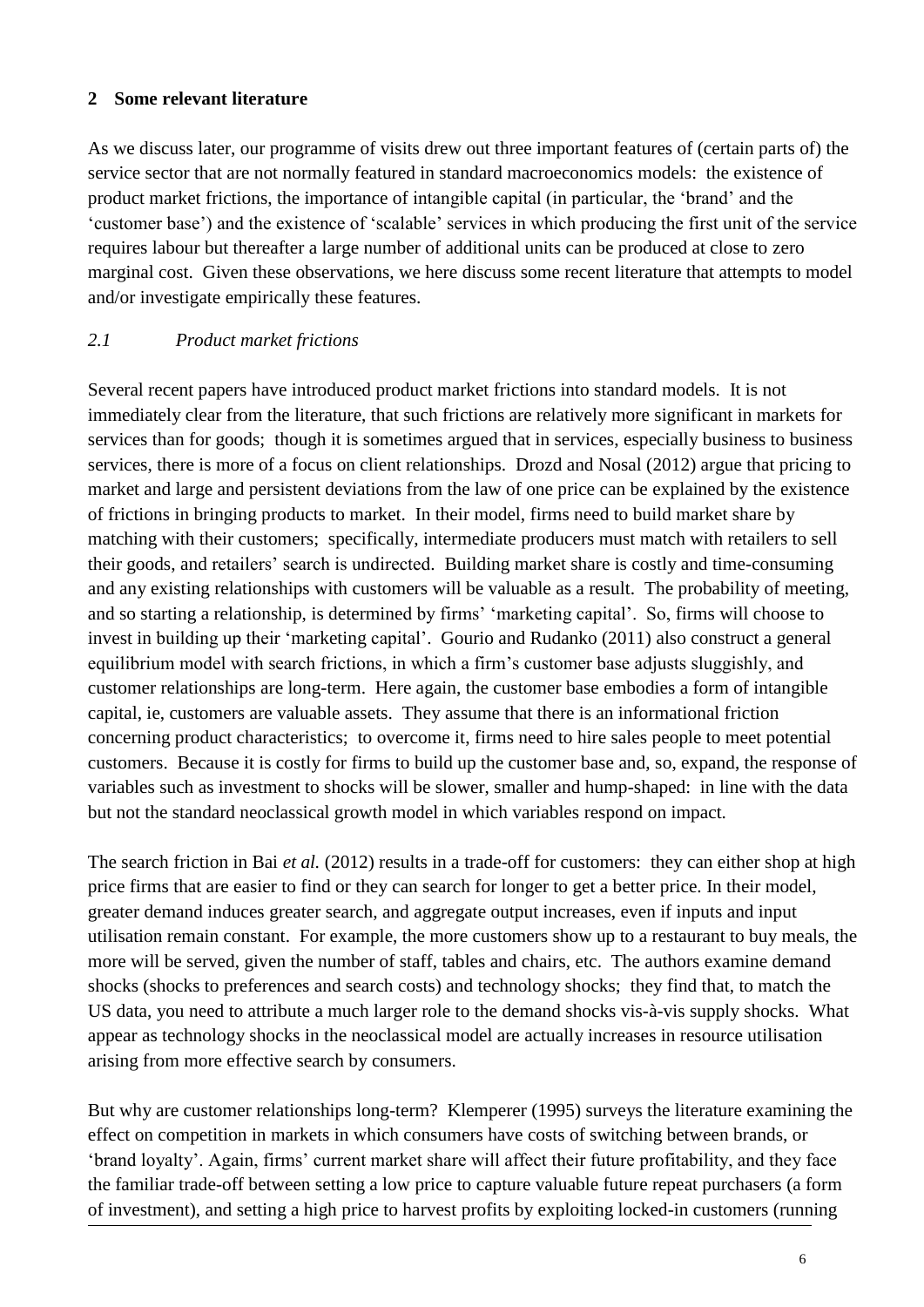down their 'customer stocks'). Products are artificially differentiated by this switching cost, even when brands are functionally identical. The presence of switching costs can explain why one might observe introductory offers, price wars, and multi-product firms in such marketss.

More recently, Ravn *et al.* (2006) propose a 'deep habit' preference specification, where consumers form preferences over brands, as suggested by previous empirical literature. This is a way of 'microfounding' the result that the demand faced by a firm is a function of its past sales. Nakamura and Steinsson (2011) also have a model of brand loyalty. They note that, in this set up, consumer demand will depend on expected future prices. This creates a time inconsistency problem for firms, which have an incentive to promise low prices in the future to attract customers now, but renege on this promise when the future arrives. Since customers understand this, firms will benefit from committing to a sticky price, set at or below a price cap in an 'implicit contract' with the customer. In this way, the model generates endogenous nominal rigidity without recourse to menu costs. In line with this, Kleshchelski and Vincent (2009) note that survey evidence suggests the main reason why firms keep prices stable is that they are concerned with losing customers, ie, it is not menu costs, or costly information.

## <span id="page-7-0"></span>*2.2 Intangible investment*

McGrattan and Prescott (2010) introduce intangible investment into the basic neoclassical growth model, and assume non-neutral technology change in the production of intangible investment goods. They are motivated by evidence suggesting intangible investment financed by owners of firms and by workers was abnormally high in the US in the 1990s, a period in which the basic neoclassical model would have predicted a slump when in fact there was a boom. Measured factor incomes were low despite the boom; for example, compensation per hour fell whilst hours rose, and corporate profits fell. Additionally, business capital gains rose very rapidly compared to their historical average, and accrued to households reporting the largest increases in hours. The paper squares all this evidence by differentiating measured aggregate income from economic income. The authors contend that the two did not move together during the period. Measured incomes understated economic incomes by the amount of the intangible investment of shareholders and worker-owners. In the model, firms produce final goods and intangible investment goods; and the authors model a high-technology boom in the intangible investment sector, which they argue accords with micro-evidence. Measured labour productivity understates the actual increase in labour productivity; if you account for intangible investment, the boom in productivity begins earlier, and is bigger. The authors argue that you can't resolve the 'puzzling 90s boom' by simply modelling investment-specific technical change; you need to account for intangible investment.

Corrado, Hulten and Sichel (2009) add intangible capital to a standard Solow-Jorgenson-Griliches 'sources of growth' framework. They find that this changes the pattern of US growth. Now, growth of output per hour increases over 1973-95 and 1995-2003, capital deepening becomes the dominant source of productivity growth, and the role of multi-factor productivity is diminished. The authors note that current national accounts practices (in which intangible investment is not fully accounted) overstate the labour share, and mask a downward trend in that share. Goodridge, Haskel and Wallis (2012) adopt the Corrado, Hulten and Sichel approach for the United Kingdom. They also present estimates of intangible investment by industry. They find that intangible investment exceeded tangible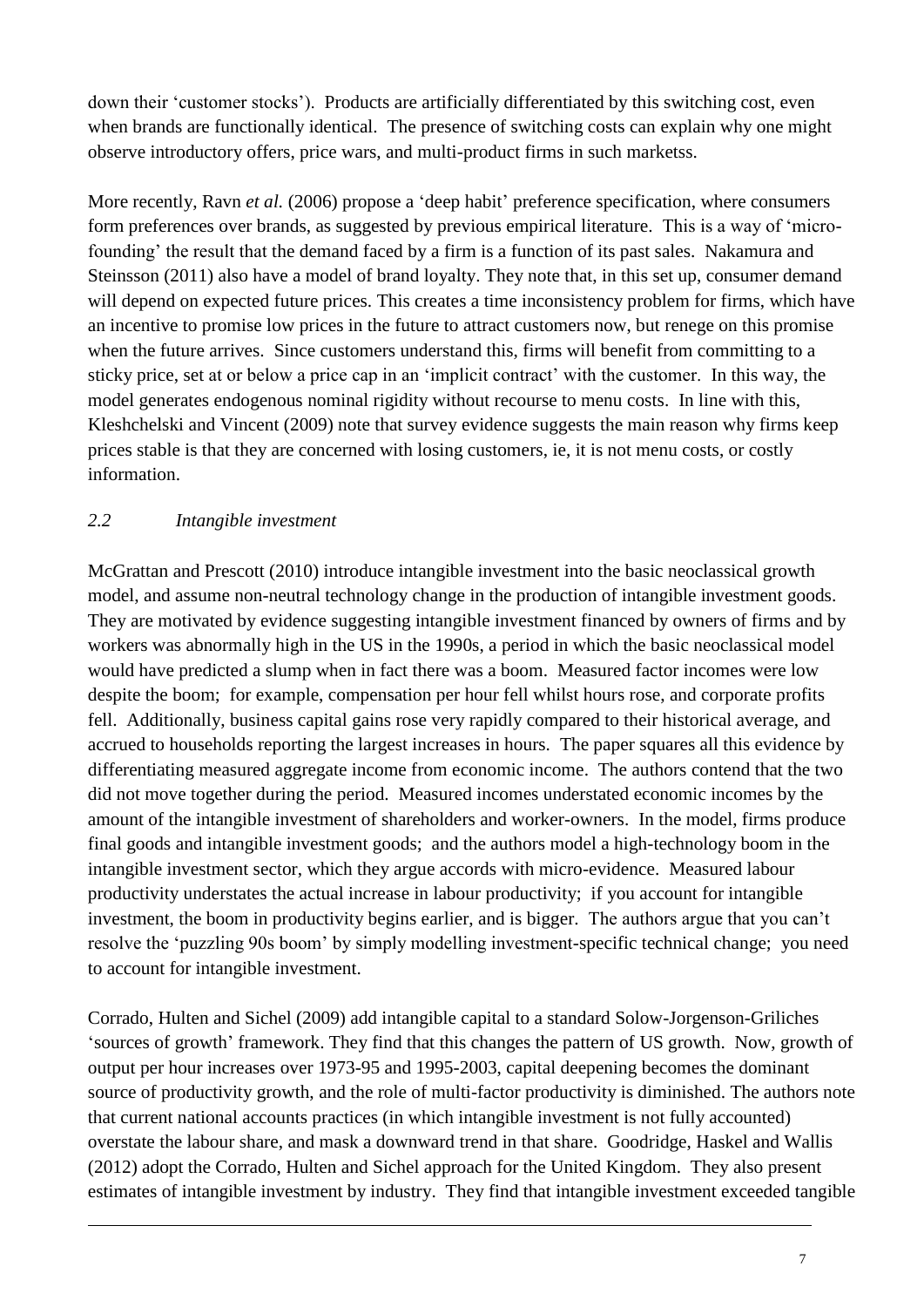investment in 2009 by 34% and that the most intangible-intensive industry is manufacturing. Furthermore, treating intangible expenditure as investment raises annual market sector labour productivity growth by 0.1 percentage points during 1990-95 and by 0.28 percentage points during 1995-2000. But, doing so *lowers* annual labour productivity growth by 0.04 percentage points during 2000-09.

## <span id="page-8-0"></span>*2.3 Returns to scale*

The provision of some services carries high fixed costs, creating the existence of increasing returns to scale, so we will need to introduce such fixed costs into our model. The problem with fixed costs is that firms need to be able to set a high enough price to ensure that they do not make a loss. But they can only do this if they have enough market power. Smets and Wouters (2003) assume that firms have just enough market power to set their price in such a way as to exactly cover their fixed costs and, hence, make zero profits; they use this as a way of estimating the average degree of market power in the economy (equivalently size of fixed costs). The original monopolistic competition models of Dixit and Stiglitz (1977) and Spence (1976) did not assume this. Rather for given fixed costs and market power, they use a free-entry (ie, zero-profit) condition to tie down the number of firms in an industry.

That said, we are not sure that their model is the right way of thinking about some service industries in which one might argue that there exist 'natural monopolies' as defined by Baumol *et al.* (1982). And in such industries issues arise over the possibility, and welfare consequences, of various forms of price discrimination. One form of effective price discrimination that appears in many service sectors is twopart tariffs. Here, the firm will charge an 'entry fee', enabling the consumer to make use of the service at all, in addition to a 'per unit' price. Oi (1971) discusses such tariffs using the example of amusement parks and Schmalensee (1982) looks at the implications of differing preferences among customers, the presence of income effects and monopolistic competition among the buyers of the service (assumed to be a production input) on the optimal two -part tariff. Perhaps the most obvious examples of natural monopolies that use two-part tariffs can be found in the telecommunications industry where the variable cost of providing phone calls is tiny compared with the cost of building the network in the first place and this is reflected in the price of calls compared with line/mobile phone rental charges. This industry is discussed at length in Laffont and Tirole (2000), who concentrate in particular on how regulators should set prices – both final consumer prices and the access fees charged to other telecoms providers for using local networks – in order to maximise social welfare.

But there are other service industries where the bulk of costs are associated with producing the first unit of the service, which can then be 'scaled up' at low marginal cost. Romer (1990), in his growth model with endogenous technological change, notes that technology, as an input to production, is nonrival. Once the cost of creating a new 'set of instructions' has been incurred, those instructions can be used over and over again, at no additional cost; replication is costless. Developing new and better instructions is equivalent to incurring a fixed cost. In his model, the firm incurs such fixed costs of design or R&D; it recovers those fixed costs by selling the new good at a price greater than the marginal cost of production. Such fixed costs mean that a increase in the size of the market (ie, demand) will imply an increase in productivity as the fixed costs become a smaller proportion of total costs.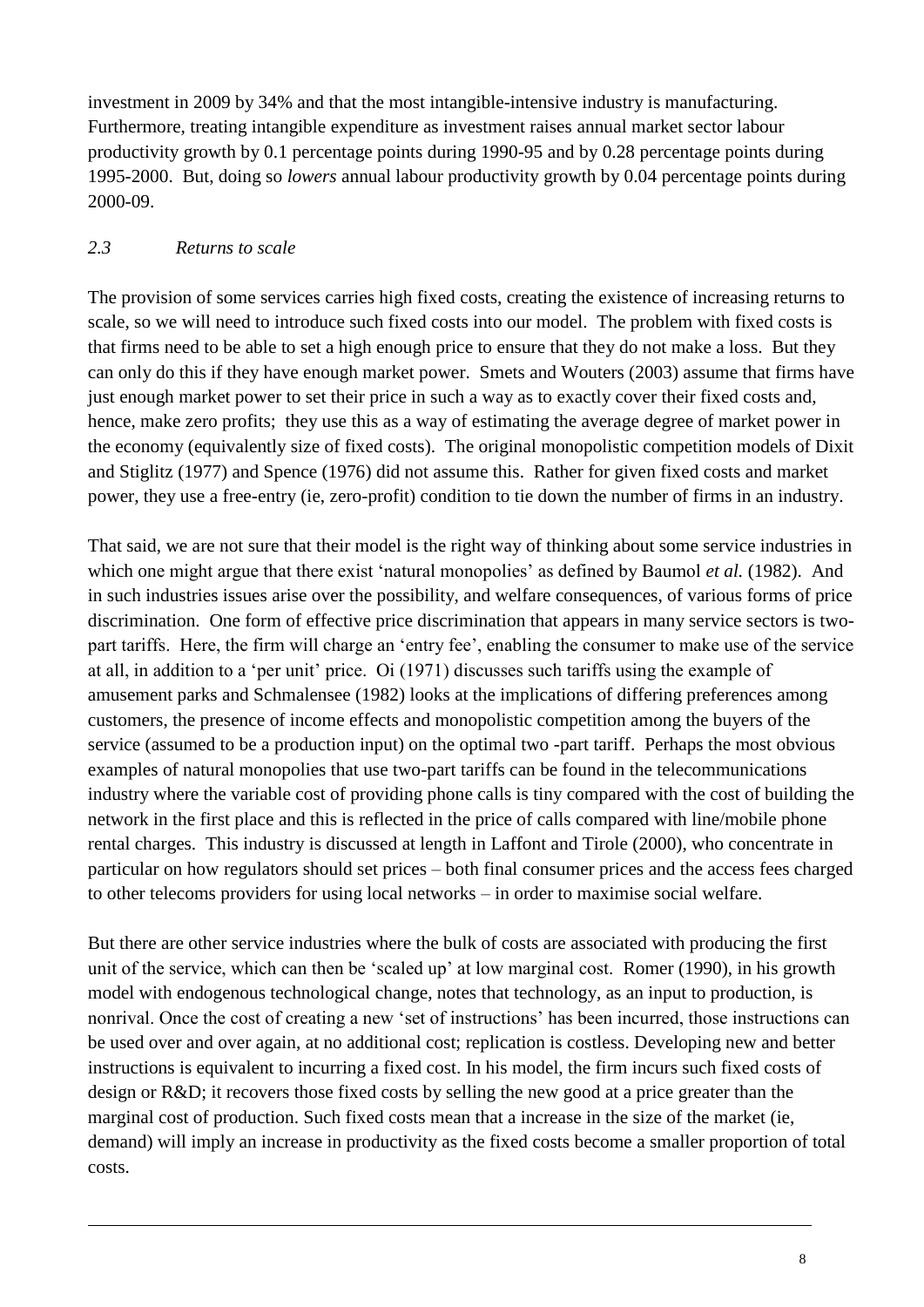## <span id="page-9-0"></span>**3 How do service-sector firms operate in the real world?**

In order to draw intuition on those aspects that make service-sector firms different to firms in standard macroeconomic models, we carried out a programme of structured visits to service-sector firms. More specifically, we visited around 30 private-sector service providers, with a roughly even spread across Standard Industrial Classification sectors: four firms in Sector G (wholesale and retail trade), two firms in Sector H (transport and storage), two firms in Sector I (accommodation and food services), two firms in Sector J (information and communications), three firms in Sector K (finance and insurance), three firms in Sector L (real estate), five firms in Sector M (professional and scientific), three firms in Sector N (administrative and support services) and, finally, two self-employed workers in Sector R (arts, entertainment and recreation). In each case, we asked the firm what they considered to be their outputs and inputs and how they went about measuring them; we asked them what they considered to be full capacity and how they might respond to increases in demand; and we asked them about the form that their investment undertook and, more generally, about how they were able to achieve improvements in productivity.

In the remainder of this section, we discuss our findings. In particular, we first discuss what we found out about outputs and price setting before discussing inputs and investment.

## <span id="page-9-1"></span>*3.1 Output and price-setting*

In our discussions with firms about defining and measuring their outputs, it became clear that we could – at least as a first pass – divide the different services produced into three types:

- 'scaleable' services, sold in monopolistically competitive markets, where once the firm had produced one unit (typically at high fixed cost) it could produce a large number of units with little increase in total cost
- 'bespoke' services, where the value of the service depends on the match between the firm and its customer and the price is set via a bilateral bargain between the two
- services produced at increasing marginal cost, sold in monopolistically competitive markets

Since the third type resembles the basic 'firm' in typical macro models, we focus on the first and second types in what follows.

## 3.1.1 Scalable services

For some services, there are increasing returns to scale in production: high fixed costs (which in many cases are also sunk), significant joint costs, but low (if not negligible) marginal costs. In terms of our visits, particular examples of this include the development of computer systems – where 'system' is defined as a set of well documented codes – the cost of producing another system for doing the same thing (or even something similar enough) would be small; the production of documentaries, where once you've produced a documentary, you can sell any number of copies; the writing of a standard insurance contract, which can be replicated at little cost; portfolio management, where the cost of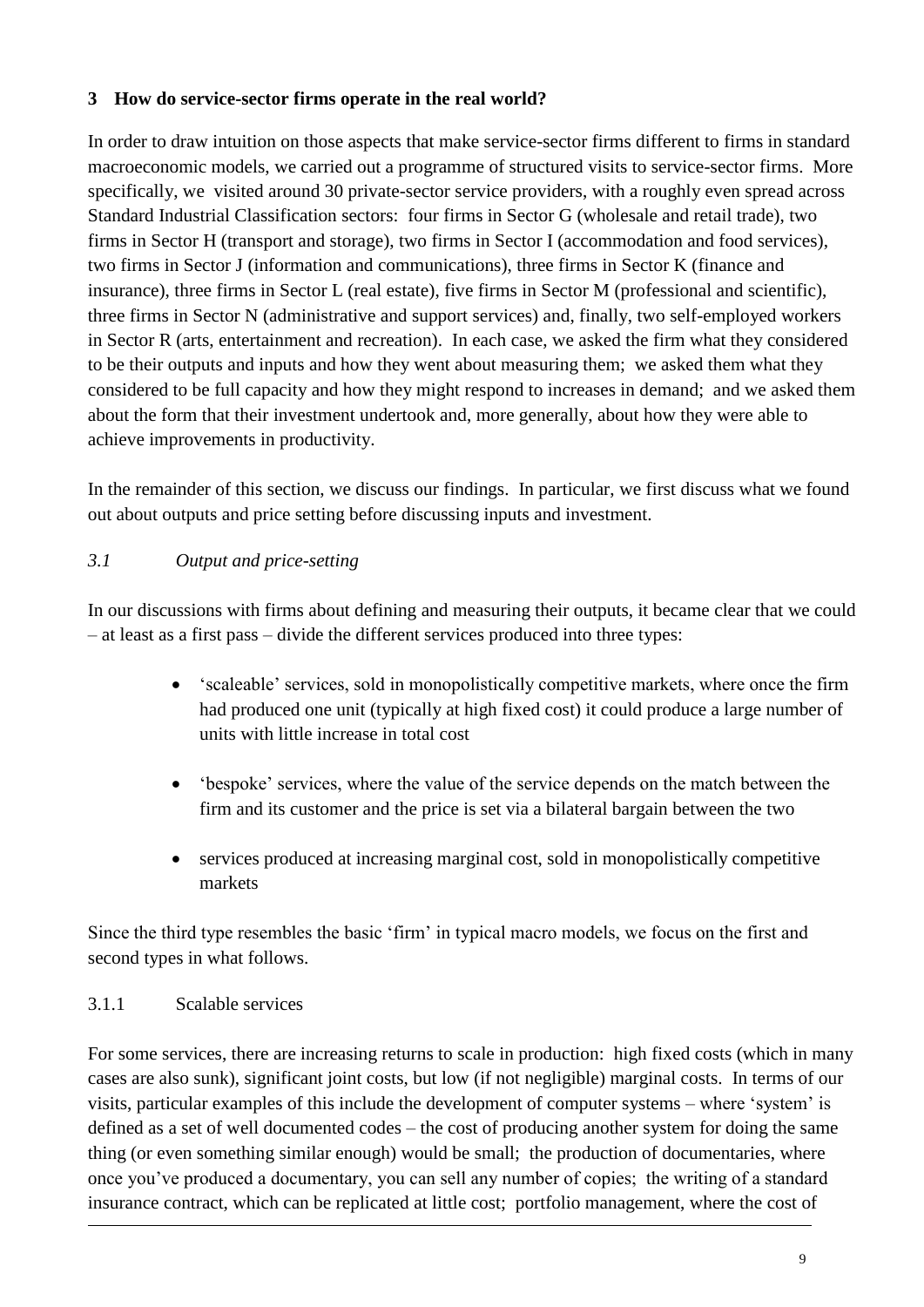managing a £1 million portfolio is not that different to the cost of managing a £100 million portfolio; and, finally, the cost to a musician of performing in front of 100 people or 1,000 people is essentially the same. Although we did not visit any telecommunications firms, we would expect the provision of such services to be another example of this. In the limit for services such as these, potential supply is infinite at a given level of inputs. Hence, if you were estimating a production function for this kind of service, the Solow residual, calculated under standard assumptions, would not be informative about total factor productivity; rather, it would be telling you about fluctuations in demand (the limiting factor for such goods).<sup>1</sup>

The presence of such large fixed costs will affect price-setting. Standard micro theory shows that charging a uniform price such that marginal revenue equals marginal cost may not allow a firm with such a production technology to recover its fixed costs, given the distribution of consumers' willingness to pay. Differential pricing may therefore be required for the firm to be economically viable and price discrimination arises naturally as a way to recover fixed costs. As a result, in these industries, you commonly observe nonlinear pricing (for example, access fees plus usage fees), firms offering varieties of product differentiated by quality in order to support differential pricing, and service bundling; in each case, price-setting in these sectors differs from price-setting in standard macroeconomic models.

In our model, we capture this by assuming that such firms operate a simple two-part tariff in which they charge an access fee and then a per unit price. Not only is this a pricing mechanism we often see – eg, mobile phone contracts, television subscription, concert hall providers – it can be imposed without loss of generality since, in a model with homogenous consumers (as we have below), it can achieve the same surplus as a more general non-linear contract.

#### 3.1.2 Bespoke services

1

Many of the service-sector firms we spoke to  $-$  and most of those, in particular, that would be characterised in the data as 'business services' – produced 'bespoke' services: complex bundles of services which are unique to each customer. That is, no two bundles are ever exactly the same, even if they are of the same generic type of service. For example, we spoke to included a wholesaler where the combination of goods, packaging and design, and after-sales service varied across the retailers with whom it dealt and the price was negotiated in each case. The same was true of the transport and storage firms we spoke to. The mixture of property sales services, property management services, and professional advice and consultancy services provided by the real estate companies we spoke to varied across their clients. The services provided by the firms we spoke to in the professional, scientific and technical activities varied across each client. As a specific example, we spoke to a structural engineering company that made the point that the precise engineering calculations required in the building of two different properties could never be identical given differences in the soil, materials used and general lay of the land. Finally, the companies we spoke to in the adminstrative and support services sector again provided different combinations of services to their different clients.

 $1$  There may be other constraints on production, such as financial constraints. For example, when writing insurance policies, an underwriter needs to pay due attention to the balance between expected premium income and expected losses. Even though the firm could in theory lower its premium by 5% and immediately increase the number of policies demanded, with no effect on its demand for labour, this may not be wise if in a year's time the firm will face large expected losses.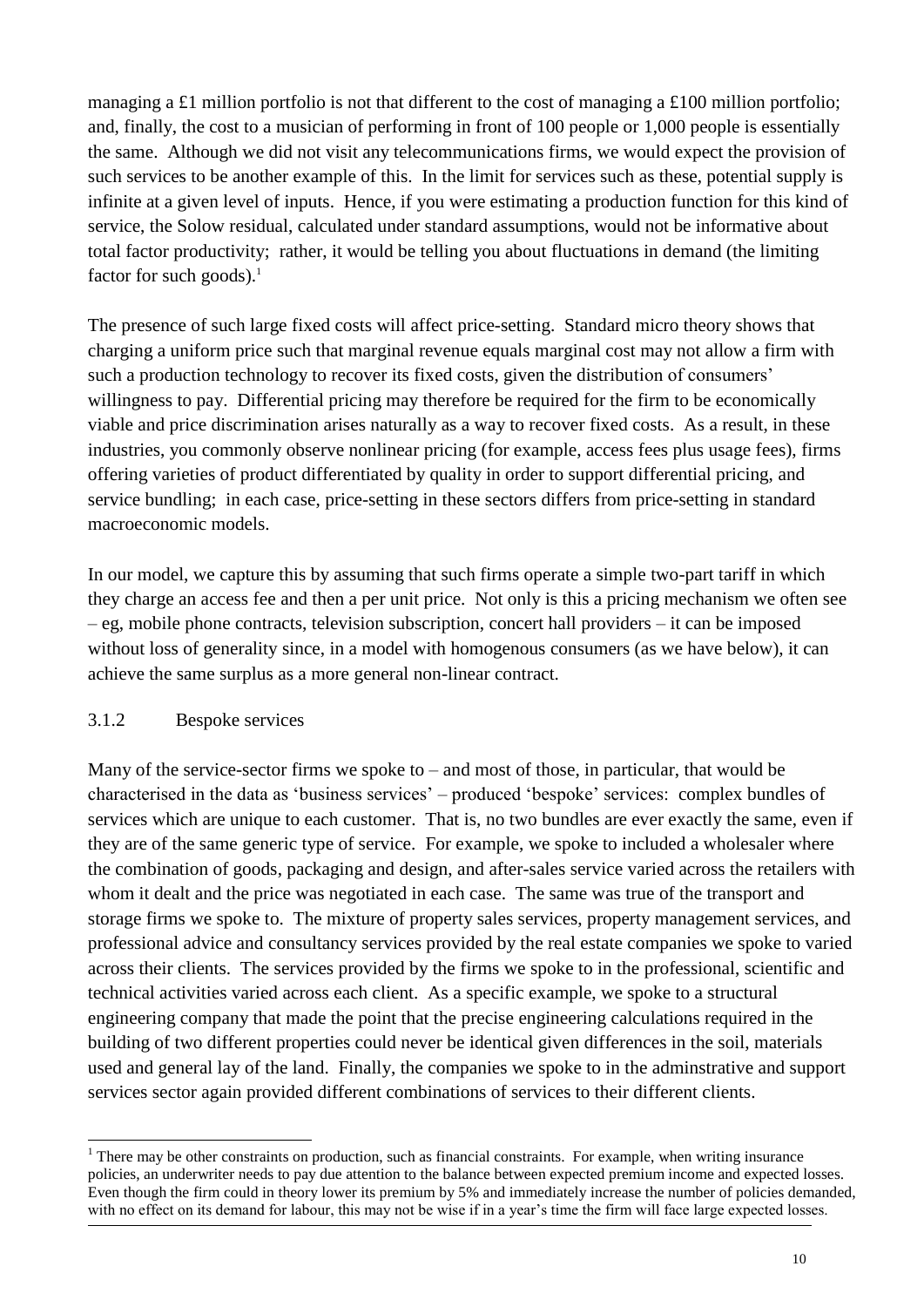Since each bundle of services is unique, it will have its own unique price; markets for these products will not be characterised by firms posting price lists of commodities for all customers to see. Instead, there is bilateral negotiation between a firm and a customer over the price of each bundle. Provided there is a positive surplus to the service being produced, then it will be and the price will settle at some point between the outside options of the firm and the customer. The mark-up over the costs of producing the bundle – the outcome of the bargaining game – will depend on these outside options and the relative bargaining power of the firm and the consumer. The firms we spoke to made exactly this point, suggesting that the price for similar bundles of their services varied depending on the perceived willingness to pay of their customers.

In our model, we capture this by modelling this type of market as being characterised by search frictions. Although such frictions have been used extensively in modelling the labour market, there are still relatively few papers that examine their implications for product markets. The presence of such frictions creates a surplus value for any pair of firm and customer which are matched up. This, in turn, means that the price has to be determined by a bargain, which involves agreement over the shares of this surplus going to the firm and its customer. Modelling these search frictions and the bargaining process will be important since it is likely they will produce outcomes which are not in line with standard macro models, in which markets are 'spot' and clear at all times.

## <span id="page-11-0"></span>*3.2 Inputs and investment*

In the case of almost every firm we spoke to, the key inputs were labour, (a typically small amount of) physical capital, and large amounts of intangible capital including human capital, the 'brand' (and the goodwill associated with it) and the customer base. Many of the firms we spoke to emphasised the amount of time and effort they put into 'marketing', by which they meant widening the base of potential customers who knew about them, and ensuring the quality and consistency of their brand in order to maintain their stock of existing customers. Given the importance of this, we focus on it in what follows.

As we said, many firms we spoke to emphasised that building a base of potential customers is necessary, costly and time-consuming. Firms invested much time in marketing and pitching: building client relationships, as opposed to more traditional advertising. The firms we spoke to also emphasised the importance of building their reputations through the quality of their output, but noted that such reputation-building takes time. This was particularly stressed by, for example, a clothing wholesaler/retailer, an economics consultancy, and a film-maker we spoke to among others. Of course, this is to be expected in the services sector, where informational asymmetries between producers and consumers are high and services are 'experience goods' (ie, the characteristics of the good can often only be ascertained/verified on consumption). The problem is acute for business to business services: for example, the wholesalers we spoke to all made the point that agreeing a contract with a new supplier, such as a logistics firm, involved a large degree of risk. Given that, business service suppliers have to spend a lot of time persuading retailers and wholesalers to buy their services. One way some of the professional and scientific service companies that we spoke to achieved this was by speaking at conferences and writing in professional journals: by demonstrating their expertise, they were more able to convince other business to take such risks.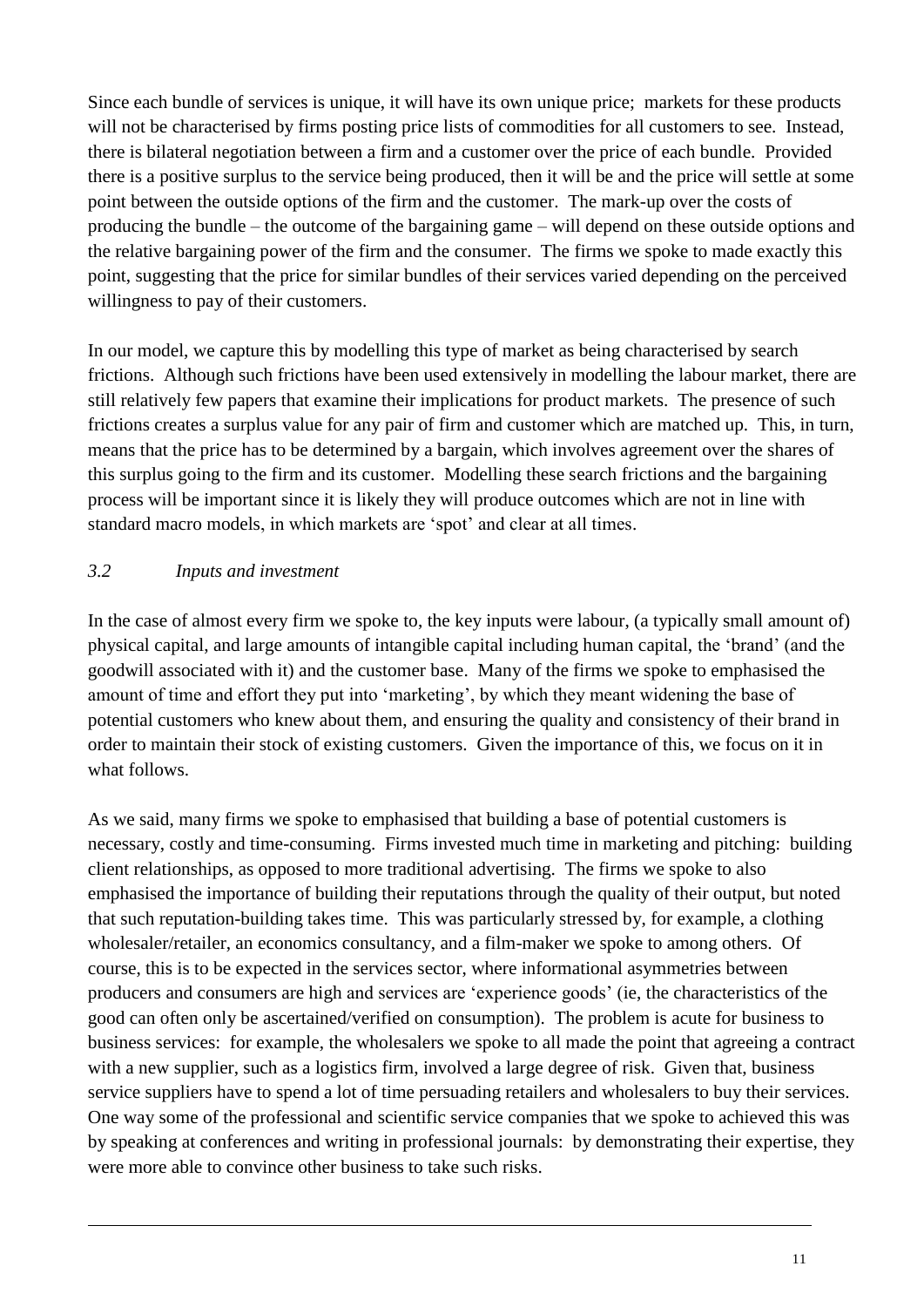On the other hand, we noted that once firms built up a customer base, the relationship tended to be persistent: relationships with customers were long-term, whether through contracts or 'brand loyalty'. This made building up the 'brand' a key aspect of firms' strategies, whether they were clothing wholesalers, film makers or the owners and operators of a chain of pubs. More generally firms invested much effort in ensuring that their customer relationships lasted. For example, a home-ware wholesaler we spoke to suggested that a mere 20 clients formed roughly 80% of its business; as a result it was crucial to maintain each and every relationship.

During our visits, we also heard some evidence that brand loyalty was cyclical. More specifically, we heard that in times of recession, long-term business relationships increasingly broke down as customers cared less about the precise bundle of the services being offered (ie, its 'bespokeness') and more about price. As a result, firms had to use more resources in marketing and winning business in recessions relative to booms in order to acquire the same amount of new business. And this has also been affected by the growth of price comparison websites, as emphasised for example by a clothing wholesaler and retailer we spoke to as well as the financial services firms we spoke to.

In our model, we capture these issues by following Drozd and Nosal (2012) in assuming that building market share is costly and time-consuming, ie, requires marketing effort. A key feature of our model will be the extent to which firms switch labour input between direct production and marketing activities.<sup>2</sup> We will also assume that a firms' client base only slowly depreciates as a way of capturing the long-lasting nature of client relationships. Finally, the availability of potential new customers is procylical; hence, in a recession, firms need to invest more in marketing in order to increase their customer base.

## <span id="page-12-0"></span>**4 The Theoretical Model.**

In this section we outline a model that we think captures the key features of service industries that we found in our field work. In particular, we allow for four products: a manufactured good that can be used for consumption or investment, a 'scalable' service, whose producers face high fixed costs and low marginal cost, a 'bespoke' service, where the value of the service will depend on the match between the service provider and its buyer, which will be one of many firms producing 'other consumer services'. Before getting into the problems faced by firms in each sector, we first discuss the households' problem.

## <span id="page-12-1"></span>*4.1 Households*

Households consume three products and supply differentiated labour to the firms in monopolisticallycompetitive markets. They are also assumed to own the capital stock and make decisions about capital accumulation and utilisation subject to capital adjustment and utilisation costs. This assumption, now standard in the business cycle literature, is done in order to simplify the firms' decision problems.

 2 See, eg, McGrattan and Prescott (2010) for a similar mechanism and Goodridge *et al.* (2013) for some empirical evidence on this.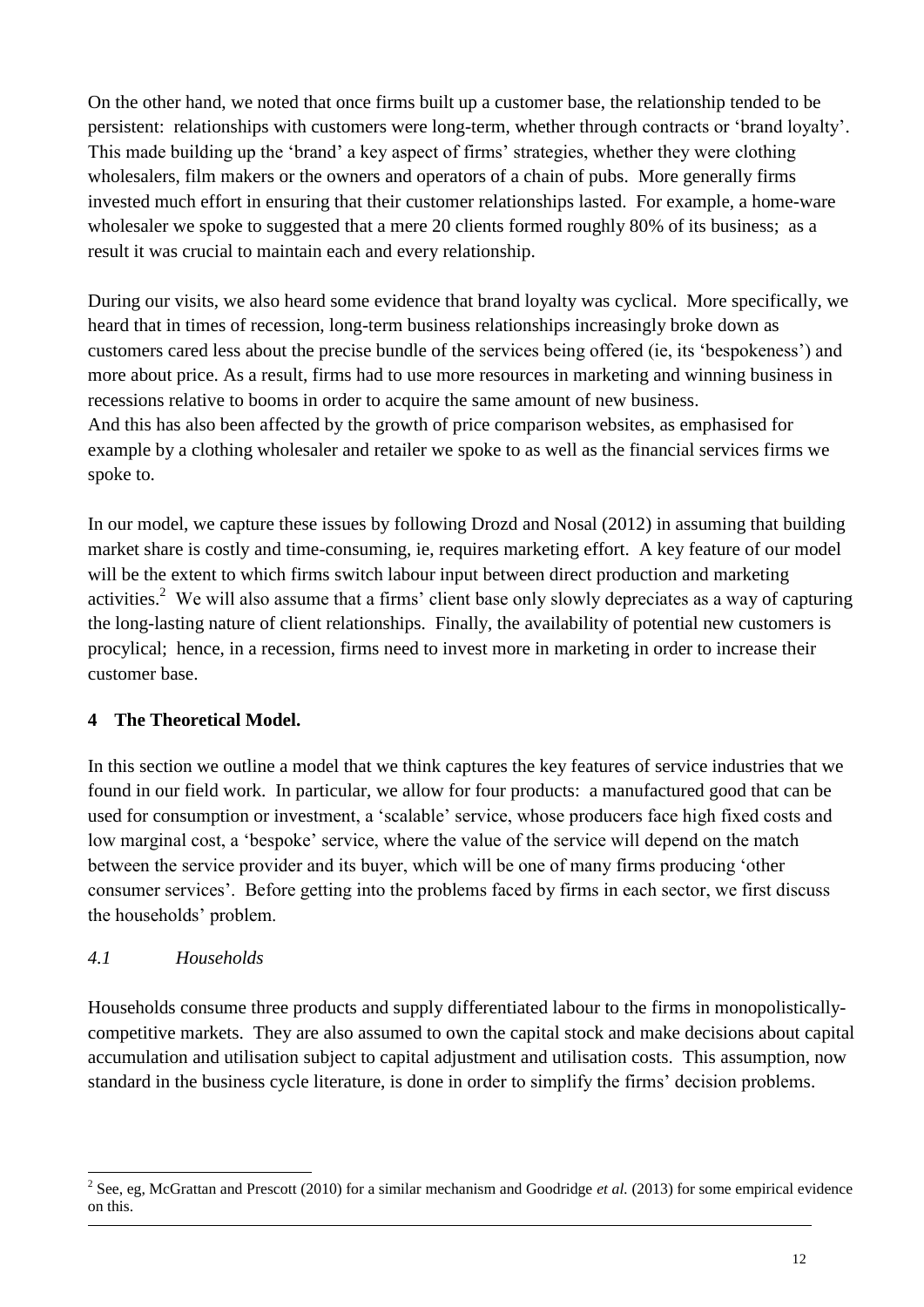Household *j*'s decision problem can be formulated as follows:

Maximise 
$$
E_0 \sum_{t=0}^{\infty} \beta^t e^{\varepsilon_{a,t}} \left( \frac{c_{j,t}^{1-\sigma_c} - 1}{1-\sigma_c} - \frac{\kappa_h}{1+\sigma_h} h_{j,t}^{1+\sigma_h} \right)
$$
 (1)

Subject to 
$$
B_{j,t} = (1 + i_{t-1})B_{j,t-1} + W_{j,t}h_{j,t} + (r_{k,t}z_{j,t} - \psi(z_{j,t}))P_{1,t}k_{j,t-1} - P_{t}c_{j,t} - P_{1,t}I_{j,t} + \Pi_{t}
$$
 (2)

$$
k_{j,t} = (1 - \delta)k_{j,t-1} + \left(1 - \frac{\chi_k}{2} \left(\frac{I_{j,t}}{I_{j,t-1}} - 1\right)^2\right)I_{j,t}
$$
\n(3)

$$
h_{j,t} = \left(\frac{W_{j,t}}{W_t}\right)^{\frac{(1+\lambda_w)}{\lambda_w}} h_t
$$
 (4)

Where  $\varepsilon_a$  is a demand shock,  $c_i$  is *j*'s aggregate consumption, which will be defined below as a Cobb-Douglas aggregator of consumption of each of our three products,  $h_i$  denotes household *j*'s supply of labour, *B*<sup>j</sup> denotes household *j*'s (end-of-period) holdings of nominal bonds, *P* is the price level (defined below),  $P_1$  is the price of goods (which can either be consumed or used for investment), *i* is the nominal interest rate,  $r_k$  is the rental rate for capital,  $k_i$  is household *j*'s end-of-period capital stock,  $z_i$  denotes how intensively the household utilises its capital,  $I_i$  is household  $j$ 's investment,  $h$  is the aggregate supply of labour,  $W_i$  is the wage set by household *j*, *W* is the aggregate wage and *H* denotes profits distributed lump-sum form the firms to the households, which are assumed to own them. In terms of the parameters,  $\sigma_c$  denotes the intertemporal elasticity of substitution,  $\beta$  is the discount rate,  $\delta$ is the depreciation rate for capital and  $\sigma_h$  is the inverse Frisch elasticity of labour supply. Finally,  $\psi(z)$  denotes capital utilisation costs and  $\chi_k$  scales the size of the capital adjustment costs..

The first-order conditions for consumption, bond holdings, capital holdings and capital utilisation imply:

$$
c_t^{-\sigma_c} = \beta (1 + i_t) E_t \left( \frac{P_t}{P_{t+1}} e^{\varepsilon_{a,t+1} - \varepsilon_{a,t}} c_{t+1}^{-\sigma_c} \right)
$$
 (5)

$$
Q_{t} \approx \frac{1}{1+i_{t}} E_{t} \frac{P_{1,t+1}}{P_{1,t}} \left( r_{k,t+1} z_{t+1} - \psi(z_{t+1}) + (1-\delta) Q_{t+1} \right)
$$
(6)

$$
1 \approx Q_t \left( 1 - \frac{\chi_k}{2} \left( \frac{I_t}{I_{t-1}} - 1 \right)^2 - \chi_k \left( \frac{I_t}{I_{t-1}} - 1 \right) \frac{I_t}{I_{t-1}} \right) + \frac{1}{1 + i_t} E_t Q_{t+1} \frac{P_{1,t+1}}{P_{1,t}} \chi_k \left( \frac{I_{t+1}}{I_t} - 1 \right) \left( \frac{I_{t+1}}{I_t} \right)^2 \tag{7}
$$

$$
\psi'(z_t) = r_{k,t} \tag{8}
$$

Equation **(5)** is the consumption Euler equation. The elasticity of consumption to the interest rate depends on the elasticity of intertemporal substitution. Log-linearising this equation implies:

$$
\hat{c}_t = E_t \left( \hat{c}_{t+1} - \frac{(i_t - i) + \Delta \varepsilon_{a,t+1} - \pi_{t+1}}{\sigma_c} \right) = E_t \left( \hat{c}_{t+1} - \frac{(i_t - i) + \eta_{a,t} - \pi_{t+1}}{\sigma_c} \right)
$$
(9)

Where we think of  $\eta_a$  as a 'consumption risk premium' shock.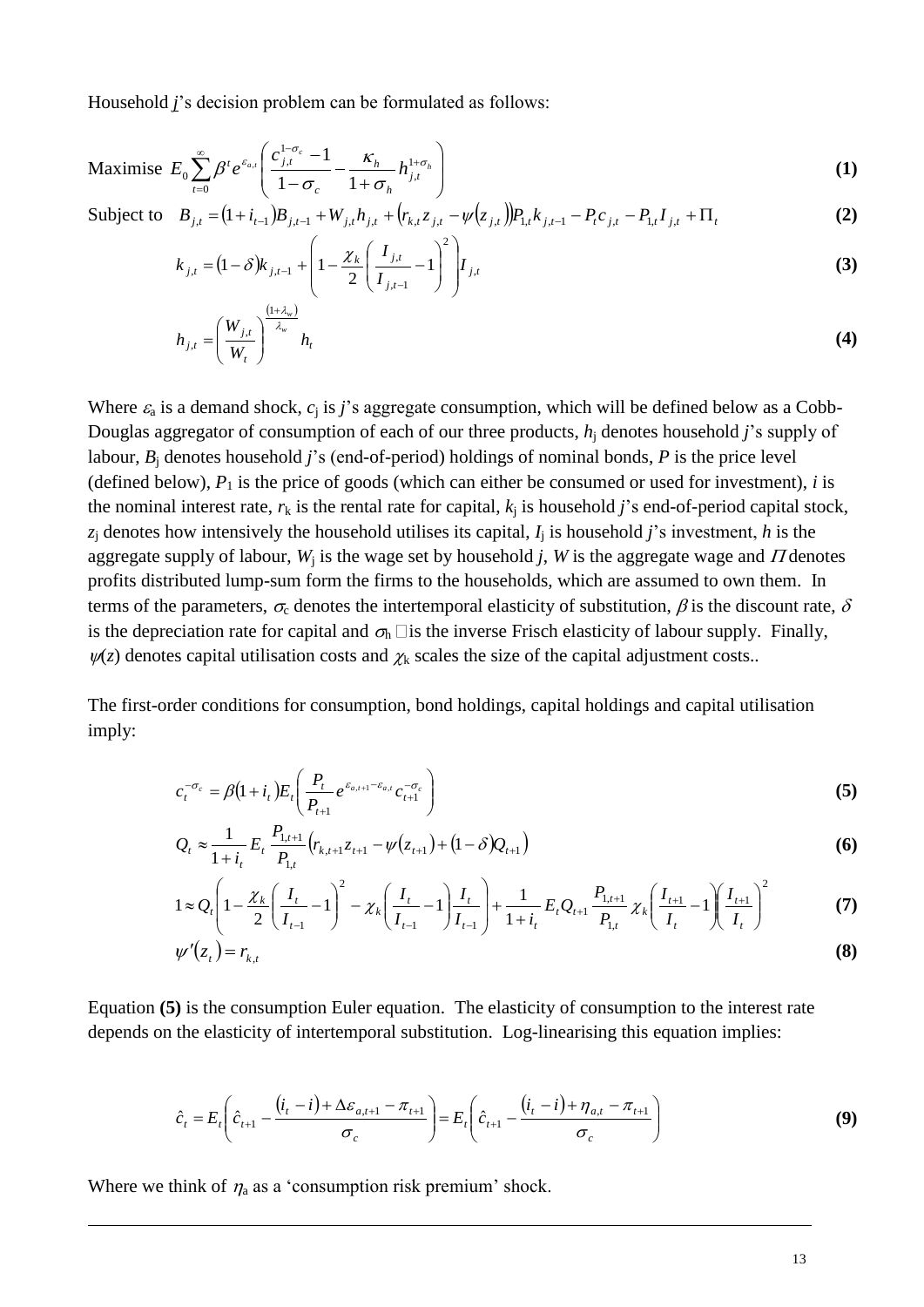Equations **(6)** and **(7)** are the capital accumulation equations which ensure that households invest until the expected (nominal) return on capital – taking into account capital adjustment costs and depreciation – equals that on a nominal bond. Here we denote the marginal value of capital (ie, Tobin's *Q*) by *Q*. Finally, equation **(8)** says that the marginal cost of working your capital harder is equal to its marginal return. Following Smets and Wouters (2003 and 2007), we assume that  $\psi(z) = \psi(1) = 0$  and that  $\frac{\psi''(z)}{\psi(z)}$  $(z)$  $(1)$  $z = \frac{\varphi'(1)}{\psi'(1)} = \phi_z$ *z*  $\frac{z}{\sqrt{z}}$   $\frac{z}{z} = \frac{\psi''(1)}{\psi(z)} = \phi$  $\psi$  $\psi$  $\psi$  $\frac{\psi''(z)}{\psi(z)}z=\frac{\psi''(1)}{\psi(z)}$  $\overline{\phantom{a}}$  $\mathbf{r}$  $=$  $\overline{\phantom{a}}$  $\mathbf{r}$  $\left(1\right)$  $\frac{(1)}{(1)} = \phi$ .

Following Erceg *et al*. (2000) we assume that households can optimally adjust their nominal wages with probability  $1-\xi_w$ . Wages that are not optimally adjusted are partially indexed to past inflation:

$$
W_{j,t} = \left(\frac{P_{t-1}}{P_{t-2}}\right)^{\gamma_w} W_{j,t-1}
$$
\n(10)

where  $\gamma_w$  is the degree of wage indexation.

A household that can set its wage optimally in time *t* chooses  $\tilde{W}_{j,t}$  to maximise its expected utility subject to its budget constraint and the demand for its labour, equations **(2)** and **(4)**, taking into account that it may not be able to re-optimise for some time.

The first order condition is:

$$
E_{t} \sum_{i=0}^{\infty} \xi_{w}^{i} \beta^{i} e^{\varepsilon_{a,t+i}} c_{t+i}^{-\sigma_{c}} h_{j,t+i} \left( \frac{\widetilde{W}_{j,t}}{P_{t}(1+\lambda_{w})} \left( \frac{\frac{P_{t}}{P_{t-1}}}{\frac{P_{t+i}}{P_{t+i-1}}} \right)^{\gamma_{w}} - \kappa_{h} \frac{h_{j,t+i}^{\sigma_{h}}}{c_{t+i}^{-\sigma_{c}}} \right) = 0
$$
\n(11)

Note that all households that can re-optimise choose the same wage.

The aggregate wage index is then given by:

$$
W_{t} = \left(\xi_{w} \left(W_{t-1} \left(\frac{P_{t-1}}{P_{t-2}}\right)^{\gamma_{w}}\right)^{\frac{-1}{\lambda_{w}}} + (1 - \xi_{w})\widetilde{W}_{t}^{\frac{-1}{\lambda_{w}}} \right)^{-\lambda_{w}}
$$
(12)

Aggregate consumption is defined using a Cobb-Douglas aggregator of our three products:

$$
c_{t} = \kappa_{c} c_{1,t}^{1-\psi_{2}-\psi_{3}} c_{2,t}^{\psi_{2}} c_{3,t}^{\psi_{3}}
$$
\n(13)

Where  $c_1$  is consumption of the good,  $c_3$  is consumption of the scalable service and  $c_2$  is consumption of 'other consumer services'. The aggregate price level, *P*, is defined as the minimum expenditure necessary to obtain one unit of aggregate consumption. As we will discuss at length later, in order to buy any quantity of the scalable service, consumers have to pay an 'access' fee, *a* and they then pay *P*<sup>3</sup>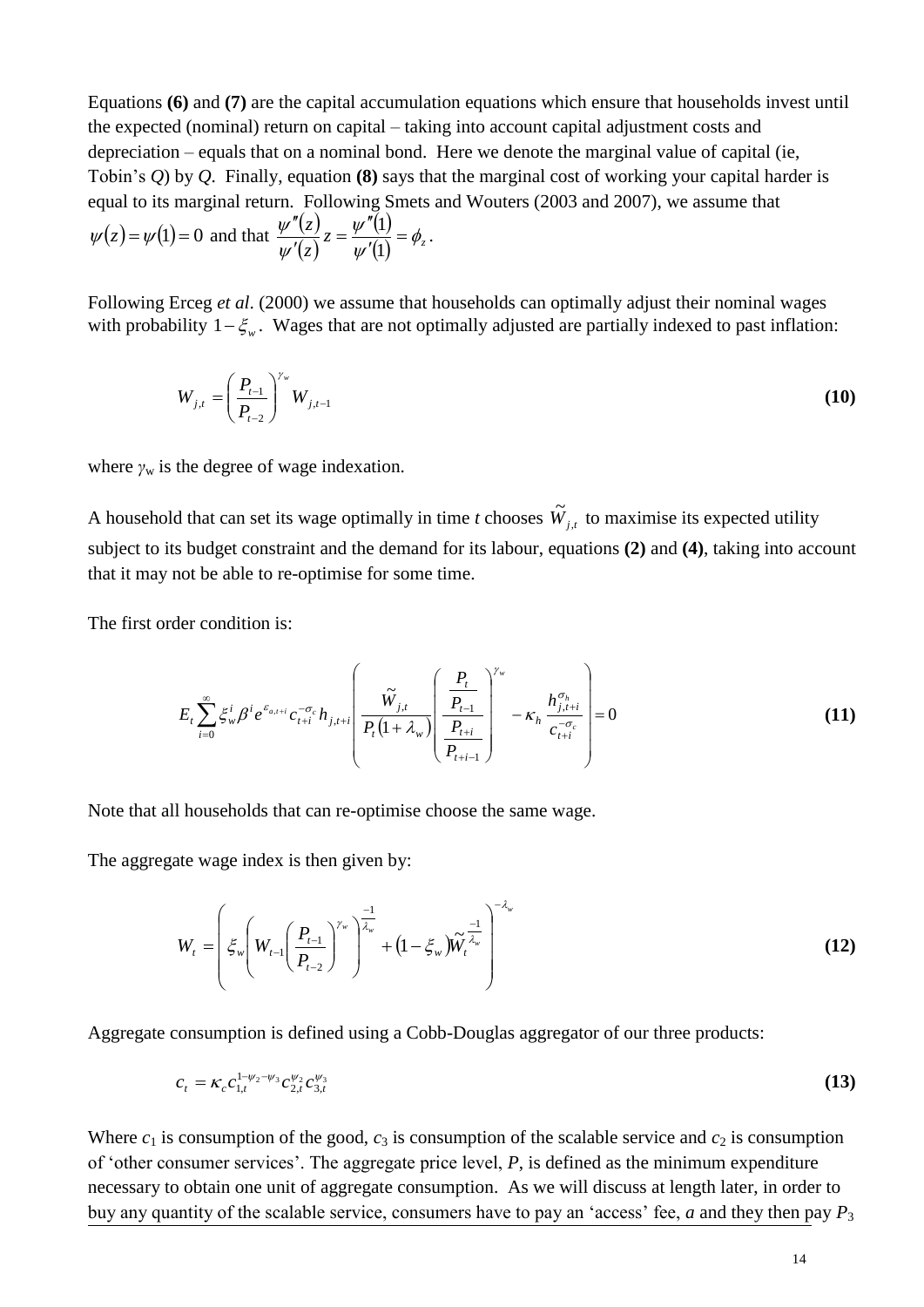for each additional unit of the service that they consume. Let  $P_1$  and  $P_2$  denote the unit prices of the good and 'other consumer services', respectively. Then, in order to derive the aggregate price index, we solve the problem:

Minimise 
$$
P_{1,t}c_{1,t} + P_{2,t}c_{2,t} + a_t + P_{3,t}c_{3,t}
$$
 (14)

Subject to equation **(13)**.

The first-order conditions for this problem imply:

$$
P_{1,t} = \left(\frac{P_t c_t - a_t}{c_{1,t}}\right) (1 - \psi_2 - \psi_3)
$$
 (15)

$$
P_{2,t} = \left(\frac{P_t c_t - a_t}{c_{2,t}}\right) \psi_2
$$
\n(16)

$$
P_{3,t} = \left(\frac{P_t c_t - a_t}{c_{3,t}}\right) \psi_3
$$
 (17)

#### <span id="page-15-0"></span>*4.2 Goods producers*

A unit continuum of goods producers are assumed to produce goods using labour and capital and operate in monopolistically competitive markets. A perfectly-competitive bundler then transforms the individual goods into a homogenous good that is sold to consumers for consumption,  $c_1$ , and investment.

Now, the bundler will choose his output, *y*1, so as to maximise profits subject to his production function taking the price  $P_1$  as given:

Maximise 
$$
P_{1,t} y_{1,t} - \int_{j=0}^{1} p_{j,t} q_{j,t} dj
$$
 (18)  
\nSubject to  $y_{1,t} = \left( \int_{j=0}^{1} q_{j,t}^{\rho} dj \right)^{\frac{1}{\rho}}$  (19)

Where  $q_i$  is the quantity of the good bought from producer *j* and  $p_i$  is its price. The first-order condition with respect to  $q_i$  implies:

$$
q_{j,t} = \left(\frac{P_{1,t}}{P_{j,t}}\right)^{\frac{1}{1-\rho}} y_{1,t}
$$
 (20)

The production function for an individual goods producer *j* is given by:

$$
q_{j,t} = A_{1,t} k_{s,j,t}^{\alpha_1} h_{j,t}^{1-\alpha_1} \tag{21}
$$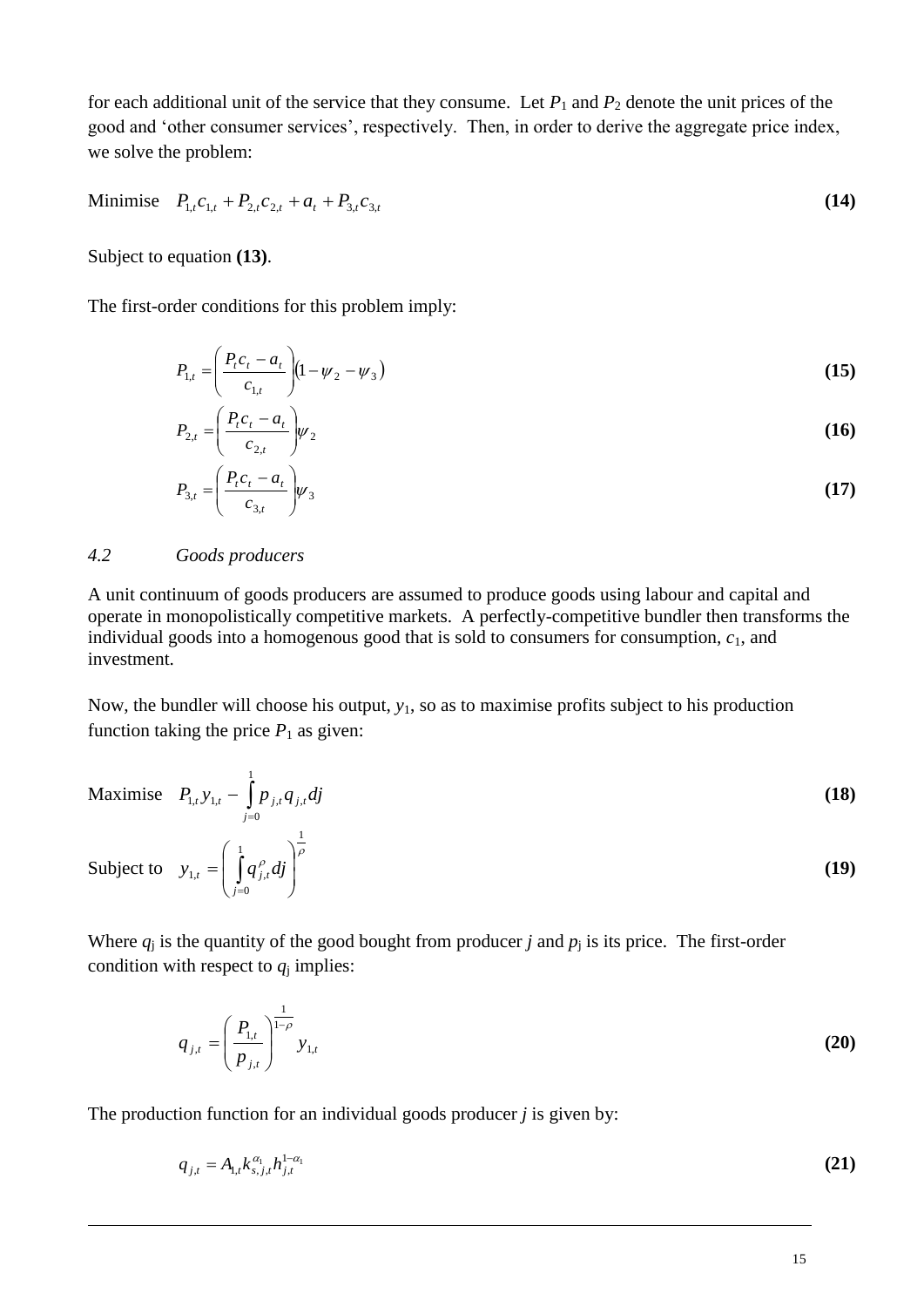Where  $k_{s,i,t}$  denotes the 'capital services' rented by firm *j* from the households – consisting of the stock of physical capital employed multiplied by the degree to which it is utilised  $k_{s,j,t} = z_t k_{j,t-1} - h_j$  is the amount of labour input used by firm *j* and *A*<sup>1</sup> is a total factor productivity shock common to all firms in the goods sector. Note also that only good-producing firms use capital as an input.

Individual goods producers face quadratic costs of adjusting their price a la Rotemberg (1982). Specifically, their period *t* profit will be given by:

$$
P_{j,t}q_{j,t} - W_t h_{j,t} - P_t r_{k,t} z_t k_{j,t-1} - \frac{\xi_1}{2} \left( \frac{\frac{P_{j,t}}{P_{j,t-1}}}{\left(\frac{P_{1,t-1}}{P_{1,t-2}}\right)^2} - 1 \right)^2 P_{1,t} y_{1,t}
$$
(22)

So, the firms will set their price so as to maximise the present discounted utility value of their current and expected future profit streams subject to their demand curves (equation **(20)**) and their production functions (equation **(21)**).

The first-order conditions for this problem imply (after aggregation):

$$
\frac{W_t}{P_{1,t}} = \mu_{1,t} \left( 1 - \alpha_1 \right) \frac{y_{1,t}}{h_{1,t}}
$$
\n(23)

$$
\frac{P_{t}r_{k,t}}{P_{1,t}} = \mu_{1,t}\alpha_1 \frac{y_{1,t}}{z_{t}k_{t-1}}
$$
\n(24)

$$
\left(1-\frac{1-\mu_{1,t}}{1-\rho}\right)y_{1,t} = \xi_1 \left(\frac{\frac{P_{1,t}}{P_{1,t-1}}}{\left(\frac{P_{1,t-1}}{P_{1,t-2}}\right)^{\gamma_2}} - 1\right) \frac{P_{1,t}}{P_{1,t-1}\left(\frac{P_{1,t-1}}{P_{1,t-2}}\right)^{\gamma_2}} y_{1,t} - \frac{\xi_1}{1+i_t} E_t \left(\frac{\frac{P_{1,t+1}}{P_{1,t}}}{\left(\frac{P_{1,t}}{P_{1,t-1}}\right)^{\gamma_2}} - 1\right) \left(\frac{P_{1,t+1}}{P_{1,t}}\right)^2 \frac{1}{\left(\frac{P_{2,t}}{P_{2,t-1}}\right)^{\gamma_2}} y_{1,t+1}
$$
(25)

Where  $\mu_1$  is real marginal cost in the goods sector.

#### <span id="page-16-0"></span>*4.3 Bespoke services*

As the bulk of bespoke services are produced by the business services sector, we set up the problem for the producers of bespoke services based on the idea that their outputs form one of the inputs of firms producing consumer services, which we shall call 'retailers'.

So, we assume that we have a unit continuum of suppliers of bespoke services. Producer *j* has the production function:

$$
q_{j,t} = A_{B,t} h_{B,j,t}
$$
 (26)

Where  $q_i$  is firm *j*'s output,  $h_B$  denotes 'billable' labour time and  $A_B$  is a productivity shock common to all firms in this sector. Producer *j*'s ability to match with searching retailers depends on its 'marketing capital', *m*<sup>j</sup> . It accumulates marketing capital according to the following law of motion:

$$
m_{j,t} = (1 - \delta_m) m_{j,t-1} + h_{NB,j,t}
$$
\n(27)

Where  $h_{NB}$  denotes 'non-billable' labour time: time spent by the firm's employees building up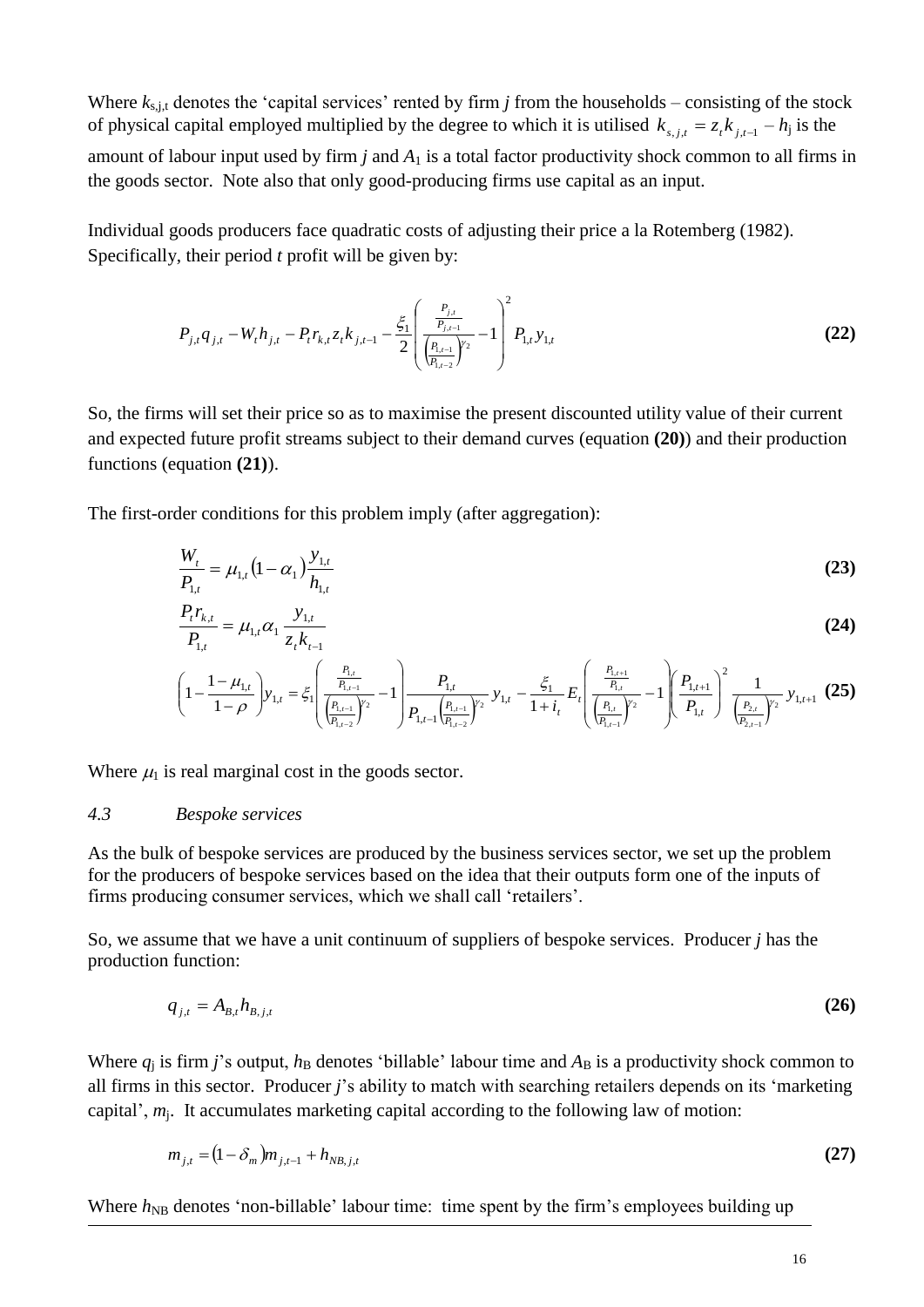contacts, marketing, etc, as opposed to time spent producing output. In order to trade, a producer and a retailer must match. Once matched, their relationship is long-lasting; they trade until the match ends with exogenous probability  $\delta_h$ . For the duration of the match, they trade one unit of the good per period.

Thus total output will equal the size of the firm's client base, which evolves according to:

$$
q_{j,t} = \left(1 - \delta_q\right) q_{j,t-1} + \frac{m_{j,t-1}}{m_{t-1}} s_t
$$
\n(28)

Where *m* is the total marketing capital across all producers (which will equal the average marketing capital across all producers given our unit continuum assumption) and *s* denotes the number of new matches the retailers would like to create. Note that, although we found some evidence that  $\delta_0$  may be countercyclical, we are assuming that it is constant within our model.

The problem for these firms is to choose their investment in marketing so as to maximise the present discounted utility value of their current and future profit streams:

$$
E_{t} \sum_{s=0}^{\infty} \beta^{s} \frac{e^{\varepsilon_{a,t+i}} c_{t+s}^{-\sigma_{c}}}{P_{t+s}} \left( p_{t+s} q_{j,t+s} - W_{t+s} \left( h_{B,t+s} + h_{NB,t+s} \right) \right)
$$
(29)

Where *p* is the price at which they sell the service on, which will be determined via bargaining. The maximisation is carried out subject to their production function (equation **(26)**) and the laws of motion for client base and marketing capital (equations **(27)** and **(28)**). If we denote the shadow value of increasing the client base by  $\lambda$ , the first-order conditions with respect to marketing labour demand, marketing capital and client base imply:

$$
p_t - \frac{W_t}{A_{B,t}} = \lambda_t - \frac{1 - \delta_q}{1 + i_t} E_t \lambda_{t+1}
$$
 (30)

$$
W_{t} = \frac{1}{1+i_{t}} E_{t} \left( \left( 1 - \delta_{m} \right) W_{t+1} + \frac{\lambda_{t+1}}{m_{t}} s_{t+1} \right)
$$
 (31)

The firm demands marketing labour to the point where the marginal value of marketing capital is equal to the marginal cost.

We assume that there is a unit continuum of retailers who sell their services in monopolistically competitive markets to a bundler who bundles them up into one service that is bought in a perfectlycompetitive market by the households. Household demand for this service is given by equation **(16)**. The bundler is assumed to maximise profits subject to his production function taking the price  $P_2$  as given:

Maximise 
$$
P_{2,t} y_{2,t} - \int_{0}^{1} P_{r,t} q_{r,t} dr
$$
 (32)  
Subject to  $y_{2,t} = \left(\int_{0}^{1} q_{r,t}^{\rho} dr\right)^{\frac{1}{\rho}}$  (33)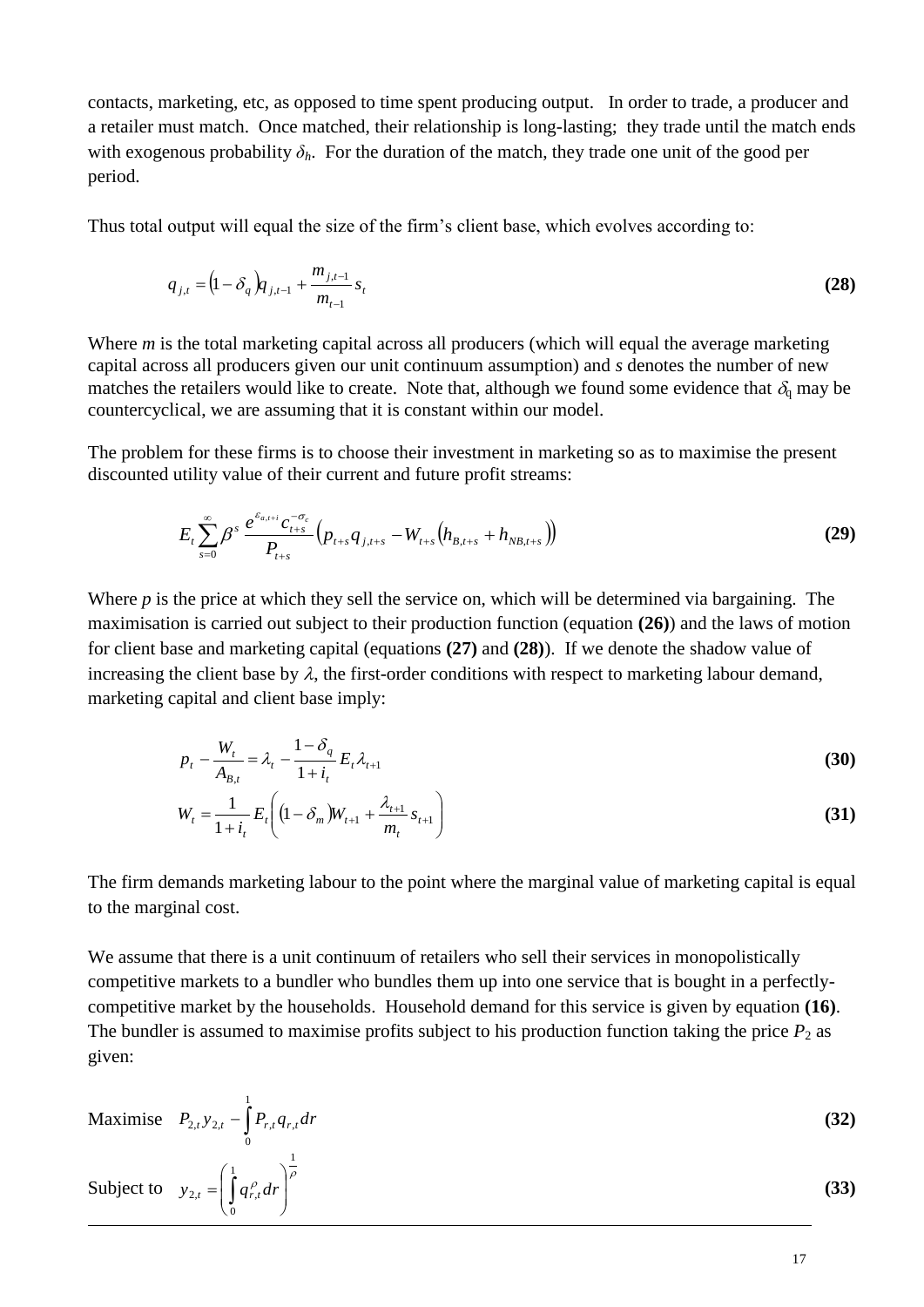Where  $y_2$  denotes final output of retail services,  $q_r$  is the output of retailer *r* and  $P_r$  is his price.

The first-order condition with respect to  $q_r$  implies:

$$
q_{r,t} = \left(\frac{P_{2,t}}{P_{r,t}}\right)^{\frac{1}{1-\rho}} y_{2,t}
$$
 (34)

This will be the demand curve faced by individual retailers. The production function for retailer *r* is given by:

$$
q_{r,t} = A_{2,t} \tilde{q}_{r,t}^{a_2} h_{r,t}^{1-a_2}
$$
\n(35)

Where  $\tilde{q}$  denotes the number of bespoke services purchased by the retailer (equal to the number of suppliers from whom he buys, ie, with whom he is matched). The retailer then maximises the present discounted utility value of its current and future expected stream of profits subject to this production function, the demand curve (equation **(34)**) and the equation describing the evolution of the number of suppliers with whom they are matched:

$$
\widetilde{q}_{r,t} = \left(1 - \delta_q\right) \widetilde{q}_{r,t-1} + s_{r,t} \tag{36}
$$

They also face quadratic costs of adjusting their price a la Rotemberg (1982). Specifically, their period *t* profit will be given by:

$$
P_{r,t}q_{r,t} - W_t h_{r,t} - p_{r,t}\widetilde{q}_{r,t} - \frac{\xi_2}{2} \left( \frac{\frac{P_{r,t}}{P_{r,t-1}}}{\left(\frac{P_{2,t-1}}{P_{2,t-2}}\right)^2} - 1 \right)^2 P_{2,t} y_{2,t} - P_t \chi s_t
$$
\n(37)

Where we are assuming that firms pay a real search cost,  $\chi$ s, that ensures they are able to find *s* more providers of business services. That is,  $\chi$ s covers the cost of searching over enough business service providers to make sure that the retailer matches with *s* of them; given the law of large numbers, retailers know with certainty how many business service providers they need to search over to ensure a match. Profit maximisation then implies:

$$
\frac{W_t}{P_{r,t}} = (1 - \alpha_2) \mu_{r,t} \frac{q_{r,t}}{h_{r,t}}
$$
\n(38)

$$
J_{r,t} = \alpha_2 \mu_{r,t} P_{r,t} \frac{q_{r,t}}{\tilde{q}_{r,t}} - p_{r,t} + \frac{1 - \delta_q}{1 + i_t} E_t J_{r,t+1}
$$
(39)

$$
J_{r,t} - P_t \chi = 0 \tag{40}
$$

$$
\left(1-\frac{1-\mu_{r,t}}{1-\rho}\right)q_{r,t}=\xi_2\left(\frac{\frac{P_{r,t}}{P_{r,t-1}}}{\left(\frac{P_{2,t-1}}{P_{2,t-2}}\right)^{\gamma_2}}-1\right)\frac{P_{2,t}}{P_{r,t-1}\left(\frac{P_{2,t-1}}{P_{2,t-2}}\right)^{\gamma_2}}y_{2,t}-\frac{\xi_2}{1+i_t}E_t\left(\frac{\frac{P_{r,t+1}}{P_{r,t}}}{\left(\frac{P_{2,t}}{P_{2,t-1}}\right)^{\gamma_2}}-1\right)\frac{P_{r,t+1}P_{2,t+1}}{P_{r,t}^2\left(\frac{P_{2,t}}{P_{2,t-1}}\right)^{\gamma_2}}y_{2,t+1}
$$
(41)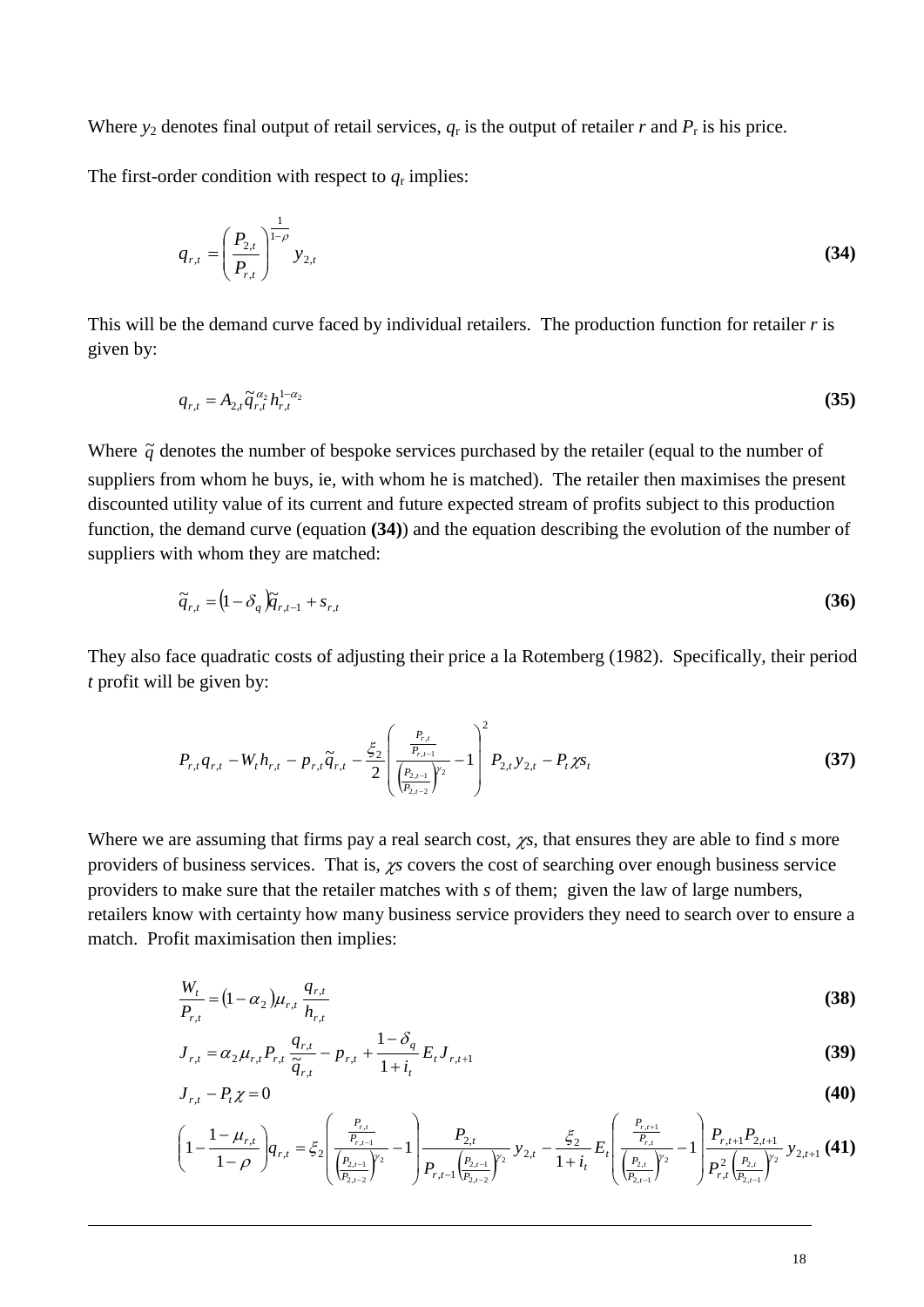Where *J* is the Lagrange multiplier on equation **(36)**, ie, the shadow value of matching with one extra producer.

Equations **(39)** and **(40)** imply:

$$
\alpha_2 \mu_{2,t} P_{2,t} \frac{q_{r,t}}{\tilde{q}_{r,t}} - \chi \left( P_t - \beta \left( 1 - \delta_q \right) E_t \frac{e^{\varepsilon_{a,t+1}}}{e^{\varepsilon_{a,t}}} \left( \frac{c_t}{c_{t+1}} \right)^{\sigma_c} P_{t+1} \right) = p_{r,t}
$$
(42)

The value of a match for a producer is given by  $\lambda$  in equation (30), repeated here for convenience:

$$
\lambda_{t} = p_{r,t} - \frac{W_{t}}{A_{B,t}} + \beta \left( 1 - \delta_{q} \right) E_{t} \frac{e^{\varepsilon_{a,t+1}}}{e^{\varepsilon_{a,t}}} \left( \frac{c_{t}}{c_{t+1}} \right)^{\sigma_{c}} \lambda_{t+1}
$$
\n(30)

The value of a dissolved match for a producer is zero: its marketing costs are sunk.

We assume that any pair of matched producers and buyers bargain over the wholesale price  $p_r$  using a Nash bargaining set-up. The bargained price will then be given by:

$$
p_{r,t} = \theta \alpha \mu_{2,t} P_{2,t} \frac{q_{r,t}}{\tilde{q}_{r,t}} + (1 - \theta) \frac{W_t}{A_{B,t}}
$$
(43)

Where  $\theta$  denotes the bargaining power of the producers. Assuming a symmetric equilibrium in which all retailers are charging the same price, and so the price of business services will also be the same across the retailers, equations **(38)**, **(41), (42)** and **(43)** imply:

$$
\frac{W_t}{P_{2,t}} = (1 - \alpha_2) \mu_{2,t} \frac{y_{2,t}}{h_{2,t}}
$$
\n(44)

$$
\left(1 - \frac{1 - \mu_{2,t}}{1 - \rho}\right) y_{2,t} = \xi_2 \left( \frac{\frac{r_{r,t}}{P_{r,t-1}}}{\left(\frac{P_{2,t-1}}{P_{2,t-2}}\right)^{\gamma_2}} - 1 \right) \frac{P_{2,t}}{P_{r,t-1} \left(\frac{P_{2,t-1}}{P_{2,t-2}}\right)^{\gamma_2}} y_{2,t} - \frac{\xi_2}{1 + i_t} E_t \left( \frac{\frac{r_{r,t+1}}{P_{r,t}}}{\left(\frac{P_{2,t}}{P_{2,t-1}}\right)^{\gamma_2}} - 1 \right) \frac{P_{r,t+1} P_{2,t+1}}{P_{r,t} \left(\frac{P_{2,t}}{P_{2,t-1}}\right)^{\gamma_2}} y_{2,t+1} (45)
$$

$$
\alpha_2 \mu_{2,t} P_{2,t} \frac{y_{2,t}}{\tilde{q}_t} - \chi \left( P_t - \frac{1 - \delta_q}{1 + i_t} E_t P_{t+1} \right) = p_t \tag{46}
$$

$$
p_{t} = \theta \alpha_{2} \mu_{2,t} P_{2,t} \frac{y_{2,t}}{\tilde{q}_{t}} + (1 - \theta) \frac{W_{t}}{A_{B,t}}
$$
(47)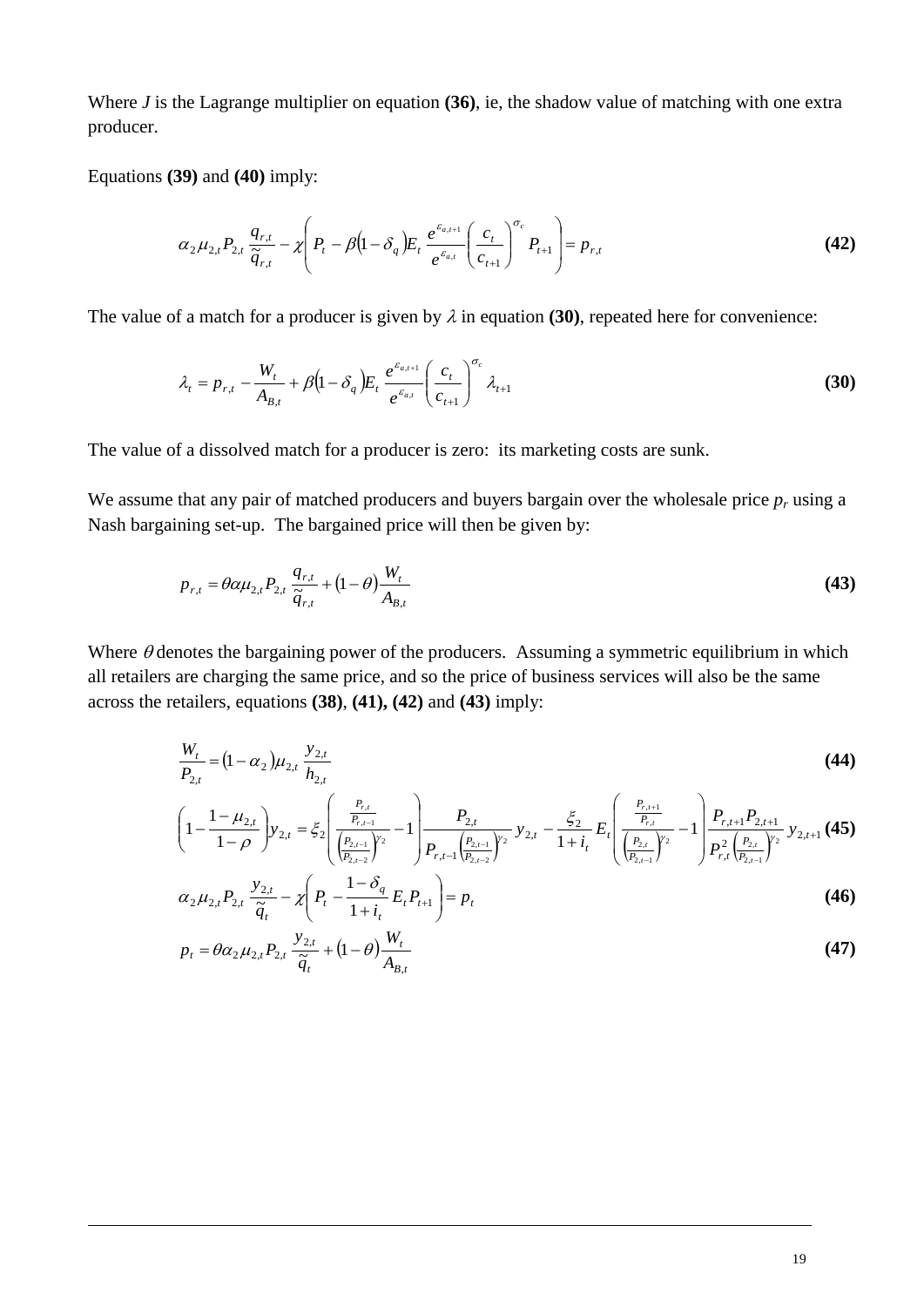#### <span id="page-20-0"></span>*4.4 Scalable services*

Our final sector consists of a monopoly supplier of a scalable service, ie, one whose production is characterised by large fixed costs and small variable costs. We assume that the market is contestable – in the sense of Baumol *et al.* (1982) – and so profits will be driven down to zero. We further assume that the market is one in which the supplier can charge a two-part tariff: that is the consumer must pay a lump sum fee for the right to buy the product and then an additional 'per unit' charge for any consumed. As we said earlier, we feel that these two features – scalability of production and the use of two-part tariffs – characterise a number of service companies and have not been addressed in most macroeconomic models. Now, two-part tariffs can be used as a way of discriminating among consumers with different tastes for the good or service concerned. (See Schmalensee (1982) for an extensive analysis of this.) But, in our model, we assume that our consumers are identical. In this case, two-part tariffs are an efficient way of ensuring that firms extract the maximum surplus from consumers and, so, make non-negative profits despite pricing below average cost. Given our utility function implies that consumers would pay anything for the right to buy this service, we need an additional assumption to put a limit on the fixed charge. Here the assumption of contestability works to ensure that this charge cannot be set too high (since if it were, then other firms would enter the market at a lower fixed charge and capture the entire market).

We assume that the firm needs a fixed amount of labour, h, to produce any output at all. Once this fixed cost has been paid, then increasing labour input will lead to increased output. Denoting the variable labour input as  $h_3$  enables us to write the production function in this sector as:

$$
y_{3,t} = A_{3,t} h_{3,t} \tag{48}
$$

Where  $y_3$  is the firm's output and  $A_3$  is a total factor productivity shock. We also assume that the firm faces menu costs a la Rotemberg (1982). So, we can write the firm's profit in period *t* as:

$$
a_{t} + P_{3,t} y_{3,t} - W_{t} \left(\overline{h} + h_{3,t}\right) - \frac{\xi_{3}}{2} \left(\frac{\frac{P_{3,t}}{P_{3,t-1}}}{\left(\frac{P_{3,t-1}}{P_{3,t-2}}\right)^{2}} - 1\right)^{2} P_{3,t} y_{3,t}
$$
\n
$$
(49)
$$

Where *a* is the fixed charge and  $P_3$  is the firm's per unit price. Contestability ensures that the firm sets its fixed charge each period so as to ensure zero profits. That is:

$$
a_{t}(P_{3,t}) = W_{t}(\overline{h} + h_{3,t}) + \frac{\xi_{3}}{2} \left( \frac{\frac{P_{3,t}}{P_{3,t-1}}}{(\frac{P_{3,t-1}}{P_{3,t-2}})^{s}} - 1 \right)^{2} P_{3,t} y_{3,t} - P_{3,t} y_{3,t}
$$
(50)

So, when the firm increases its unit price by one pound, it knows that it will have to reduce its fixed charge by  $y_3$  pounds. That is:

$$
\frac{\partial a_i(P_{3,t})}{\partial P_{3,t}} = -y_{3,t} \tag{51}
$$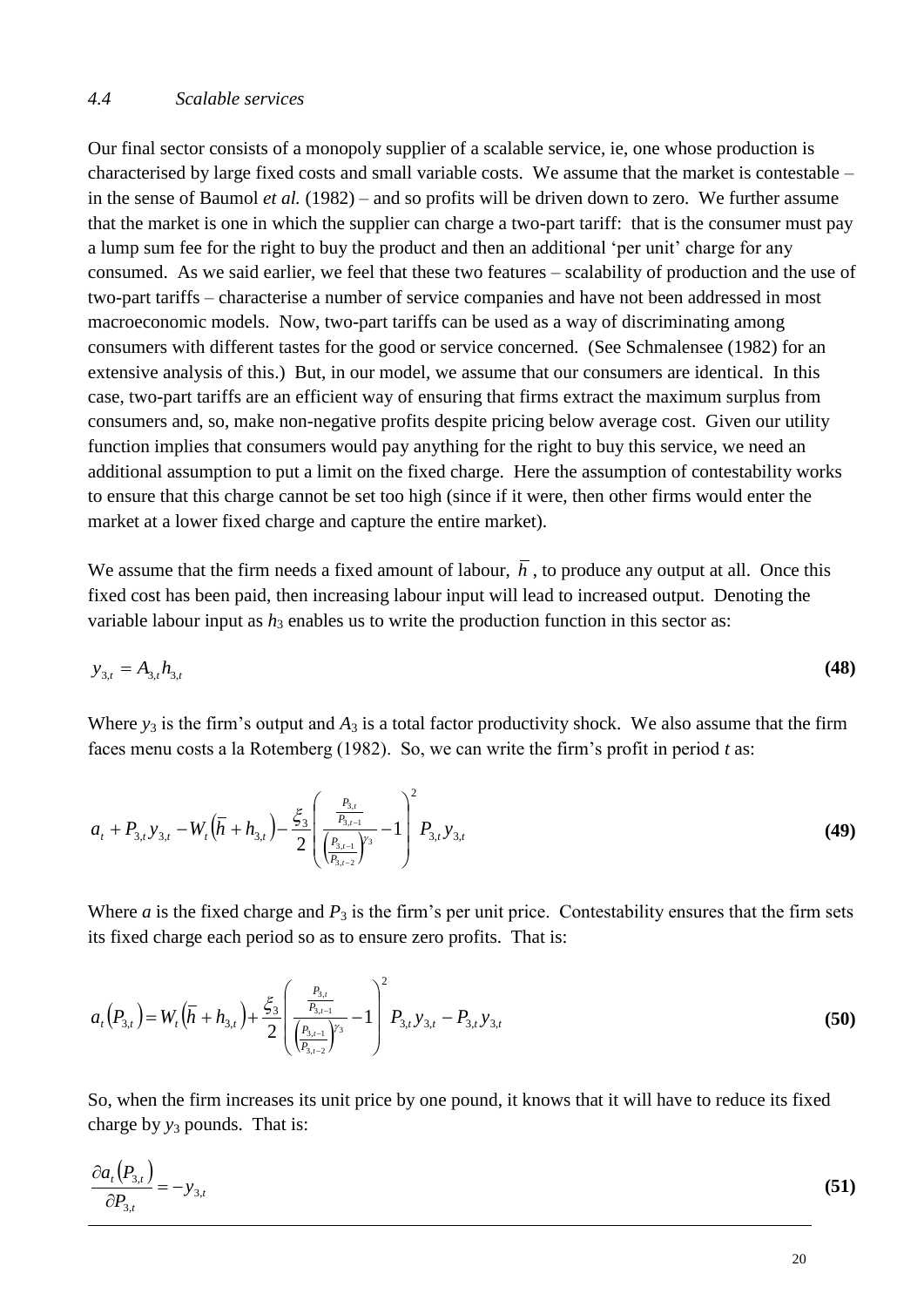Now, the problem for the monopolist is then to set its per unit price so as to maximise the present discounted value of current and future expected profit streams subject to his demand curve (equation **(16)**, which we denote as  $y_3(P_3)$ ). Mathematically, we can write this as:

Maximise 
$$
E_0 \sum_{t=0}^{\infty} \beta^t e^{\varepsilon_{a,t}} c_t^{-\sigma_c} \left( a_t(P_{3,t}) + P_{3,t} y_{3,t}(P_{3,t}) - W_t \left( \overline{h} + \frac{y_{3,t}(P_{3,t})}{A_{3,t}} \right) - \frac{\xi_3}{2} \left( \frac{\frac{P_{3,t}}{P_{3,t-1}}}{\left( \frac{P_{3,t-1}}{P_{3,t-2}} \right)^2} - 1 \right)^2 P_{3,t} y_{3,t} \right)
$$
 (52)

The first-order conditions imply:

$$
\left(P_{3,t} - \frac{W_t}{A_{3,t}}\right) \frac{\partial y_{3,t}(P_{3,t})}{\partial P_{3,t}} - \xi_3 \left(\frac{1 + \pi_{3,t}}{(1 + \pi_{3,t-1})^{\gamma_3}} - 1\right) \left(\frac{1 + \pi_{3,t}}{(1 + \pi_{3,t-1})^{\gamma_3}} + \frac{1}{2} \left(\frac{1 + \pi_{3,t}}{(1 + \pi_{3,t-1})^{\gamma_3}} - 1\right)\right) y_{3,t}
$$
\n
$$
+ \frac{\xi_3}{1 + i_t} E_t \left(\frac{1 + \pi_{3,t+1}}{(1 + \pi_{3,t})^{\gamma_3}} - 1\right) \frac{\left(1 + \pi_{3,t+1}\right)^2 (1 - \gamma_3)}{\left(1 + \pi_{3,t}\right)^{\gamma_3}} y_{3,t+1} - \frac{\xi_3}{1 + i_t} E_t \frac{1}{1 + i_{t+1}} \left(\frac{1 + \pi_{3,t+2}}{(1 + \pi_{3,t+1})^{\gamma_3}} - 1\right) \frac{\left(1 + \pi_{3,t+2}\right)^2 \gamma_3}{\left(1 + \pi_{3,t+1}\right)^{\gamma_3 - 1}} y_{3,t+2} = 0
$$
\n(53)

Setting  $\xi_3$  to zero (ie, no menu costs) leaves us with the results of Oi (1971) that the per unit price is set at marginal cost, ie, 3  $3-\overline{A}$  $P_3 = \frac{W}{I}$ .

From the demand curve – equation  $(17)$  – we can note that  $(P_{3t})$ *t t t*  $t^{i}$   $t^{i}$ *t t t P y P*  $P_{i}c_{i} - a$ *P*  $y_{3t}(P)$ 3, 3,  $\frac{1}{2}$   $\frac{\varphi_3}{3}$  $3,t$   $13,$  $\frac{1}{2s_{12}}(P_{3,t}) = -\frac{P_{t}C_{t} - a_{t}}{2}W_{3} = -\frac{1}{2}$  $\partial$  $\hat{o}$  $-\psi_3 = -\frac{y_{3,t}}{R}$  and so equation **(53)** becomes:

$$
\left(\frac{W_{t}}{A_{3,t}}-P_{3,t}\right)\frac{y_{3,t}}{P_{3,t}}-\xi_{3}\left(\frac{1+\pi_{3,t}}{(1+\pi_{3,t-1})^{r_{3}}}-1\right)\left(\frac{1+\pi_{3,t}}{(1+\pi_{3,t-1})^{r_{3}}}+\frac{1}{2}\left(\frac{1+\pi_{3,t}}{(1+\pi_{3,t-1})^{r_{3}}}-1\right)\right)y_{3,t}
$$
\n
$$
\frac{\xi_{3}}{1+i_{t}}E_{t}\left(\frac{1+\pi_{3,t+1}}{(1+\pi_{3,t})^{r_{3}}}-1\right)\frac{(1+\pi_{3,t+1})^{2}(1-\gamma_{3})}{(1+\pi_{3,t})^{r_{3}}}y_{3,t+1}-\frac{\xi_{3}}{1+i_{t}}E_{t}\frac{1}{1+i_{t+1}}\left(\frac{1+\pi_{3,t+2}}{(1+\pi_{3,t+1})^{r_{3}}}-1\right)\frac{(1+\pi_{3,t+2})^{2}\gamma_{3}}{(1+\pi_{3,t+1})^{r_{3}-1}}y_{3,t+2}=0
$$
\n(54)

#### <span id="page-21-0"></span>*4.5 Market clearing*

Finally, we close the model with the following market clearing conditions for the labour market, the goods market and the market for the two services.

$$
h_{t} = h_{1,t} + h_{2,t} + h_{B,t} + h_{NB,t} + \bar{h} + h_{3,t}
$$
\n
$$
y_{1,t} \left( 1 - \frac{\xi_{1}}{2} \left( \frac{P_{1,t}}{P_{1,t-1}} \right) - 1 \right) = c_{1,t} + I_{t} + \psi(z_{t})k_{t-1}
$$
\n(56)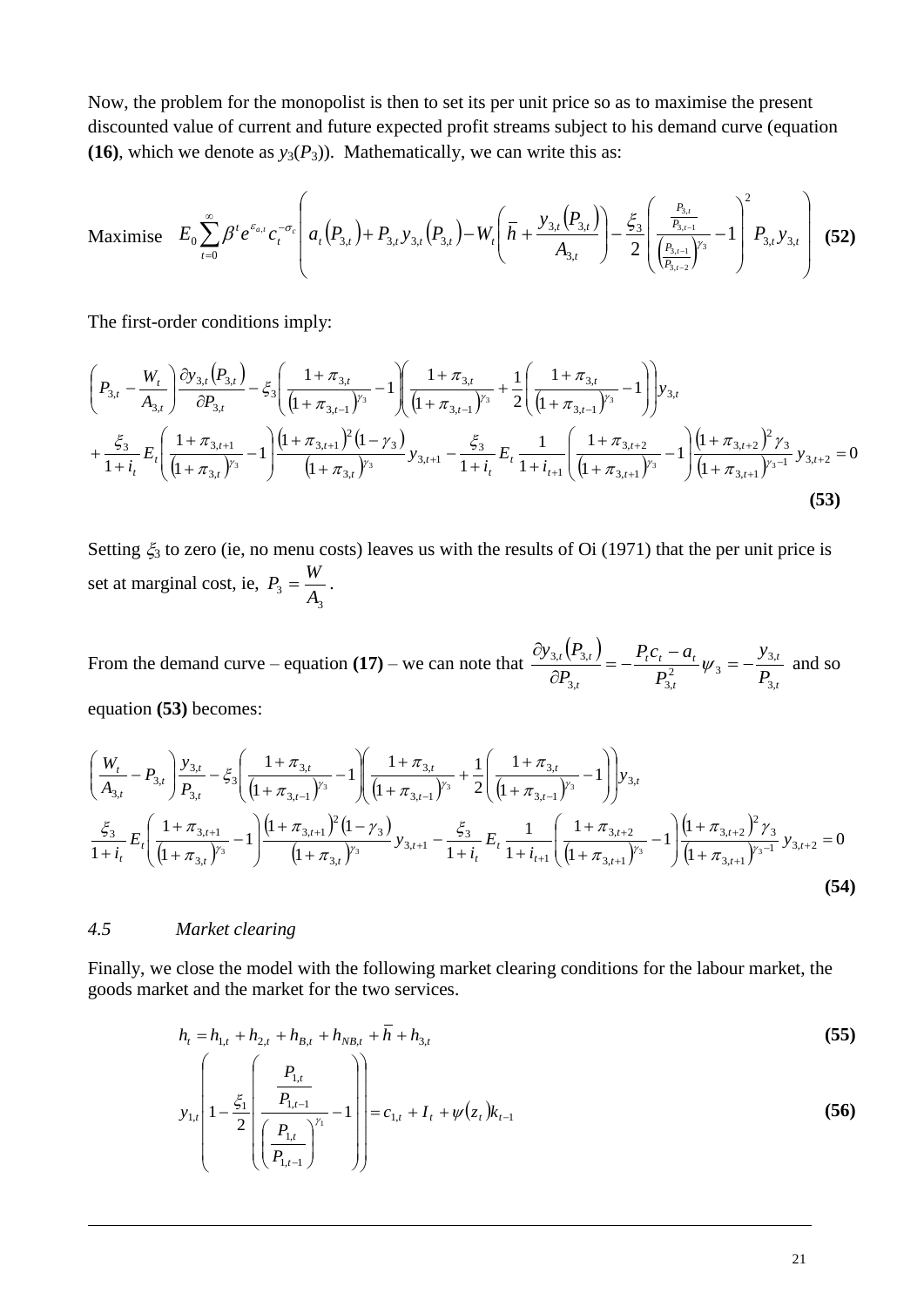$$
y_{2x} \left(1 - \frac{\xi_2}{2} \left( \frac{P_{2x}}{P_{2x-1}} - 1 \right) \right) = c_{2x}
$$
\n(57)  
\n
$$
y_{2x} \left(1 - \frac{\xi_2}{2} \left( \frac{P_{2x}}{P_{2x-1}} - 1 \right) \right) = c_{2x}
$$
\n(58)  
\n
$$
y_{3x} \left(1 - \frac{\xi_3}{2} \left( \frac{P_{3x}}{P_{3x-1}} \right)^{y_2} - 1 \right) = c_{3x}
$$
\n(59)  
\n
$$
y_{1x} \left( \frac{P_{3x}}{P_{3x-1}} \right) = c_{3x}
$$
\n(59)  
\n
$$
y_{1x} = c_t + t, + \psi(z_t)k_{t-1}
$$
\n(59)  
\n*Another apply policy*  
\nthat the central bank follows a simple Taylor rule:  
\n*i*,  $-i = \rho_i(i_{t-1} - i) + (1 - \rho_i) (\rho_x \pi_i + \phi_j \hat{y}_i) + v_{mx}$ \n(60)  
\n\nOnotes the (log) deviation of output from trend and  $v_{in}$  is a white-noise monetary policy  
\n*Shock processes*  
\nthat our demand and productivity shocks all follow AR(1) processes. In particular:  
\n
$$
p_{a,t} = \rho_1 p_{a,t-1} + v_{a,t}
$$
\n(61)  
\n
$$
\hat{A}_{a,t} = \rho_2 A_{3t-1} + v_{3t}
$$
\n(62)  
\n
$$
\hat{A}_{a,t} = \rho_2 A_{3t-1} + v_{3t}
$$
\n(63)  
\n
$$
\hat{A}_{a,t} = \rho_3 A_{3t-1} + v_{3t}
$$
\n(64)  
\n
$$
\hat{A}_{a,t} = \rho_3 A_{3t-1} + v_{3t}
$$
\n(65)  
\n
$$
m \text{ of sectors.}
$$
  
\nthe model requires an assessment of which industries in the UK private sector correspond  
\noppose of firm in the model. Table A summarizes the correspondence between the model  
\nindustries in our baseline calibration.

We can also define GDP as:

 $y_t = c_t + I_t + \psi(z_t)k_{t-1}$ **(59)**

<span id="page-22-0"></span>*4.6 Monetary policy*

We assume that the central bank follows a simple Taylor rule:

$$
i_{t} - i = \rho_{i} (i_{t-1} - i) + (1 - \rho_{i}) (\phi_{\pi} \pi_{t} + \phi_{y} \hat{y}_{t}) + \nu_{m,t}
$$
\n(60)

Where  $\hat{y}$  denotes the (log) deviation of output from trend and  $v_m$  is a white-noise monetary policy shock.

#### <span id="page-22-1"></span>*4.7 Shock processes*

We assume that our demand and productivity shocks all follow AR(1) processes. In particular:

$$
\eta_{a,t} = \rho \eta_{a,t-1} + \nu_{a,t} \tag{61}
$$

$$
\hat{A}_{1,t} = \rho_1 \hat{A}_{1,t-1} + \nu_{1,t} \tag{62}
$$

$$
\hat{A}_{2,t} = \rho_2 \hat{A}_{2,t-1} + V_{2,t} \tag{63}
$$
\n
$$
\hat{A}_{2,t} = \rho_2 \hat{A}_{2,t-1} + V_{2,t} \tag{64}
$$

$$
\hat{A}_{B,t} = \rho_B \hat{A}_{B,t-1} + \nu_{B,t} \tag{64}
$$
\n
$$
\hat{A}_{3,t} = \rho_3 \hat{A}_{3,t-1} + \nu_{3,t} \tag{65}
$$

#### <span id="page-22-2"></span>**5 Calibration**

#### <span id="page-22-3"></span>*5.1 Definition of sectors.*

Calibrating the model requires an assessment of which industries in the UK private sector correspond to the four types of firm in the model. Table A summarises the correspondence between the model sectors and industries in our baseline calibration.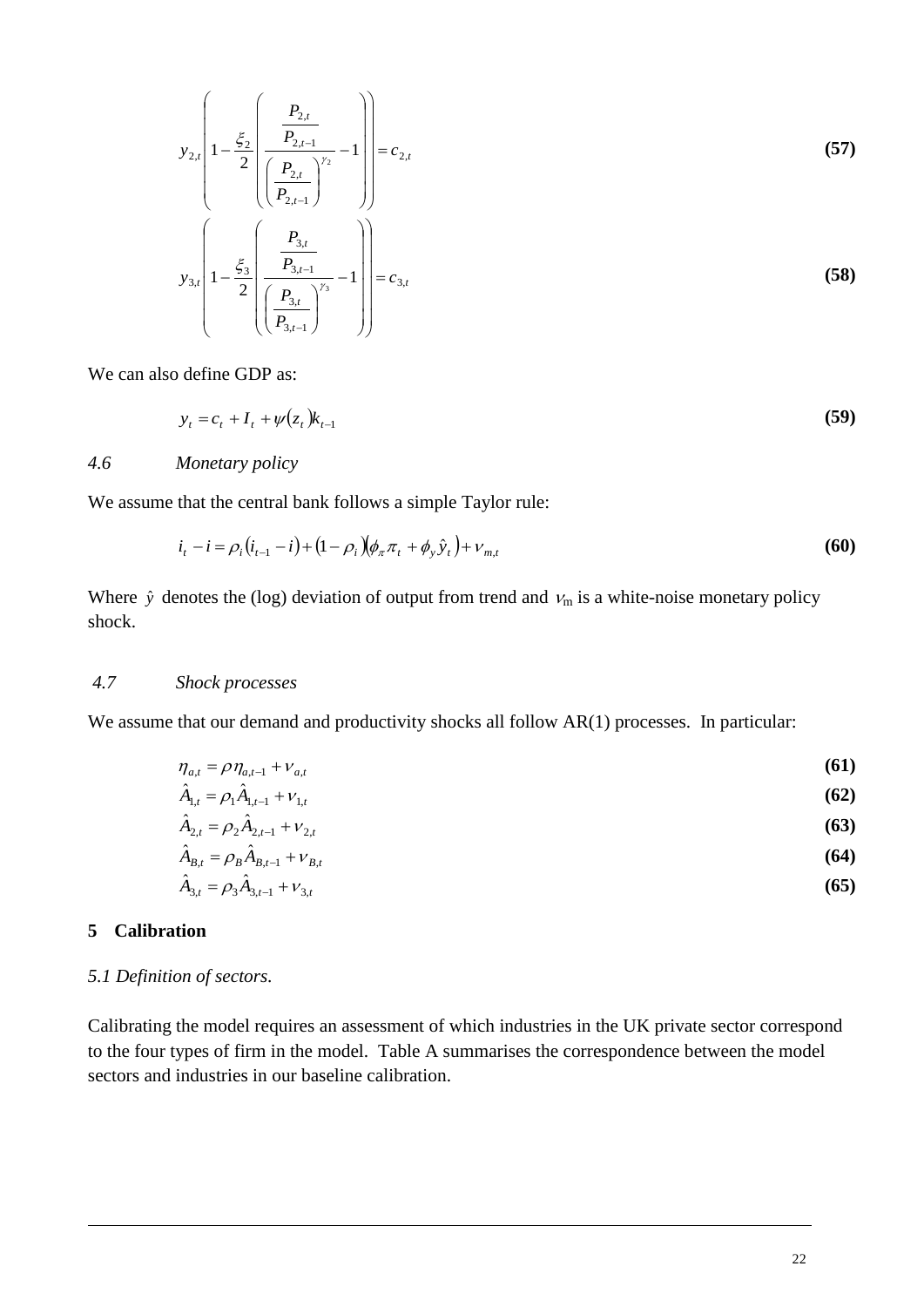| <b>Sector</b>           | <b>SIC 2007</b> | <b>Description</b>                     | Share in private | <b>Share</b> in |
|-------------------------|-----------------|----------------------------------------|------------------|-----------------|
|                         | section/group   |                                        | sector real      | nominal         |
|                         |                 |                                        | GVA (2006)       | consumption     |
|                         |                 |                                        |                  | of private      |
|                         |                 |                                        |                  | sector output   |
|                         |                 |                                        |                  | $(1997 - 2006)$ |
| Goods                   | $A-F$           | Agriculture, Production,               | 0.33             | 0.53            |
|                         |                 | Construction                           |                  |                 |
| <b>Business service</b> | 46              | <b>Wholesale Trade</b>                 | 0.28             | 0.04            |
| providers               | H (ex. 49.1-2)  | Transportation & Storage               |                  |                 |
|                         | and $51)$       | (excluding Rail Transport and Air      |                  |                 |
|                         | 68.3            | Transport)                             |                  |                 |
|                         |                 | Real estate activities on a fee or     |                  |                 |
|                         | M (ex. 75)      | contract basis                         |                  |                 |
|                         |                 | Professional, Scientific &             |                  |                 |
|                         |                 | <b>Technical Activities (excluding</b> |                  |                 |
|                         | $\mathbf N$     | Veterinary activities)                 |                  |                 |
|                         |                 | Administrative & Support Service       |                  |                 |
|                         | S (ex. 96)      | Activities                             |                  |                 |
|                         |                 | <b>Other Service Activities</b>        |                  |                 |
|                         |                 | (excluding Other personal service      |                  |                 |
|                         |                 | activities)                            |                  |                 |
| Other consumer          | G (ex. 46)      | Wholesale & Retail Trade; Repair       | 0.17             | 0.25            |
| services                |                 | of Motor Vehicles (excluding           |                  |                 |
|                         |                 | <b>Wholesale Trade)</b>                |                  |                 |
|                         | $49.1 - 2$      | Rail Transport                         |                  |                 |
|                         | 51              | Air Transport                          |                  |                 |
|                         | I               | Accommodation & Food Service           |                  |                 |
|                         |                 | Activities                             |                  |                 |
|                         | $L$ (ex.        | Real Estate Activities (excluding      |                  |                 |
|                         | 68.21IMP and    | Real estate activities on a fee or     |                  |                 |
|                         | 68.3)           | contract basis and Owner-              |                  |                 |
|                         |                 | occupier's housing)                    |                  |                 |
|                         | 75              | Veterinary activities                  |                  |                 |
|                         | 96              | Other personal service activities      |                  |                 |
| Scalable services       | J, K, R         | Information & Communication            | 0.22             | 0.18            |
|                         |                 | Financial & Insurance Activities       |                  |                 |
|                         |                 | Arts, Entertainment & Recreation       |                  |                 |

**Table A: Correspondence between model sectors and industries**

We define the private sector as all industries excluding sections O, P and Q in the UK Standard Industrial Classification of Economic Activities 2007 (SIC 2007). These industries (Public Administration & Defence and Compulsory Social Security; Education; Human Health & Social Work Activities) roughly correspond to the public sector. We also exclude sections T and U (Activities of Households as Employers, Activities of Extraterritorial Organisations); and Owner-Occupiers' Housing (group 68.2IMP).

The goods producers in our model correspond to industries in SIC 2007 sections A-F: Agriculture, Production and Construction. These industries had an average weight of 53% in household nominal demand for private sector output over the period 1997-2006.

The scalable services sector is made up of industries with high fixed and low marginal costs. In our benchmark calibration, we take the view that industries in SIC 2007 sections J, K and R can be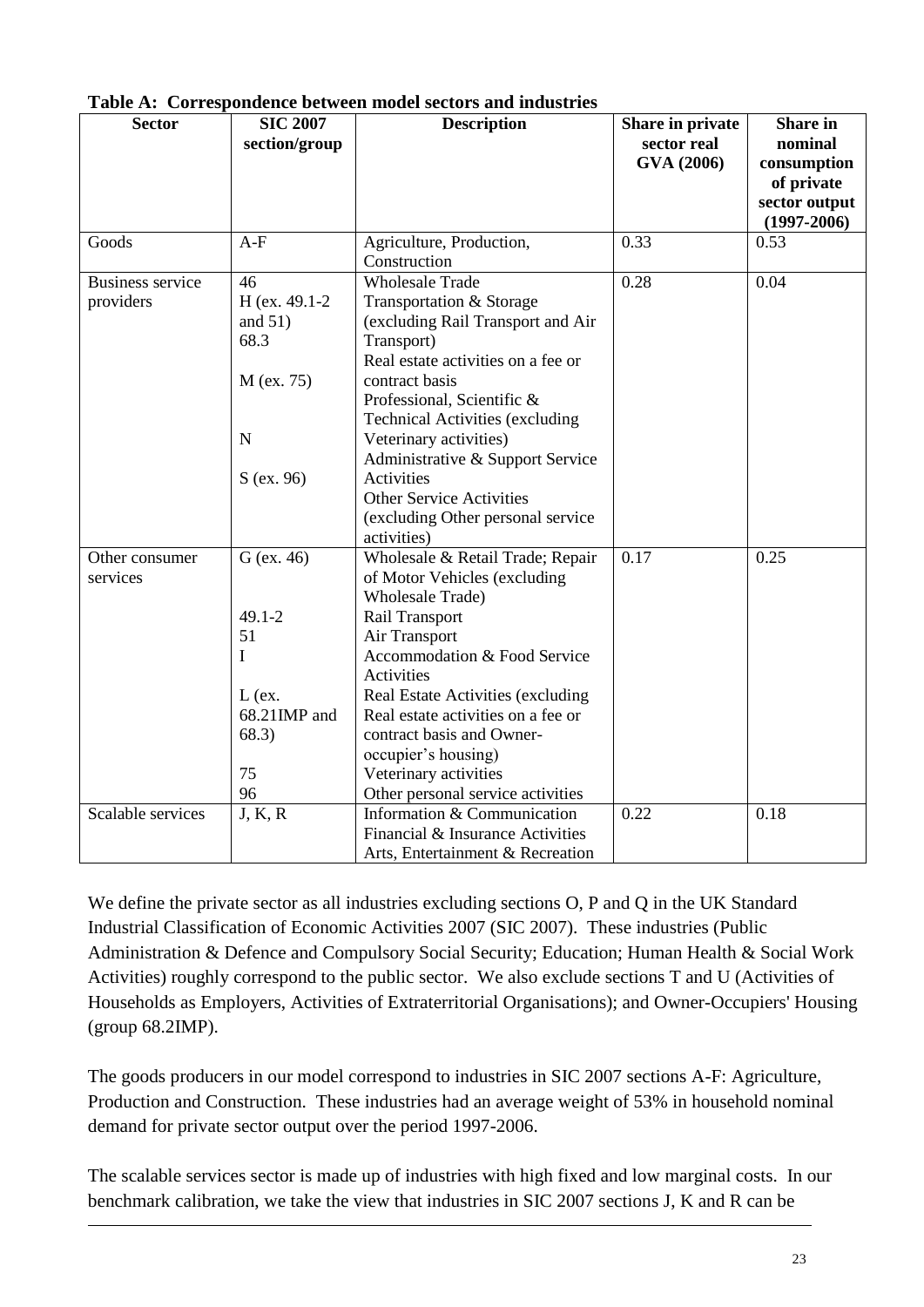approximately characterised by this type of production: ie, Information & Communication, Financial & Insurance Activities, and Arts, Entertainment & Recreation. The weight of these industries in household consumption was 18% over 1997-2006. Half of this was accounted for by Financial & Insurance Activities.

Our final sector is made up of all remaining private sector service industries. We roughly subdivide these industries into those which are more business-facing ('producers') and those which are more consumer-facing ('retailers'), according to the weight of household demand in the total demand for their gross output in 2010 (as given by the Supply and Use Tables 2012 Edition). Table A summarises the resulting industry split. Those industries which we defined as producers accounted for 4% of nominal household consumption expenditure over 1997-2006; those industries which we defined as retailers accounted for 25%.

## <span id="page-24-0"></span>*5.2 Employment and labour shares*

Table B summarises the values we obtained from the data for the important steady state ratios in our benchmark calibration of the parameters: specifically, the shares of consumption and employment in each sector and the 'labour' shares within the goods and retail (non-scalable consumer service) sectors. We used average values over the period 1997-2006 unless otherwise stated. Here we briefly summarise the key methodological issues behind the calculation of the employment and labour shares.

| Parameter/steady state ratio                | <b>Description</b>                                               | <b>Value</b> | <b>Source</b>                                                                                |
|---------------------------------------------|------------------------------------------------------------------|--------------|----------------------------------------------------------------------------------------------|
| $P_1c_1$                                    | Nominal consumption share<br>$(\text{sector } 1)$                | 0.53         | Supply and Use Tables,<br>2012 edition                                                       |
| $\frac{\frac{1}{p_c}}{\frac{P_2 c_2}{p_c}}$ | Nominal consumption share<br>$\left( \text{sector } 2 \right)$   | 0.29         | Supply and Use Tables,<br>2012 edition                                                       |
|                                             | Nominal consumption share<br>$(\text{sector } 3)$                | 0.18         | Supply and Use Tables,<br>2012 edition                                                       |
| $\frac{P_C}{Wh_1}$<br>$\overline{P_1y_1}$   | Nominal labour share (sector<br>1)                               | 0.55         | Supply and Use Tables,<br>2012 edition                                                       |
| $Wh_2$<br>$P_2y_2$                          | Nominal labour share (sector<br>2 retailers)                     | 0.69         | Supply and Use Tables,<br>2012 edition                                                       |
| $\frac{h_1}{h}$                             | Employment share (sector 1)                                      | 0.28         | Supply and Use Tables,<br>2012 edition; Workforce<br>Jobs                                    |
| $\frac{h_2}{h}$                             | Employment share (sector 2)<br>retailers)                        | 0.27         | Supply and Use Tables,<br>2012 edition; Workforce<br>Jobs; Employee jobs by<br>industry      |
| $\frac{h_{NB}}{h}$                          | Employment share (sector 2)<br>producers - marketing)            | 0.06         | Supply and Use Tables,<br>2012 edition; Workforce<br>Jobs; Employee jobs by<br>industry; GHW |
| $\frac{h_B}{h}$                             | Employment share (sector 2)<br>producers - direct<br>production) | 0.25         | Supply and Use Tables,<br>2012 edition; Workforce<br>Jobs; Employee jobs by<br>industry; GHW |
| $\frac{h_3}{h}$                             | Employment share (sector 3<br>- production)                      | 0.11         | Supply and Use Tables,<br>2012 edition; Workforce<br>Jobs; GHW                               |
| $\frac{\overline{h}}{h}$                    | Employment share (sector 3<br>- fixed labour)                    | 0.03         | Supply and Use Tables,<br>2012 edition; Workforce<br>Jobs; GHW                               |

#### **Table B: Benchmark calibration**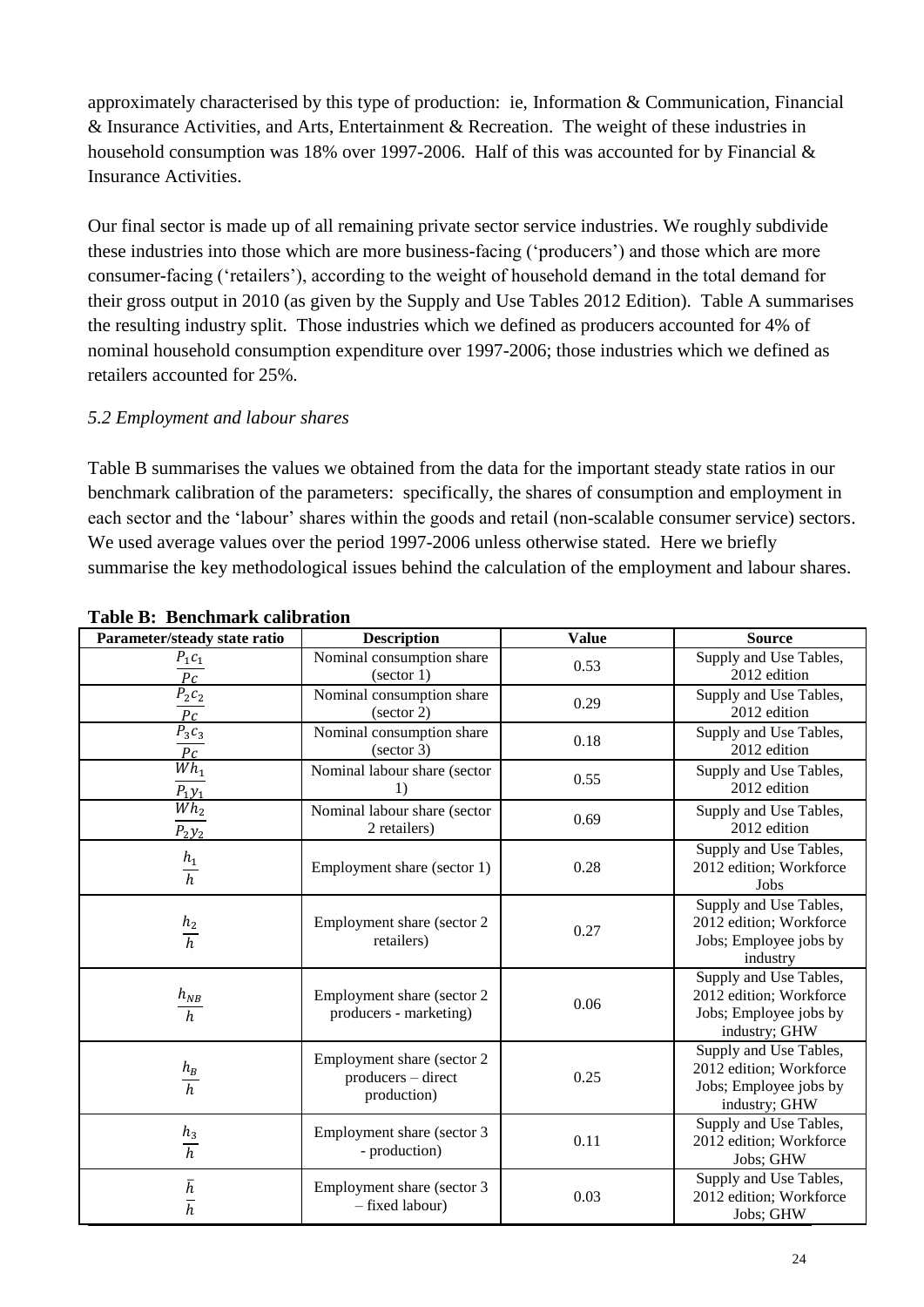To calculate the employment shares in the bespoke services sector, we need to estimate the proportion of this sectors producers' labour input which is used in broadly-defined marketing activities (investment in 'marketing capital'). Gourio and Rudanko (2011) used detailed US employment data by occupation to estimate that 20% of working time in the United States is spent on selling activities. Using their approach, we found that 10% of employment in the business services sector could be accounted for by employees in sales and related occupations. In addition, we follow Gourio and Rudanko in assuming that 10% of all other employees' time is spent on sales and marketing, broadly defined. So, if we add 10% of the time of the other 90% of employees in the business services sector, this gives us an overall share of marketing employment of 19%. We apply this percentage to the employment share of bespoke business service producers to give us  $\frac{h_{NB}}{I} = 0.06$ *h*  $= 0.06$ , the steady state

proportion of the labour force employed by these producers in marketing activities.

In a similar fashion, we estimate the fraction of scalable service sector firms' labour input which is assumed in our model to be fixed in the short-run. This quantity is intended to encompass labour used to produce 'blueprints' (eg, software programs, designs, boilerplate insurance policies, economic models, films, and magazines), plus overhead labour (central functions such as management, finance and legal). Goodridge *et al.* (2012) present estimates of intangible investment expenditure in 2007 by industry. They include spending on software and databases, innovative property (including R&D, non-scientific R&D, design including architectural and engineering design, artistic originals, financial innovation or product development; branding (advertising and market research), organisational capital (including management time), and training. These activities appear to align reasonably well with the activities we want our fixed labour input to represent, although arguably overhead labour is not fully accounted for. Table 3 in this paper estimates that, across market service industries (ex Business Services), firms spent £59.21 billion on these activities in 2007. We divide this figure by employee compensation for those industries, to get a proxy for the proportion of labour input spent on those activities in service industries. The calculation gives a figure of 21% of labour input. We apply this percentage to the employment share of scalable service sector firms to give  $\frac{\bar{h}}{h} = 0.03$ . If we were to exclude branding investment expenditure from this calculation, this employment share would fall to 0.02.

Given these employment shares, and the consumption shares discussed in Sub-section 5.1, above, we can derive a value for the fixed charge in the scalable services sector, *a*, in steady state of 0.0386. We can then go on to derive values for the consumption share parameters,  $\psi_1$ ,  $\psi_2$  and  $\psi_3$ , of 0.5513, 0.3016 and 0.1471, respectively.

The labour share of nominal gross output for retailers in the retail services sector is computed as: С  $\frac{CDE}{CDE + intermediate consumption of sector 2 producers' output}$ . That is, we exclude from the measure of gross output in the denominator retailers' intermediate consumption of the output of the goods and scalable services sectors, and other retailers in this sector; and we exclude rental payments to capital. This is so as to make the ratio reflect the production technology in equation **(34)** as closely as possible. Given the implied value of 0.69 for the labour share in this sector and an assumed value for the steady-state mark-up,  $1/\rho$ , of 1.005 (discussed below), then this implies that the elasticity of output with respect to business services inputs in this sector will be given by: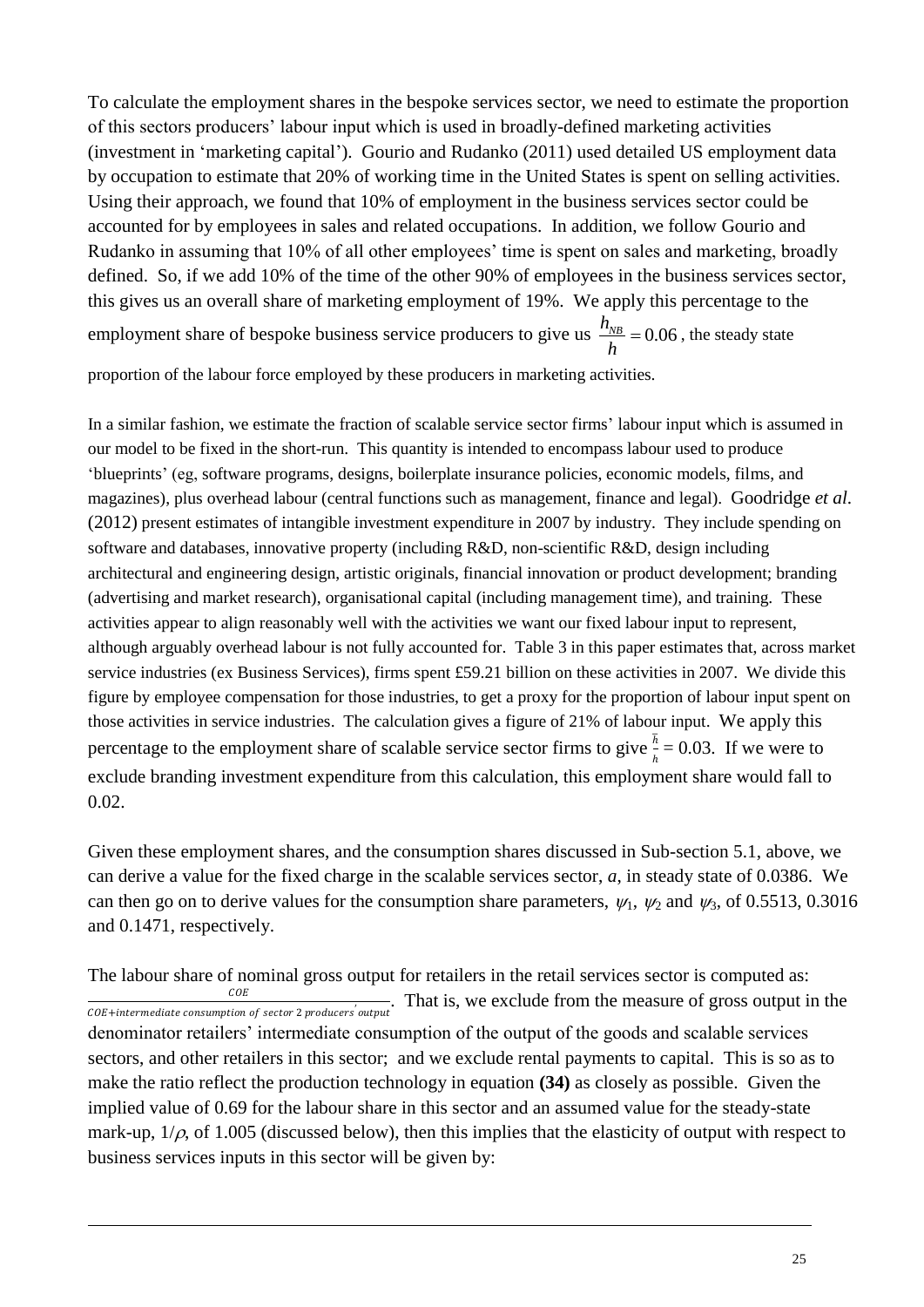$$
\alpha_2 = 1 - \frac{wh_2}{y_2} \frac{1}{\rho} = 0.3066
$$
\n(61)

The labour share of income in the goods sector is computed as nominal compensation of employees divided by nominal value added. We do not adjust employee compensation to take account of payments for self-employed labour. Given the implied value of 0.55 for the labour share in this sector, and an assumed value for the steady-state mark-up of 1.005, then this implies that the elasticity of output with respect to capital in this sector will be given by:

$$
\alpha_1 = 1 - \frac{wh_1}{y_1} \frac{1}{\rho} = 0.4473
$$
\n(62)

#### <span id="page-26-0"></span>*5.3 Other parameters*

For the remaining parameters in our model, we relied on existing literature to provide us with sensible values. In particular, where equivalent parameters exist, we used the values calibrated or estimated in Burgess *et al.* (2013). Our parameter values are shown in Table C, below.

Following Burgess *et al.* (2013), we set the discount factor to 0.9986 and the steady-state mark-up in the goods and retail services sector to 1.005, implying  $\rho$  equal to 0.995. We set the Calvo parameter for wages to 0.75 implying an average duration of wages of one year, in line with Burgess *et al*. We took the mean estimates for the degree of wage indexation,  $\chi_{w}$ , coefficient of relative risk aversion,  $\sigma_{c}$ , the Frisch elasticity of labour supply,  $\sigma_h$ , and capital adjustment costs,  $\chi_k$ , reported in Burgess *et al.* and we took their imposed value for the depreciation rate of capital,  $\delta$ , of 0.0077. For the steady-state wage mark-up,  $\lambda_w$ , and the elasticity of capital utilisation costs,  $\phi_z$ , we took the values suggested by Smets and Wouters (2003). For the degree of price stickiness and price indexation in the goods and retail (non-scalable) services sectors, we took the values estimated by Burgess *et al*.

 $\frac{1}{6}$  on 3066<br>
per in the goods sector is computed as nominal compensation of employ<br>
andded. We do not adjust employee compensation to take account of<br>
eadded. We do not adjust employee compensation to take account o We set  $\delta_a$  equal to 0.1, following Drozd & Nosal (2012). This implies an average duration of matches between producers and retailers of 10 quarters (2.5 years). The authors admit this is an arbitrary modelling choice. We set  $\delta_m$ , the depreciation rate of marketing capital, equal to 0.15. This is the rate at which Goodridge *et al.* (2012) assume advertising and market research investments depreciate and is in line with the survey data reported in Field and Franklin (2012). Given an absence of information that could help us, we set the bargaining power of business service providers to 0.5 so that the match surplus would be split 50:50 between them and the retail service firms buying their services. For the persistence parameters for our demand shock, we used the estimated value in Burgess *et al.* (2013). For the productivity shocks in each sector, we used the value of 0.9 that Burgess *et al.* used when calibrating the persistence of their TFP shock It is likely that productivity shocks have different properties in different sectors but in the absence of any additional information we thought it better to simply go with this value.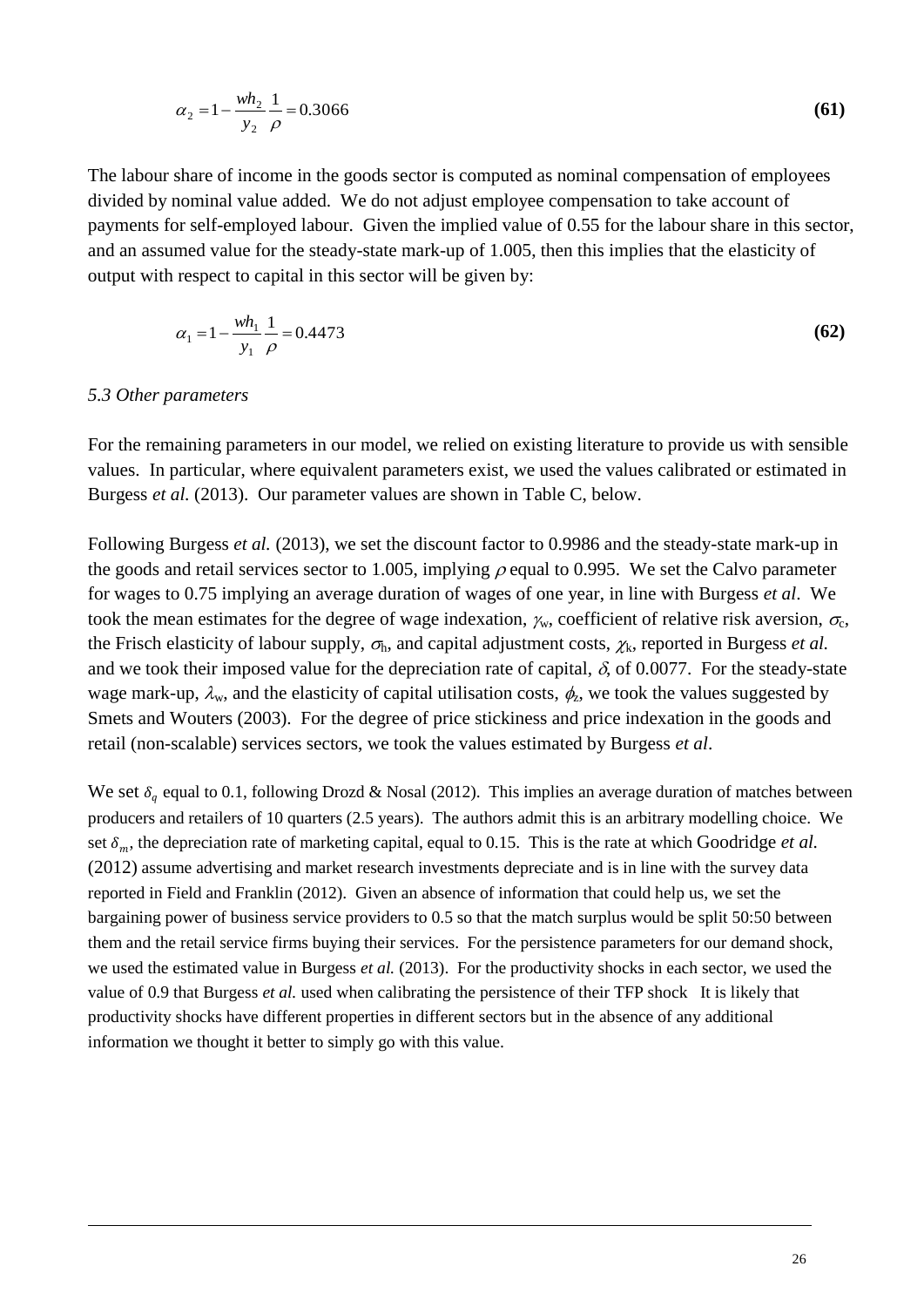| Parameter           | capic C. Campratea parameters<br>Description                                | Value  | Source                         |
|---------------------|-----------------------------------------------------------------------------|--------|--------------------------------|
| $\beta$             | Discount factor                                                             | 0.9986 | Burgess et al. (2013)          |
| $\sigma_{\rm c}$    | Coefficient of relative risk aversion                                       | 1.218  | Burgess et al. (2013)          |
| $\sigma_{\rm h}$    | Inverse Frisch elasticity of labour supply                                  | 1.921  | Burgess et al. (2013)          |
| $\lambda_{\rm w}$   | Steady-state wage mark-up (minus 1)                                         | 0.5    | <b>Smets and Wouters</b>       |
|                     |                                                                             |        | (2003)                         |
| $\xi_{\rm w}$       | Calvo parameter for wage setting                                            | 0.75   | Implies wages set              |
|                     |                                                                             |        | annually                       |
| $\chi_{\rm w}$      | Degree of wage indexation                                                   | 0.2446 | Burgess et al. (2013)          |
| $\delta$            | Depreciation rate of capital                                                | 0.0077 | Burgess et al. (2013)          |
| $\chi_{\rm k}$      | Scale of capital adjustment costs                                           | 2.998  | Burgess et al. (2013)          |
| $\phi_{\rm z}$      | Elasticity of capital utilisation costs                                     | 0.20   | <b>Smets and Wouters</b>       |
|                     |                                                                             |        | (2003)                         |
| $\rho$              | Steady-state real marginal cost in the goods and                            | 0.995  | Burgess et al. (2013)          |
|                     | retail (non-scalable) services sector                                       |        |                                |
| $\delta_{\rm m}$    | Depreciation rate for marketing capital                                     | 0.15   | Drozd & Nosal (2012)           |
| $\delta_\mathrm{q}$ | Depreciation rate for matches in the business                               | 0.1    | Goodridge et al. (2012)        |
|                     | services sector                                                             |        |                                |
| $\theta$            | Bargaining power of business service providers                              | 0.5    | Equal bargaining power         |
| $\xi_1$             | Cost of adjusting prices in the goods sector                                | 1,740  | Burgess et al. (2013)          |
| $\gamma_1$          | Price indexation in the goods sector                                        | 0.2079 | Burgess et al. (2013)          |
| $\xi_2$             | Cost of adjusting prices in the non-scalable retail                         | 1,740  | Burgess et al. (2013)          |
|                     | services sector                                                             |        |                                |
| $\gamma_2$          | Price indexation in the non-scalable retail services                        | 0.2079 | Burgess et al. (2013)          |
|                     | sector                                                                      |        |                                |
| $\xi_3$             | Cost of adjusting prices in the non-scalable retail                         | 8.702  | Burgess et al. (2013)          |
|                     | services sector                                                             |        |                                |
| $\gamma_3$          | Price indexation in the non-scalable retail services $\vert 0.2079 \rangle$ |        | Burgess <i>et al.</i> (2013)   |
|                     | sector                                                                      |        |                                |
| $\phi_{\pi}$        | Coefficient on inflation in the Taylor rule                                 | 1.497  | Burgess et al. (2013)          |
| $\phi_{y}$          | Coefficient on inflation in the Taylor rule                                 | 0.1512 | Burgess et al. (2013)          |
| $\rho_{\text{i}}$   | Coefficient on inflation in the Taylor rule                                 | 0.8336 | Burgess <i>et al.</i> $(2013)$ |
| $\rho_{\rm a}$      | Autocorrelation coefficient: Demand shock                                   | 0.7058 | Burgess et al. (2013)          |
| $\rho_1$            | Autocorrelation coefficient: Goods sector                                   | 0.9    | Burgess et al. (2013)          |
|                     | productivity shock                                                          |        |                                |
| $\rho_2$            | Autocorrelation coefficient: Other consumer                                 | 0.9    | Burgess et al. (2013)          |
|                     | services sector productivity shock                                          |        |                                |
| $\rho_{\text{B}}$   | Autocorrelation coefficient: Business services                              | 0.9    | Burgess et al. (2013)          |
|                     | sector productivity shock                                                   |        |                                |
| $\rho_3$            | Autocorrelation coefficient: Scalable services                              | 0.9    | Burgess et al. (2013)          |
|                     | sector productivity shock                                                   |        |                                |

## **Table C: Calibrated parameters**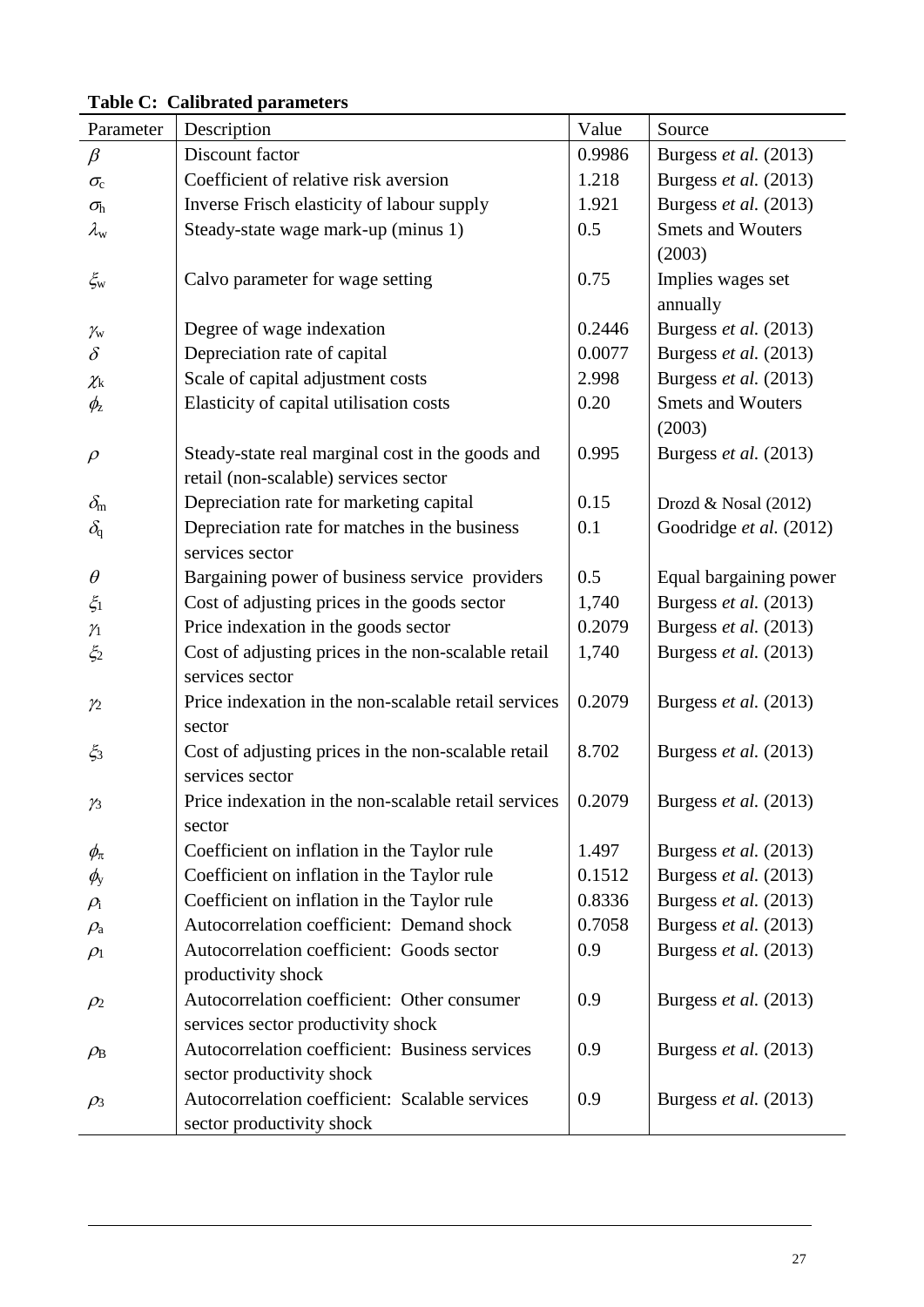### <span id="page-28-0"></span>**6 The effects of supply and demand shocks**

In this section, we use the model to examine the effects of sectoral supply shocks and aggregate demand shocks on both sectoral and aggregate variables.

## <span id="page-28-1"></span>*6.1 Supply shocks*

We start with sectoral supply – that is, productivity – shocks. Charts 1 to 3 show the effects of a productivity shock in the goods sector. Unsurprisingly, a positive shock to productivity in the goods sector raises productivity in that sector and aggregate productivity, though the aggregate rise is smaller. Price inflation falls in all sectors: the goods sector on account of the productivity increase lowering costs and in the other sectors as demand for these services falls as consumers switch into the much cheaper goods, as can be seen in Chart 3.



**Chart 3: Effect of a productivity** 







## **Chart 4: Effect of a productivity**

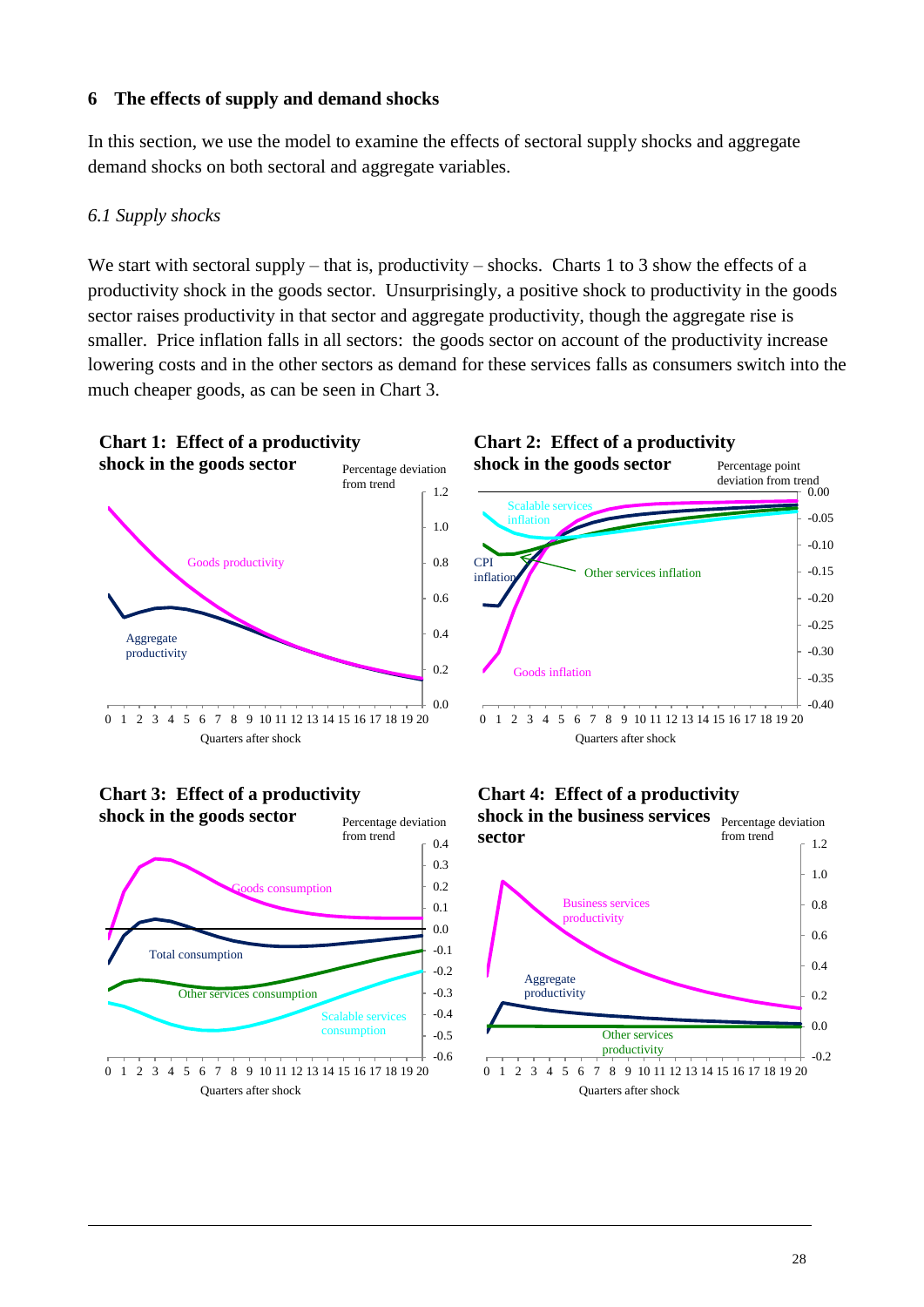Charts 4 to 6 show the effects of a productivity shock in the business services sector. The picture is similar: a positive shock to productivity in the business services sector raises productivity in that sector and, via 'business services deepening', in the 'other services' sector, though this effect is really small. Interestingly, business services productivity has a hump-shaped response to the shock. This is because it takes time to shift workers from marketing towards (the now relatively more profitable) direct production. And, because of this sluggish response, aggregate productivity also only rises with a lag. Price inflation falls in all sectors. In this case, other services inflation falls the most, since the productivity increase in the business services sector reduces the relative price of business services and, so, the cost of producing other services. Inflation also falls in the goods and scalable services sectors as demand for these falls as consumers switch into the cheaper other services, as can be seen in Chart 6.









## **Chart 8: Effect of a productivity**



Charts 7 and 8 show the effects of a productivity shock in the retail (other services) sector. As expected, productivity in this sector rises as does aggregate productivity. What is interesting is that productivity in the business services sector falls initially. This is because the increase in retail productivity increases the demand for business services. Knowing this, business service producers shift labour into marketing effort so as to try and take advantage of this increase in demand by building market share. With a greater proportion of their workers engaged in marketing, their overall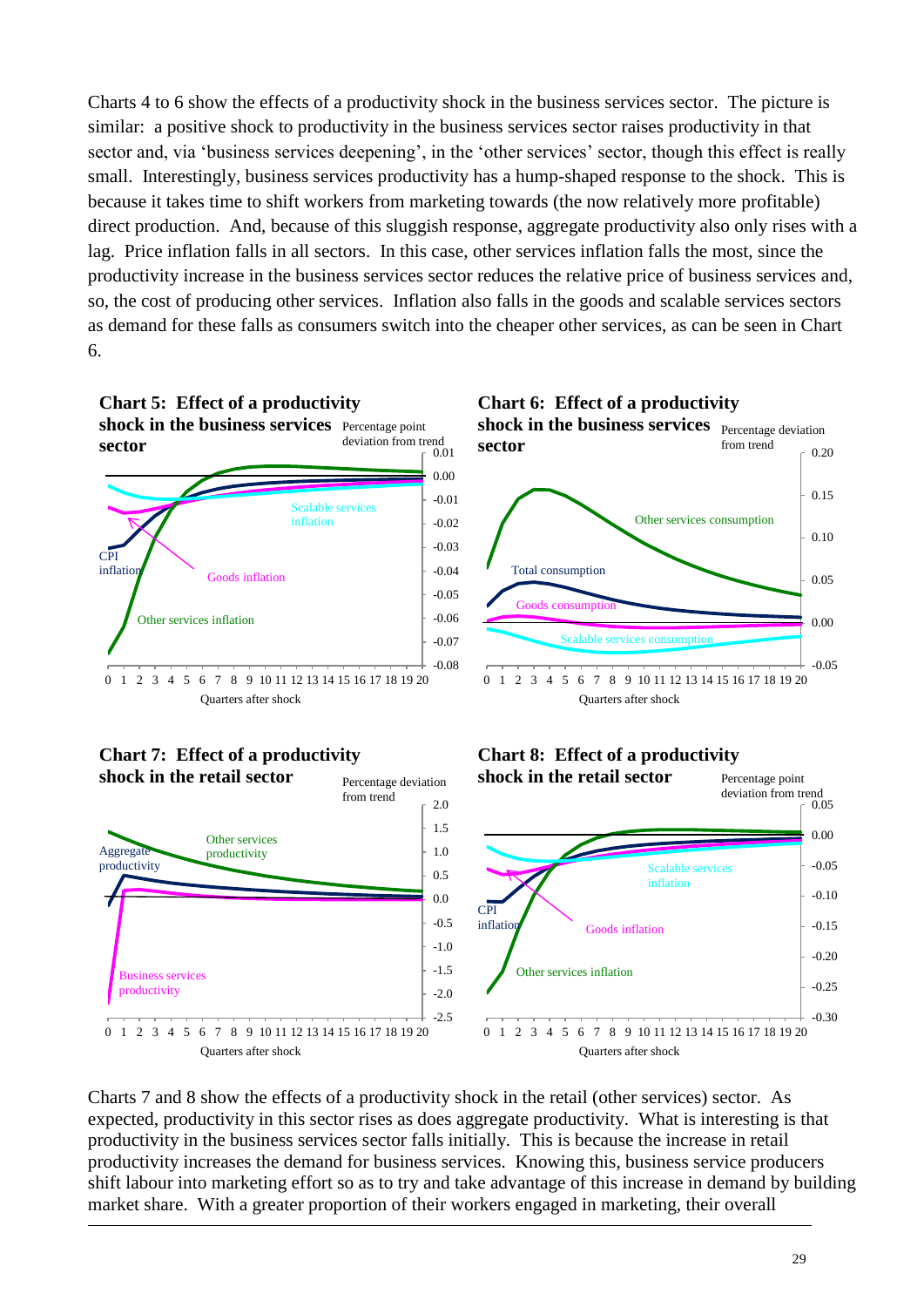productivity falls.

Finally, charts 9 and 10 show the effects of a productivity shock in the scalable services sector. Although productivity does rise in both the scalable services sector and on aggregate, the effect on inflation in the three sectors is small. Interestingly, it is smallest in the scalable services sector; this is because some of the productivity gain is reflected in a lower fixed entry charge. And movements in the fixed entry charge have little effect on either aggregate or relative consumption.



#### <span id="page-30-0"></span>*6.2 Demand shocks*

In this subsection, we consider the effects of two shocks: a shock to consumption demand (that can be thought of as a 'consumption risk premium' or 'financial' shock) and a monetary policy shock. In terms of the model, this means shocks to  $\varepsilon_a$  and  $v_m$ , respectively.

Charts 11 and 12 shows the response of labour productivity in each sector to a one standard deviation consumption risk premium shock. This is quite a large shock as, in the model, it reduces both aggregate and sectoral consumption by about 3.1% on impact.

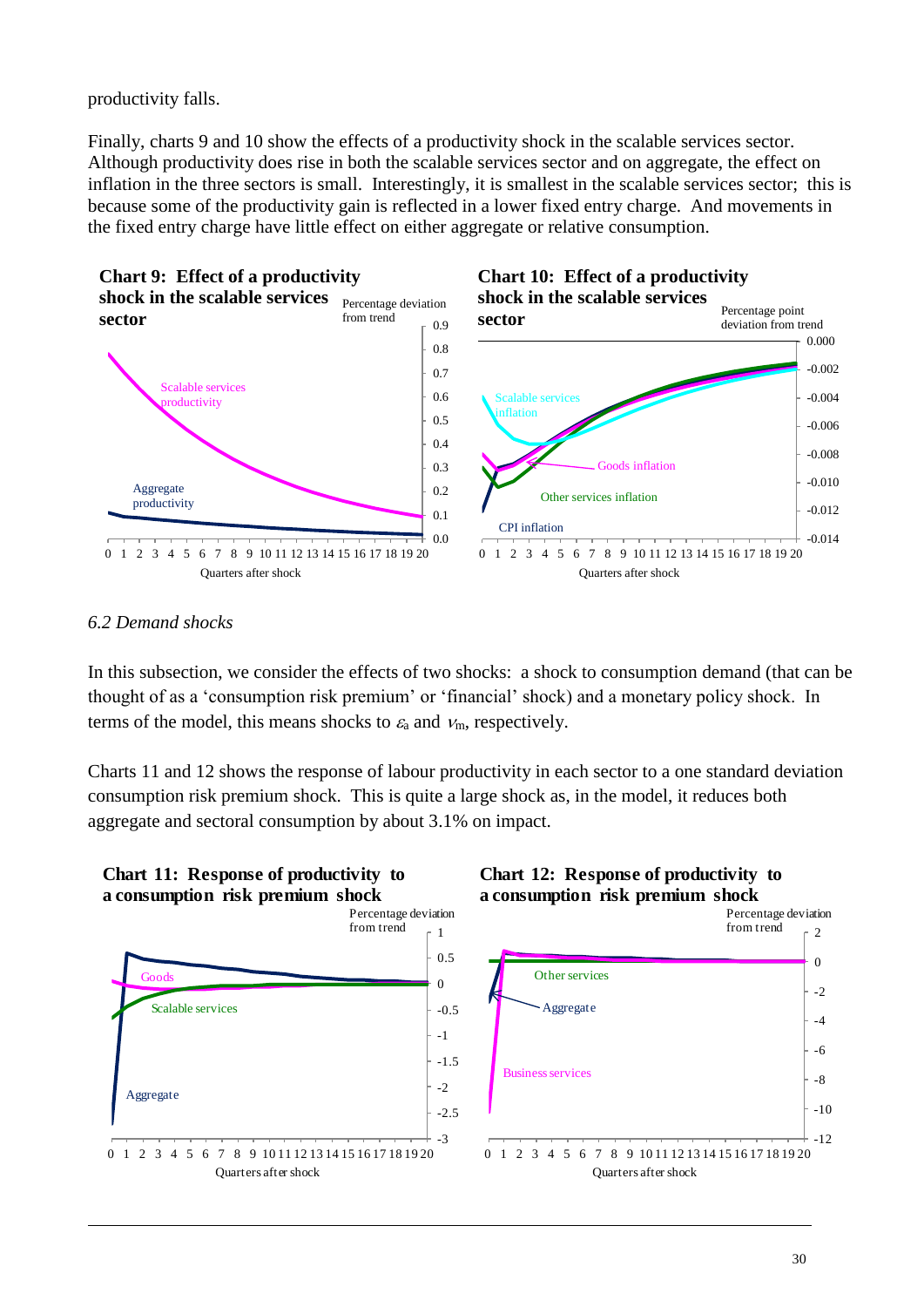In the goods sector, there is a temporary spike in labour productivity when the shock hits the economy, due to our assumption about the timing of capital used in production. After the capital shock adjusts down, productivity is lower initially, due to some substitution away from capital and towards labour as a result of relative factor price movements (mainly driven by the fall in the real wage). In the scalable services sector there is a pronounced fall in labour productivity. This is due to the increasing returns to scale in this sector – a quantity of labour is fixed, regardless of demand. But the effect of the shock on productivity in each of these sectors is small (less than 0.5%).

So, turning to business service firms, which match with consumer-facing 'other service' firms in order to trade, we see a large, 10%, fall in labour productivity in response to the negative demand shock. After the initial shock, demand is expected to begin rising, and business service firms put more labour resources into marketing and advertising, in order to position themselves to benefit from the expected recovery.

To see this, take the producers' optimality condition for marketing capital, equation **(31)**, and divide through by the price level to obtain:

$$
w_{t} = \frac{1}{m_{t}(1+r_{t})} E_{t} \lambda_{t+1} S_{t+1} + \frac{1-\delta_{m}}{1+r_{t}} E_{t} w_{t+1}
$$
\n(63)

where *w* is the real wage,  $\lambda$  is the real asset value of a match and *r* is the real interest rate.

One can show that the asset value of a match for producers is constant in real terms:  $\lambda_t = \frac{v}{1-\theta} \forall t$  $=\frac{v_{\lambda}}{1-\theta}$  $\lambda_t = \frac{\theta \chi}{1 - \theta}$ . Substituting this into equation **(63)** results in:

$$
w_{t} = \frac{\theta \chi}{(1-\theta)m_{t}(1+r_{t})} E_{t} s_{t+1} + \frac{1-\delta_{m}}{1+r_{t}} E_{t} w_{t+1}
$$
(64)

Producers equate the real marginal cost of marketing capital, *w*, with the expected discounted marginal benefit; this is composed of two parts: the expected value next period of the matches yielded by the marginal unit of marketing capital,  $\sqrt{(1-\theta)m_{t}(1+r_{t})}^{L_{t}s_{t+1}}$  $\mathbf{u}_t$  **t**  $\mathbf{u}_t$  $E<sub>t</sub>$ *s*  $\theta$ *m*<sub>t</sub> $(1+r)$  $\frac{\theta \chi}{\sqrt{2}} E_{t} s_{t+1}$ , and the expected undepreciated cost saving to the producer next period,  $\frac{1-\sigma_m}{1+r_t}E_t w_{t+1}$ 1  $+\overline{r_{t}}^{\mathbf{L}_{t}W_{t+1}}$  $\overline{a}$ *t t t*  $\frac{m}{\epsilon}E_{t}w$ *r*  $\frac{\mathcal{S}_m}{\mathcal{F}}E_{_t} w_{_{t+1}}$  .

When retailers' search effort is expected to be high, this momentarily raises the expected marginal benefit of marketing capital investment above the marginal cost. When the shock hits, the search effort of retailers falls abruptly as they adjust their stock of intermediate service inputs downwards. But thereafter, as demand recovers, retailers wish to increase their use of business services so they invest in new 'match capital' faster than the existing stock depreciates. Knowing that this will happen, business service producers increase their marketing capital investment. As the aggregate marketing capital stock rises, this reduces the expected marginal benefit of investment as a result of the congestion effect that if everyone is putting more resources into marketing, the matching probability of any given producer is reduced. Thus, the expected marginal benefit falls back until it equals the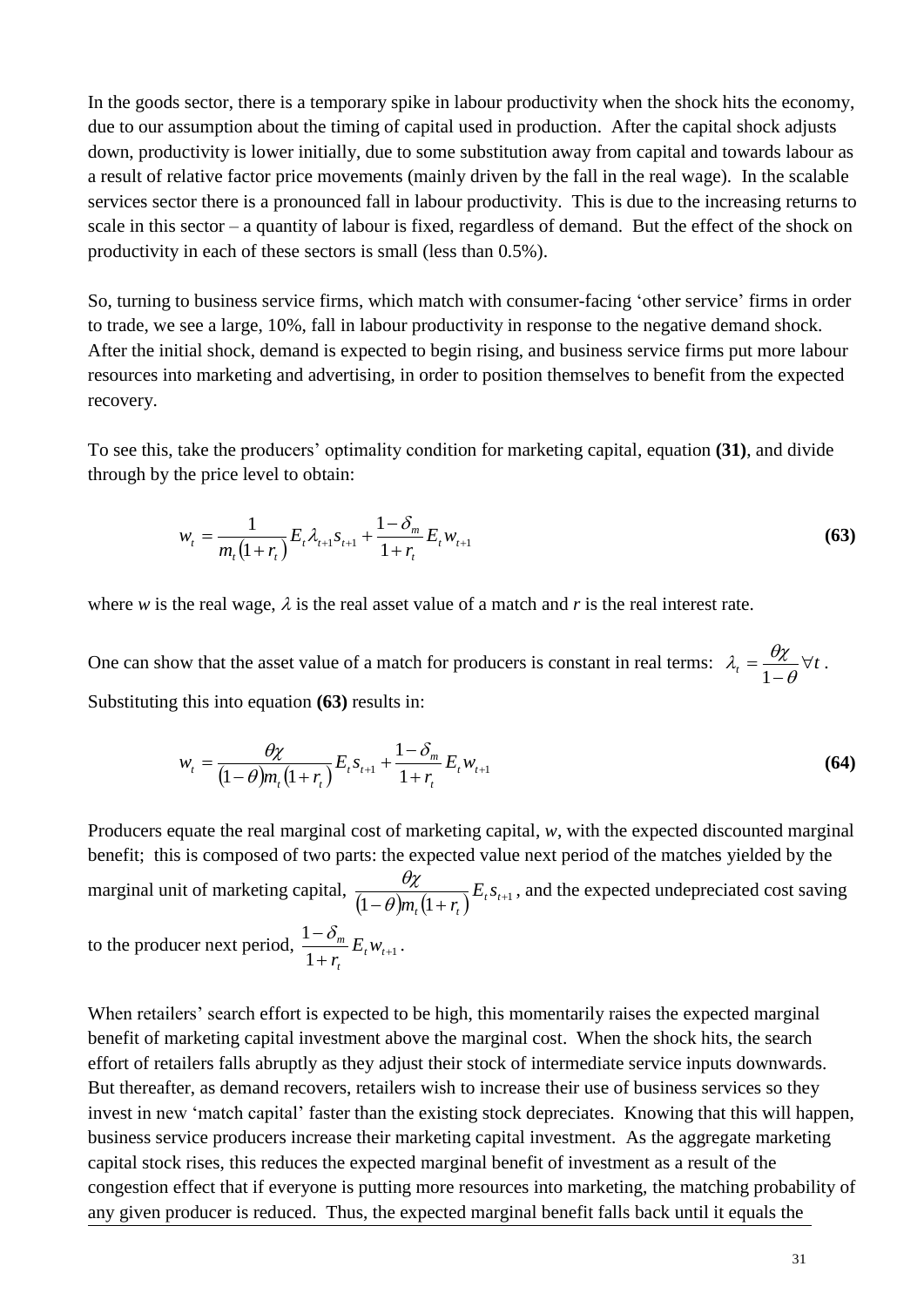marginal cost.

Chart 13 shows the response of labour productivity in each sector to a one standard deviation monetary policy shock. In this case, the shock leads to a rise in the interest rate of almost one percentage point and reduces both aggregate and sectoral consumption by about 2.8% on impact. Again goods sector productivity rises a little and productivity in the scalable services sector falls a little. Business services productivity again falls but, in this case, the fall is much smaller. The reason for the much smaller effect can again be ascertained from equation **(64)**. In this case, the rise in the real interest rate of about 1.1 percentage points acts to reduce both the expected value next period of the matches yielded by the marginal unit of marketing capital and the expected undepreciated cost saving to the producer next period. (In the case of the consumption risk premium shock, the relevant real interest rate was basically unaffected by the shock.) So, the incentive to switch workers from production to marketing is smaller in this case with the result that the downwards impact on labour productivity is smaller.





#### <span id="page-32-0"></span>**7 Can the model explain the puzzling behaviour of UK productivity?**

In this section, we use the model to try to shed light on the evolution of UK productivity following the financial crisis, and particularly productivity in services. Chart 14 shows productivity relative to its pre-crisis (ie, pre 2007) trend in the United Kingdom in each of the model's sectors. Productivity in business services was 17% below its pre-crisis trend in 2012 Q4; productivity in scalable services was 19% below trend. Against this, the shortfall in consumer services was 10%, and that in the rest of the private sector was 16%. The question we seek to answer with our model is how much can be attributed to the purely demand effects of the financial crisis as opposed to, say, a structural shock to supply?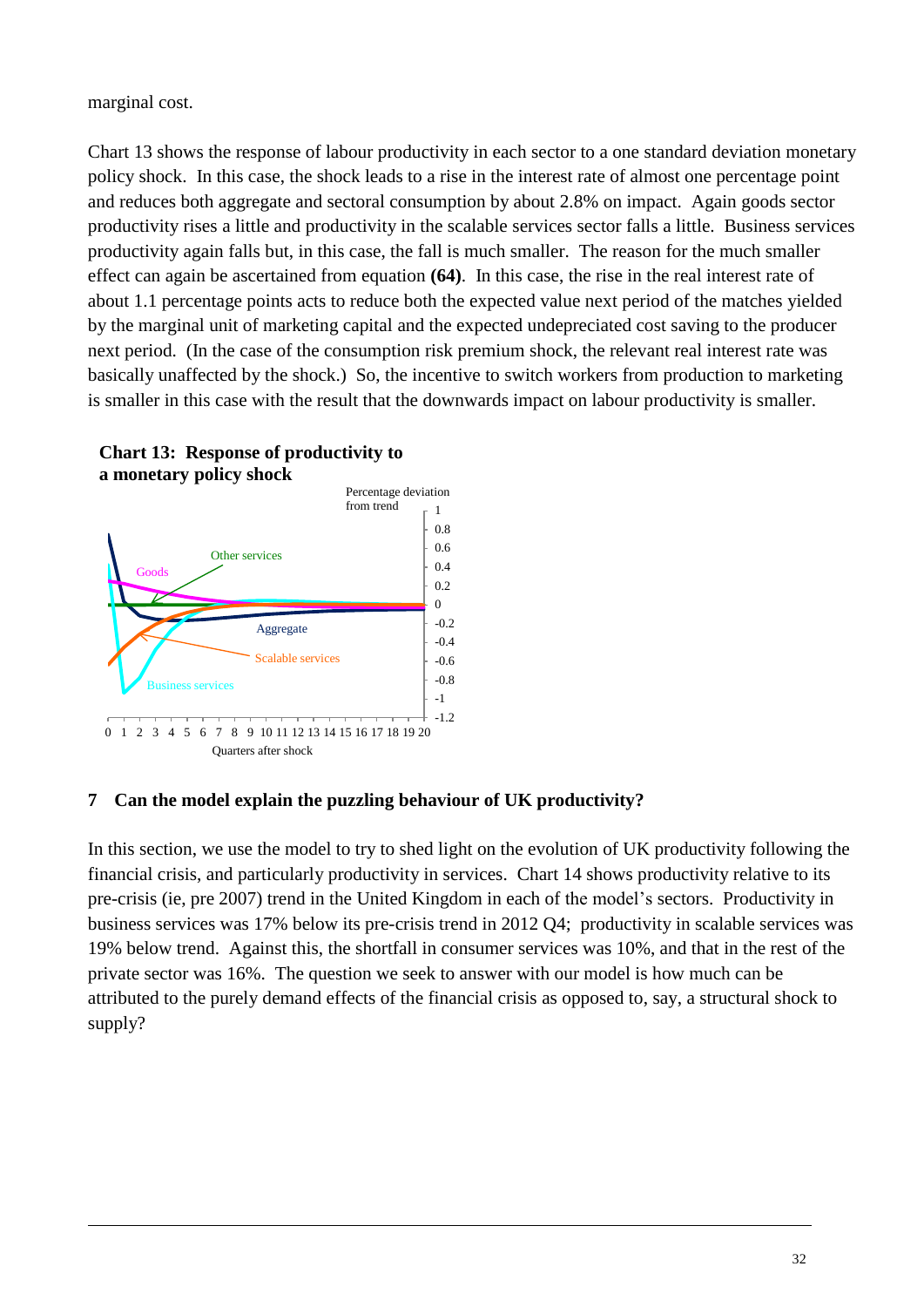

Notes: Sectors defined as in section 5. Dashed lines show continuation of pre-crisis trends (ie, with growth rates equalling their average over the 1997-2006 period.

In order to assess the effects of the financial crisis, we used data on effective household borrowing rates to construct a consumption risk premium (ie, the spread of household borrowing rates over the risk-free rate). We assumed that this premium was at its normal level in 2007 Q4. So, the financial shock would then be given by this spread relative to its 2007 Q4 value. This is plotted in Chart 15. Recall that, in the model, the consumption risk premium follows the process:

$$
\eta_{a,t} = 0.7058\eta_{a,t-1} + \nu_{a,t} \tag{65}
$$

So, to calculate the values of the exogenous shocks,  $v_{a,t}$ , to feed into the model, we simply use the series plotted in Chart 15 for  $\eta_{a,t}$  and invert. The series of shocks we obtain is plotted in Chart 16.



Of course, this shock is likely to understate the true size of the demand shock following the financial crisis, since it has not taken into account any separate effects on investment or trade, neither has it taken account of the fiscal consolidation. To give some idea of the possible understatement, we can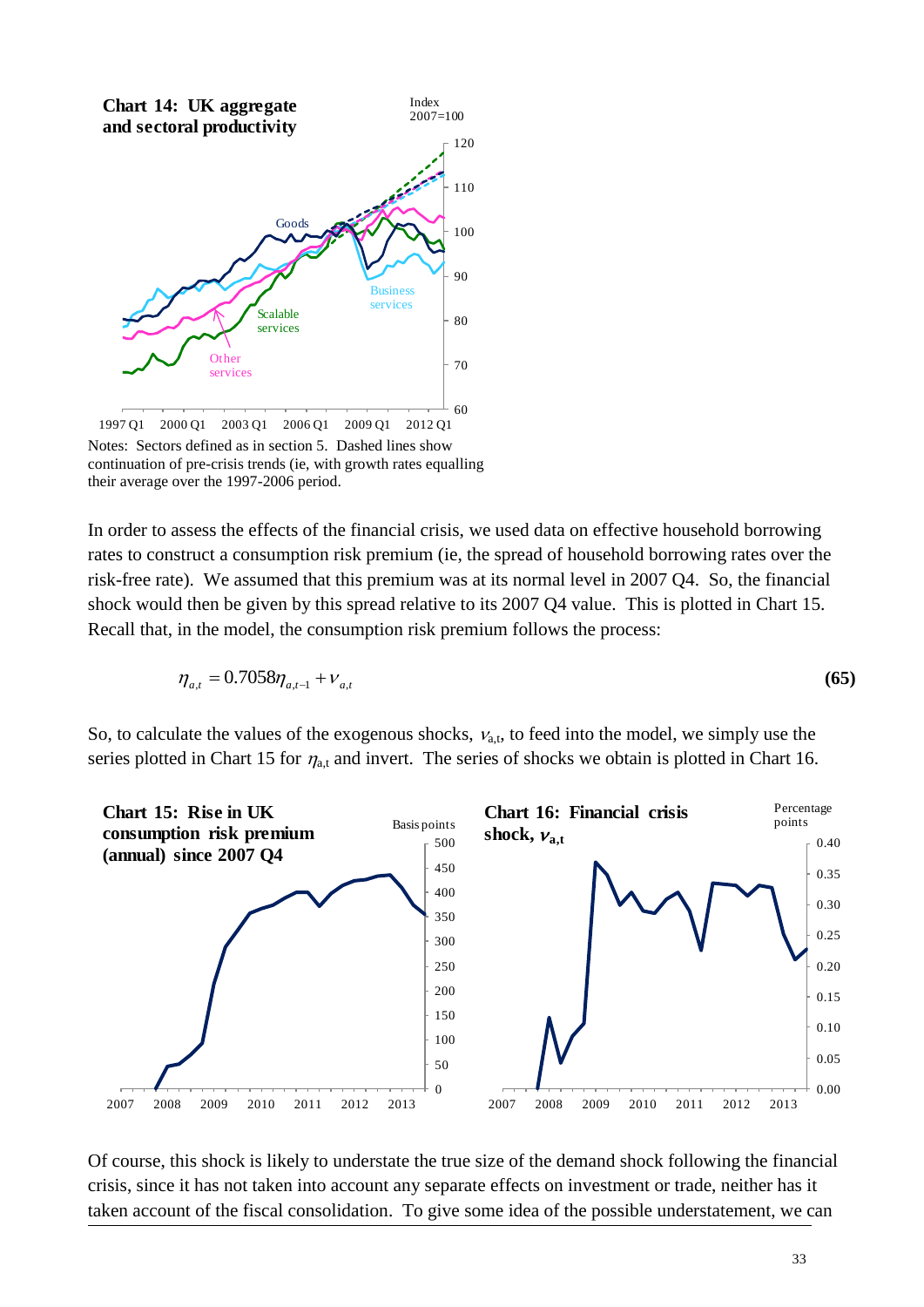note that the peak fall in real GDP relative to trend in our model is 1.2%, which compares with a peak to trough fall of 7% in the data.

Chart 17 shows the simulated response of productivity in each of the sectors in our model to the negative demand shock. Following the shock, productivity in the goods and consumer services sectors hardly changes. However, business services productivity falls by 3.5% relative to trend. As was explained in Section 6, following a negative demand shock, business services firms reduce their labour demand for production. But because they anticipate a recovery in demand after the shock, the expected returns to marketing effort are greater. So, they increase the amount of labour devoted to marketing. Intuitively, firms want to build up their address book of potential customers, so that, once demand for business services picks up, they are in a position to benefit. Since this labour is not directly productive, measured productivity falls. So our model suggests that, even though we may be understating the size of the true demand shock, we can explain a small but significant part of the hit to business services productivity observed in the data. Given the 24% weight of business services in whole economy employment (including the public sector), a 4.3% fall in business services productivity relative to trend translates into roughly a one percentage point contribution to the fall in aggregate productivity.



-

Productivity in scalable services also falls in response to the shock, since part of firms' labour is fixed - but only by about 0.6% relative to trend. The size of the effect depends on the share of fixed labour in total employment in the sector. As we explained in Section 5, we assumed a share of 15%, based on estimates of intangible investment expenditure by UK services industries in Goodridge *et al* (2012). These intangible investment activities, including R&D and product design, roughly correspond to the activities we assume the fixed labour is used for. But, it is plausible that this calibration understates the true weight of fixed labour in total employment in scalable service industries, since for some of the firms we visited, a high proportion of total labour appeared to be used to produce the first unit of output, with relatively little labour apparently required to produce additional units.<sup>3</sup> If the weight of fixed labour in total employment is greater than 15% in some of these scalable service industries, the effect of a demand shock on productivity would be larger.

 $3$  For example, a fund management firm we visited had the same headcount at the start of 2013 as in 2009, but twice the assets under management.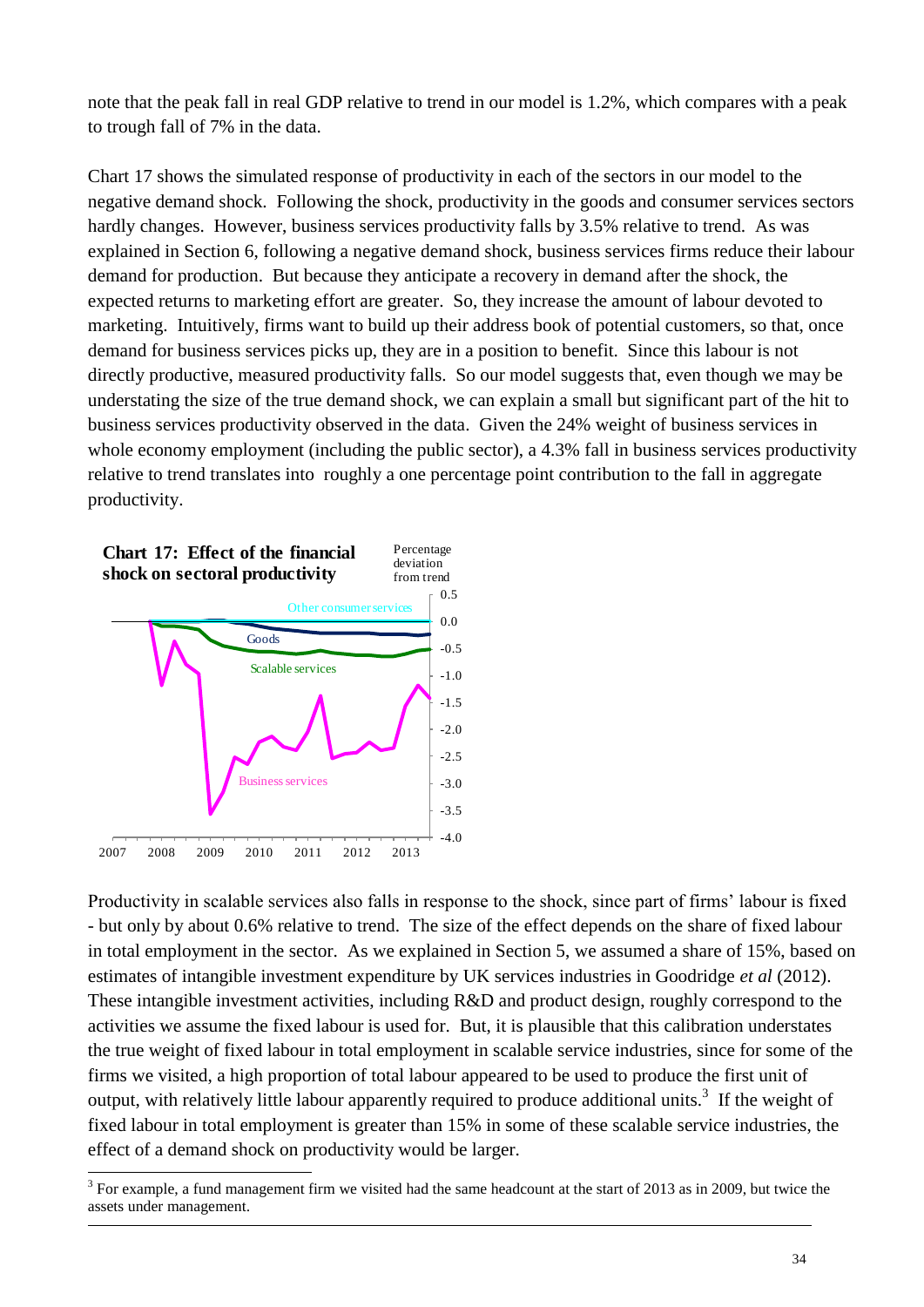#### <span id="page-35-0"></span>**8 Conclusions**

In this paper, we have tried to understand better how service-sector companies operate and to incorporate some of these features into an otherwise standard macroeconomic model so as to examine their implications. In order to do this, we first embarked on a series of structured visits to a set of firms that span the service sector. The motivation for doing this was that we could use our findings from these visits to get a better feel for how service-sector firms operate and, so, to be able to construct a model of a 'typical' service-sector firm. Our visits suggested two important features of servicesector firms: the need to spend time on 'marketing' given the search and matching frictions present in the market for, in particular, business services, and the high degree of 'scalability' of many services. Incorporating these features into an otherwise standard DSGE model suggested that, in sectors where these features were important, productivity would respond negatively to negative demand shocks. When we calibrated the model and fed in a proxy for the negative demand shock that followed the financial crisis, we found that the model could explain a small but significant part of the observed fall in business services productivity, and a small but less significant part of the fall in productivity in 'scalable' services. Given that business services productivity has performed particularly badly since 2007, and anecdotal evidence suggests that this has been associated with an increased proportion of the workforce in these companies used in tasks such as winning and maintaining contracts and trying to build up customer relationships more broadly, we think that our modelling approach has been successful. And we would argue that it is important to incorporate these features into our macroeconomic models if we are to understand the evolution of economies such as the United Kingdom in which the service sector is so important.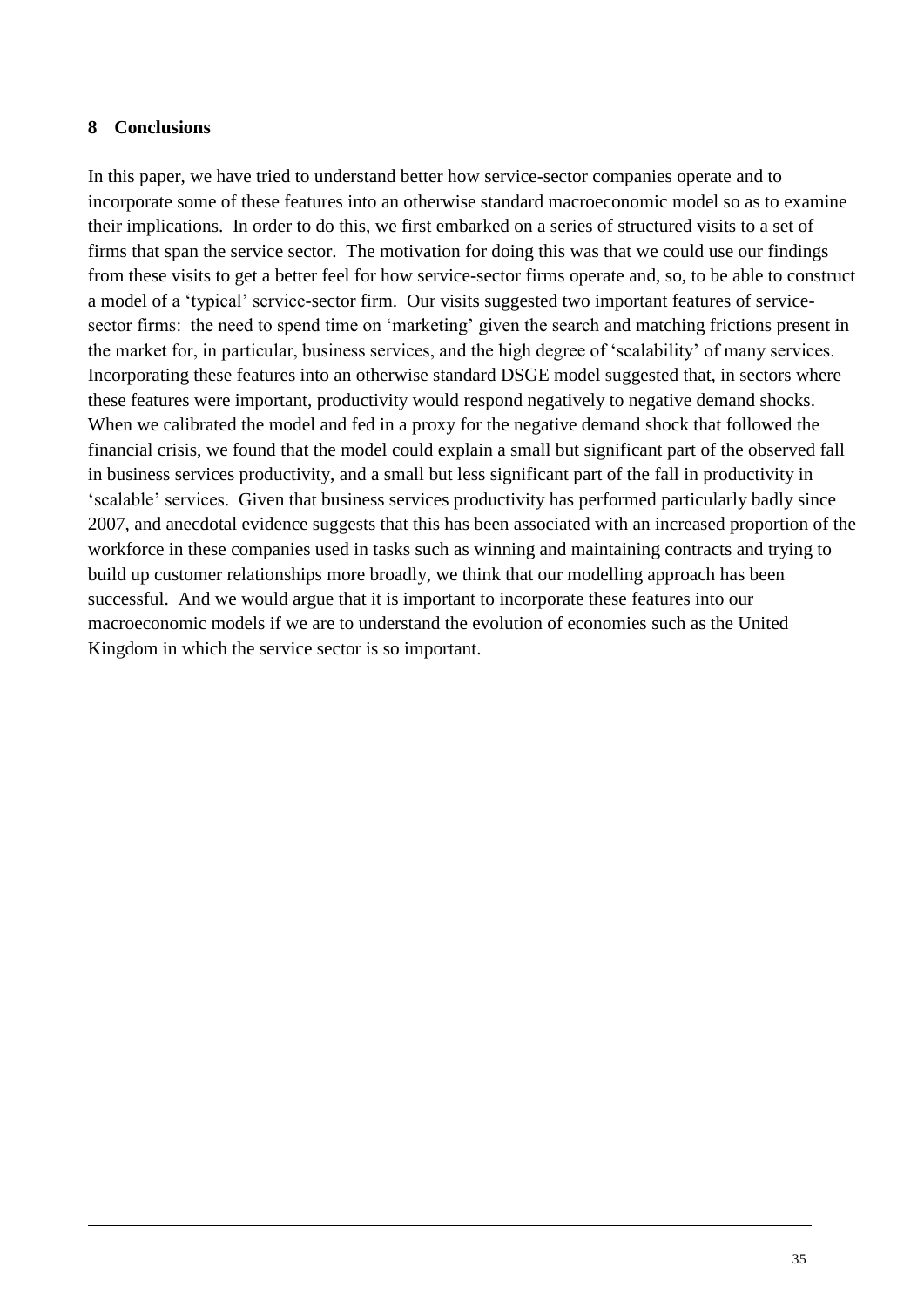## <span id="page-36-0"></span>**References**

**Bai, Y, Rios-Rull, J-V and Storesletten, K (2011)**, 'Demand shocks as productivity shocks', Paper presented at 36<sup>th</sup> Annual Federal Reserve Bank of St. Louis Fall Conference.

**Baumol, W, Panzar, J and Willig, R (1982)**, *Contestable markets and the theory of industry structure*, New York: Harcourt Brace Jovanovich.

**Burgess, S, Fernandez-Corugedo, E, Groth, C, Harrison, R, Monti, F, Theodoridis, K and Waldron, M (2013)**, 'The Bank of England's forecasting platform: COMPASS, MAPS, EASE and the suite of models', Bank of England *Working Paper* No. 471.

**Corrado, C, Hulten, C and Sichel, D (2009)**, 'Intangible capital and US economic growth', *The Review of Income and Wealth*, Vol. 55, pages 661-85.

**Dixit, A and Stiglitz, J (1977)**, 'Monopolistic competition and optimum product diversity', *American Economic Review*, Vol. 67, pages 297-308.

**Drozd, L A and Nosal, J B (2012)**, 'Understanding international prices: customers as capital', *American Economic Review*, Vol. 102, pages 364-95.

**Field, S and Franklin, M (2012)**, 'Results from the second survey of investment in intangible assets, 2010', Office for National Statistics *Article* published on 16 November, 2012.

**Goodridge, P, Haskel, J and Wallis, G (2012)**, 'UK Innovation Index: Productivity and growth in UK industries', Imperial College London Business School *Discussion Paper* No. 2012/07.

**Gourio, F and Rudanko, L (2011)**, 'Customer capital', National Bureau of Economic Research *Working Paper* No. 17,191.

**Klemperer, P (1995)**, 'Competition when consumers have switching costs: An overview with applications to industrial organisation, macroeconomics, and international trade.' *Review of Economic Studies*, Vol. 62, pages 515-39.

**Kleshchelski, I and Vincent, N (2009)**, 'Market share and price rigidity', *Journal of Monetary Economics*, Vol. 56, pages 344-52.

**Laffont, J-J and Tirole, J (2000)**, *Competition in telecommunications*, Cambridge, Massachusetts: MIT Press.

**McGrattan, E R and Prescott, E C (2010),** 'Unmeasured investment and the puzzling US boom in the 1990s', *American Economic Journal: Macroeconomics*, Vol. 2, pages 88-123.

**Nakamura, E and Steinsson, J (2011)**, 'Price-setting in forward-looking customer markets.' *Journal of Monetary Economics*, Vol. 58, pages 220-33.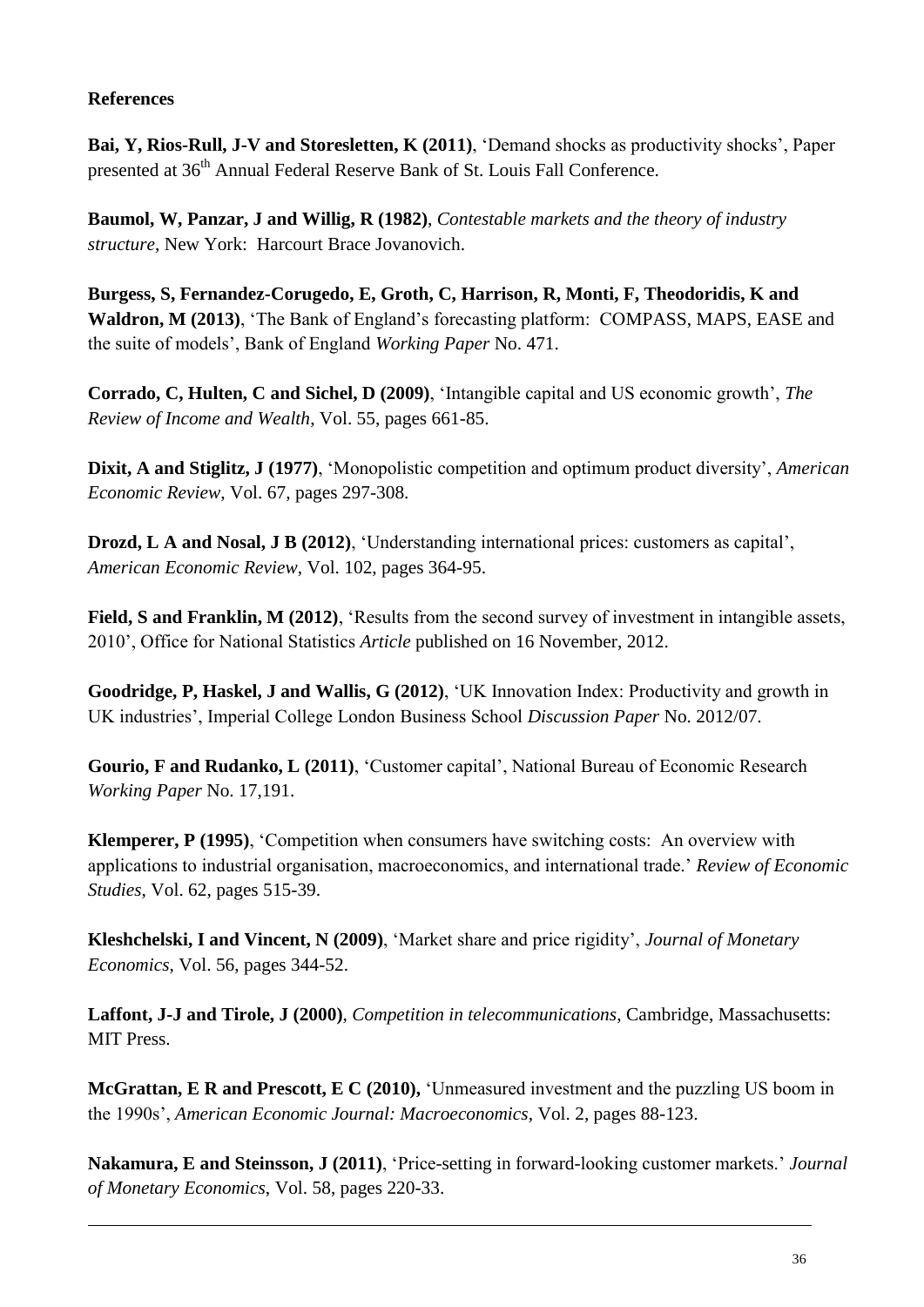**Oi, W Y (1971)**, 'A Disneyland dilemma: Two-part tariffs for a Mickey Mouse monopoly', *Quarterly Journal of Economics*, Vol. 85, pages 77-90.

**Ravn, M, Schmitt-Grohe, S and Uribe, M (2006)**, 'Deep habits', *Review of Economic Studies*, Vol. 73, pages 195-218.

**Romer, Paul M. 1990**. "Endogenous technological change." *Journal of Political Economy*, Vol. 98, pages S71-S102.

**Schmalensee, R (1982)**, 'Monopolistic two-part pricing arrangements', *Bell Journal of Economics*, Vol. 12, pages 445-66.

**Smets, F and Wouters, R (2003)**, 'An estimated dynamic stochastic general equilibrium model of the Euro Area', *Journal of the European Economic Association*, Vol. 1, pages 1,123-75.

**Spence, M (1976)**, 'Product selection, fixed costs and monopolistic competition', *Review of Economic Studies*, Vol. 43, pages 217-35.

**Tirole, J (1988)**, *The theory of industrial organisation*, Cambridge, Massachusetts: MIT Press.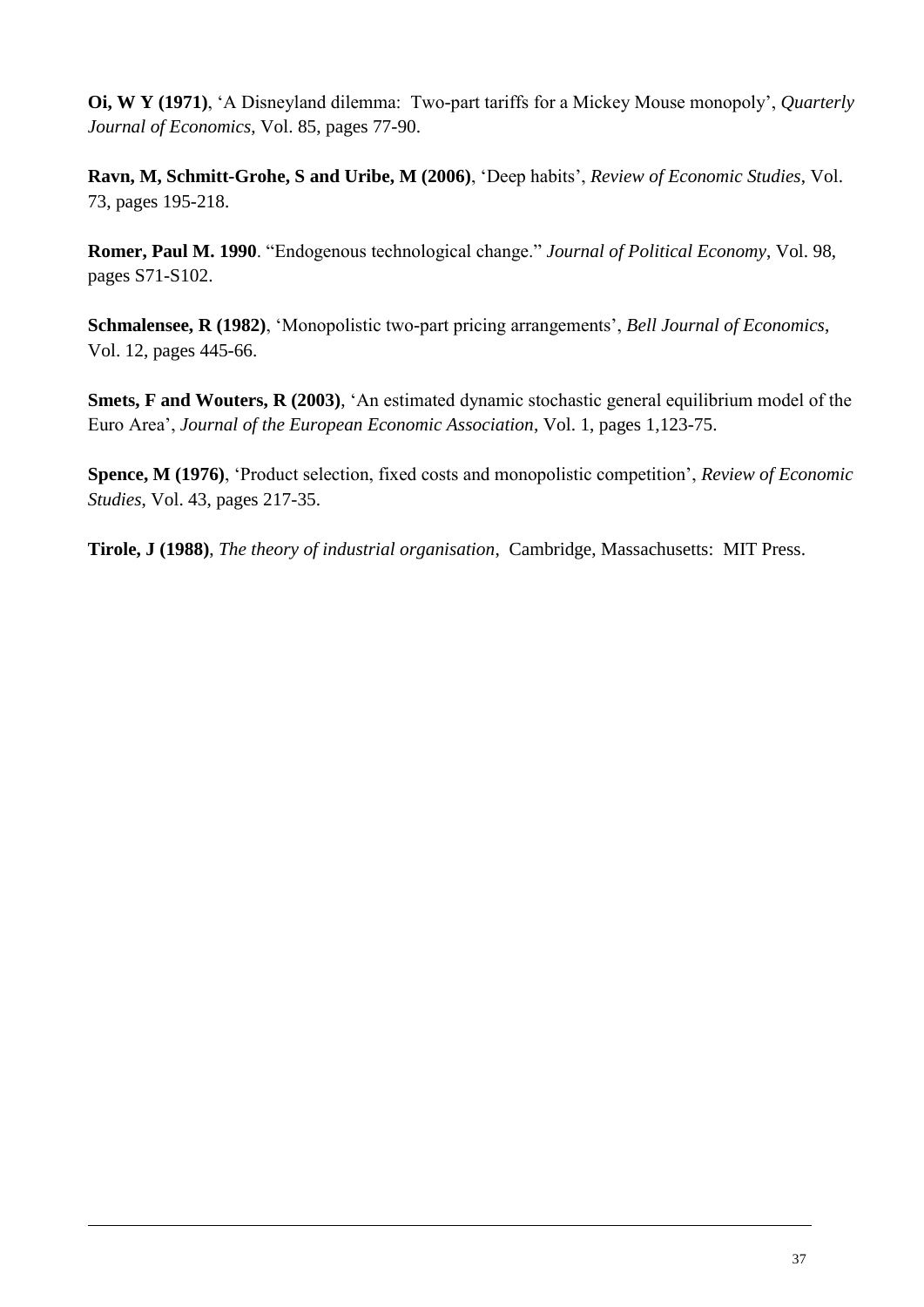## <span id="page-38-0"></span>**Appendix 1: Complete equation listing**

In this appendix, we list all the equations of the model.

$$
k_{j,t} = (1 - \delta)k_{j,t-1} + \left(1 - \frac{\chi_k}{2} \left(\frac{I_{j,t}}{I_{j,t-1}} - 1\right)^2\right)I_{j,t}
$$
(3)

$$
c_t^{-\sigma_c} = \beta \left(1 + i_t\right) E_t \left(\frac{P_t}{P_{t+1}} e^{\varepsilon_{a,t+1} - \varepsilon_{a,t}} c_{t+1}^{-\sigma_c}\right)
$$
\n<sup>(5)</sup>

$$
Q_{t} \approx \frac{1}{1+i_{t}} E_{t} \frac{P_{1,t+1}}{P_{1,t}} \left( r_{k,t+1} z_{t+1} - \psi(z_{t+1}) + (1-\delta) Q_{t+1} \right)
$$
(6)

$$
1 \approx Q_{t} \left( 1 - \frac{\chi_{k}}{2} \left( \frac{I_{t}}{I_{t-1}} - 1 \right)^{2} - \chi_{k} \left( \frac{I_{t}}{I_{t-1}} - 1 \right) \frac{I_{t}}{I_{t-1}} \right) + \frac{1}{1 + i_{t}} E_{t} Q_{t+1} \frac{P_{1,t+1}}{P_{1,t}} \chi_{k} \left( \frac{I_{t+1}}{I_{t}} - 1 \right) \left( \frac{I_{t+1}}{I_{t}} \right)^{2} \tag{7}
$$
\n
$$
\psi'(z_{t}) = r_{k,t} \tag{8}
$$

$$
E_{t} \sum_{i=1}^{\infty} \xi_{i}^{i} \beta^{i} e^{\epsilon_{a,t+i}} c_{t-i}^{-\sigma_{c}} h_{i,t+i} \left( \frac{\tilde{W}_{j,t}}{\frac{\tilde{W}_{j,t}}{\tilde{W}_{j,t+i}}} \left( \frac{P_{t}}{P_{t-1}} \right)^{\gamma_{w}} - \kappa_{h} \frac{h_{j,t+i}^{\sigma_{h}}}{-\kappa_{h-i}} \right) = 0 \tag{11}
$$

$$
E_{t} \sum_{i=0} \xi_{w}^{i} \beta^{i} e^{\varepsilon_{a,t+i}} c_{t+i}^{-\sigma_{c}} h_{j,t+i} \left( \frac{w_{j,t}}{P_{t}(1+\lambda_{w})} \right) \left( \frac{P_{t-1}}{P_{t+i}} \right) - \kappa_{h} \frac{n_{j,t+i}}{c_{t+i}^{-\sigma_{c}}} = 0
$$
\n(11)

$$
W_t = \left(\xi_w \left(W_{t-1} \left(\frac{P_{t-1}}{P_{t-2}}\right)^{\gamma_w}\right)^{\overline{\lambda_w}} + \left(1 - \xi_w\right) \widetilde{W}_t^{\frac{-1}{\lambda_w}}\right)
$$
(12)

$$
c_{t} = \kappa_{c} c_{1,t}^{1-\psi_{2}-\psi_{3}} c_{2,t}^{\psi_{2}} c_{3,t}^{\psi_{3}}
$$
\n
$$
(13)
$$

$$
P_{1,t} = \left(\frac{P_t c_t - a_t}{c_{1,t}}\right) (1 - \psi_2 - \psi_3)
$$
 (15)

$$
P_{2,t} = \left(\frac{P_t c_t - a_t}{c_{2,t}}\right) \psi_2
$$
 (16)

$$
P_{3,t} = \left(\frac{P_t c_t - a_t}{c_{3,t}}\right) V_3
$$
 (17)

$$
y_{1,t} = A_{1,t} \left( z_t k_{t-1} \right)^{\alpha_1} h_{1,t}^{1-\alpha_1}
$$
\n
$$
W_t \qquad (1 \qquad y_{1,t} \qquad (21)
$$

$$
\frac{W_t}{P_{1,t}} = \mu_{1,t} \left( 1 - \alpha_1 \right) \frac{y_{1,t}}{h_{1,t}}
$$
\n(23)

$$
\frac{P_{t}r_{k,t}}{P_{1,t}} = \mu_{1,t}\alpha_1 \frac{y_{1,t}}{z_{t}k_{t-1}}
$$
\n(24)

$$
\left(1 - \frac{1 - \mu_{1,t}}{1 - \rho}\right) y_{1,t} = \xi_1 \left(\frac{\frac{P_{1,t}}{P_{1,t-1}}}{\left(\frac{P_{1,t-1}}{P_{1,t-2}}\right)^{\gamma_2}} - 1\right) \frac{P_{1,t}}{P_{1,t-1} \left(\frac{P_{1,t-1}}{P_{1,t-2}}\right)^{\gamma_2}} y_{1,t} - \frac{\xi_1}{1 + i_t} E_t \left(\frac{\frac{P_{1,t+1}}{P_{1,t}}}{\left(\frac{P_{1,t}}{P_{1,t-1}}\right)^{\gamma_2}} - 1\right) \left(\frac{P_{1,t+1}}{P_{1,t}}\right)^2 \frac{1}{\left(\frac{P_{2,t}}{P_{2,t-1}}\right)^{\gamma_2}} y_{1,t+1}
$$
(25)

$$
\widetilde{q}_t = A_{B,t} h_{B,t}
$$
\n
$$
m_t = (1 - \delta_m) m_{t-1} + h_{NB,t}
$$
\n(26)

$$
\widetilde{q}_t = \left(1 - \delta_q\right) \widetilde{q}_{t-1} + s_t \tag{36}
$$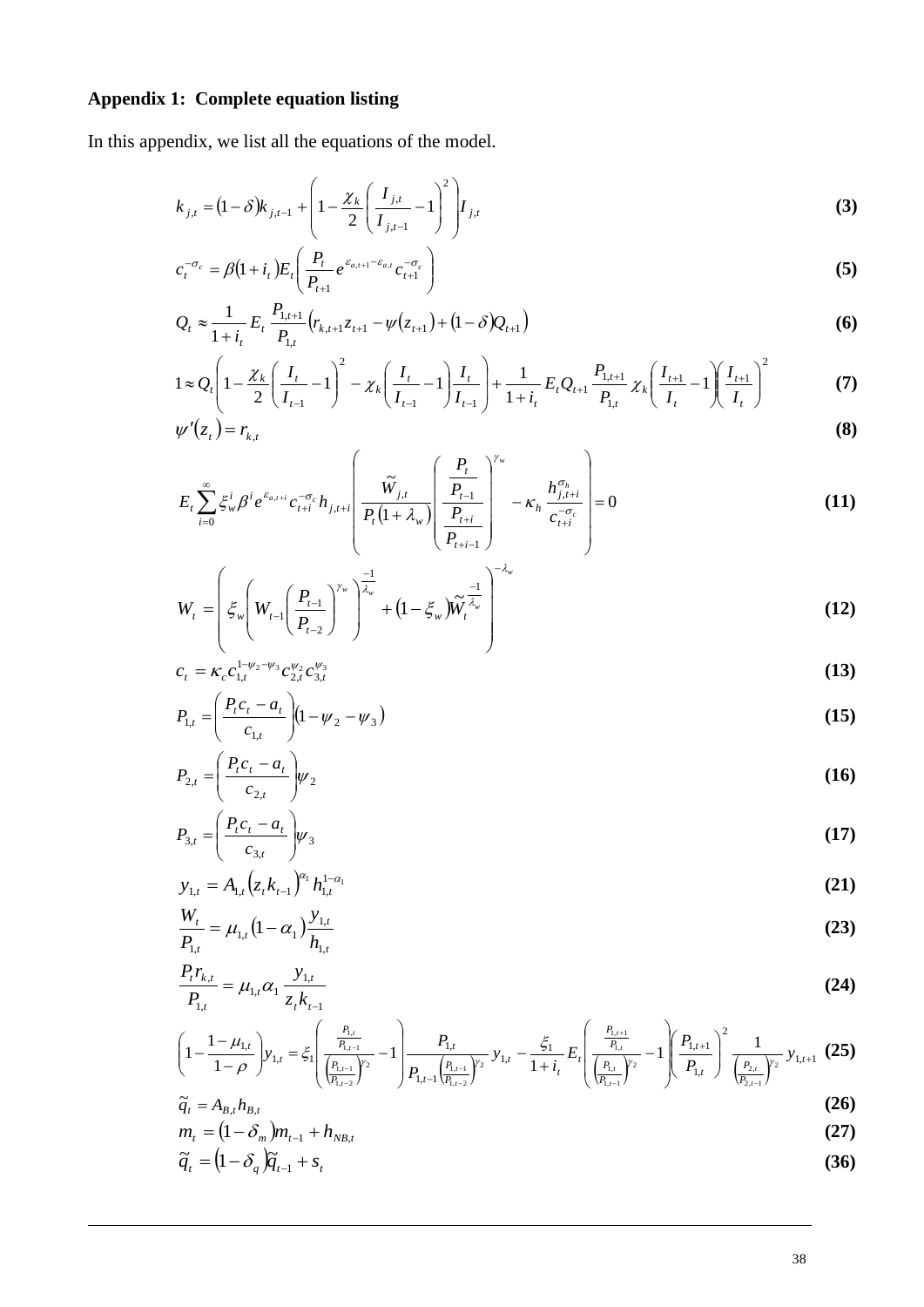$$
p_t - \frac{W_t}{A_{B,t}} = \lambda_t - \frac{1 - \delta_q}{1 + i_t} E_t \lambda_{t+1}
$$
 (30)

$$
W_{t} = \frac{1}{1+i_{t}} E_{t} \left( (1 - \delta_{m}) W_{t+1} + \frac{\lambda_{t+1}}{m_{t}} s_{t+1} \right)
$$
 (31)

$$
y_{2,t} = A_{2,t} \tilde{q}_t^{\alpha} h_{2,t}^{1-\alpha}
$$
  
\n
$$
\frac{W_t}{P_{2,t}} = (1 - \alpha_2) \mu_{2,t} \frac{y_{2,t}}{h_{2,t}}
$$
\n(35)

$$
P_{2,t} \t n_{2,t}
$$
\n
$$
\left(1 - \frac{1 - \mu_{2,t}}{1 - \rho}\right) y_{2,t} = \xi_2 \left( \frac{\frac{P_{r,t}}{P_{r,t-1}}}{\left(\frac{P_{2,t-1}}{P_{2,t-2}}\right)^{\gamma_2}} - 1 \right) \frac{P_{2,t}}{P_{r,t-1} \left(\frac{P_{2,t-1}}{P_{2,t-2}}\right)^{\gamma_2}} y_{2,t} - \frac{\xi_2}{1 + i_t} E_t \left( \frac{\frac{P_{r,t+1}}{P_{r,t}}}{\left(\frac{P_{2,t}}{P_{2,t-1}}\right)^{\gamma_2}} - 1 \right) \frac{P_{r,t+1} P_{2,t+1}}{P_{r,t} \left(\frac{P_{2,t}}{P_{2,t-1}}\right)^{\gamma_2}} y_{2,t+1} \tag{45}
$$

$$
\alpha_2 \mu_{2,t} P_{2,t} \frac{y_{2,t}}{\tilde{q}_t} - \chi \left( P_t - \frac{1 - \delta_q}{1 + i_t} E_t P_{t+1} \right) = p_t \tag{46}
$$

$$
p_{t} = \theta \alpha_{2} \mu_{2,t} P_{2,t} \frac{y_{2,t}}{\tilde{q}_{t}} + (1 - \theta) \frac{W_{t}}{A_{B,t}}
$$
(47)

$$
y_{3,t} = A_{3,t} h_{3,t} \tag{48}
$$

$$
a_{t} = W_{t} \left( \overline{h} + h_{3,t} \right) + \frac{\xi_{3}}{2} \left( \frac{\frac{P_{3,t}}{P_{3,t-1}}}{\left( \frac{P_{3,t-1}}{P_{3,t-2}} \right)^{2}} - 1 \right)^{2} P_{3,t} y_{3,t} - P_{3,t} y_{3,t}
$$
(50)

$$
\left(\frac{W_{t}}{A_{3,t}}-P_{3,t}\right)\frac{y_{3,t}}{P_{3,t}}-\xi_{3}\left(\frac{1+\pi_{3,t}}{(1+\pi_{3,t-1})^{r_{3}}}-1\right)\left(\frac{1+\pi_{3,t}}{(1+\pi_{3,t-1})^{r_{3}}}+\frac{1}{2}\left(\frac{1+\pi_{3,t}}{(1+\pi_{3,t-1})^{r_{3}}}-1\right)\right)y_{3,t}
$$
\n
$$
\frac{\xi_{3}}{1+i_{t}}E_{t}\left(\frac{1+\pi_{3,t+1}}{(1+\pi_{3,t})^{r_{3}}}-1\right)\frac{(1+\pi_{3,t+1})^{2}(1-\gamma_{3})}{(1+\pi_{3,t})^{r_{3}}}y_{3,t+1}-\frac{\xi_{3}}{1+i_{t}}E_{t}\frac{1}{1+i_{t+1}}\left(\frac{1+\pi_{3,t+2}}{(1+\pi_{3,t+1})^{r_{3}}}-1\right)\frac{(1+\pi_{3,t+2})^{2}\gamma_{3}}{(1+\pi_{3,t+1})^{r_{3}-1}}y_{3,t+2}=0
$$
\n(54)

$$
h_{t} = h_{1,t} + h_{2,t} + h_{B,t} + h_{NB,t} + \bar{h} + h_{3,t}
$$
\n(55)

$$
y_{1,t} \left( 1 - \frac{\xi_1}{2} \left( \frac{P_{1,t}}{\left( \frac{P_{1,t}}{P_{1,t-1}} \right)^{\gamma_1}} - 1 \right) - \psi(z_t) k_{t-1} = c_{1,t} + I_t
$$
 (56)

$$
W_{r} = \frac{1}{A_{B,r}} - Z_{r} = \frac{1}{1 + i_{r}} E_{r} \left( (1 - \delta_{m}) W_{r+1} + \frac{\lambda_{r+1}}{m_{r}} S_{r+1} \right)
$$
\n
$$
W_{r} = \frac{1}{1 + i_{r}} E_{r} \left[ (1 - \delta_{m}) W_{r+1} + \frac{\lambda_{r+1}}{m_{r}} S_{r+1} \right]
$$
\n
$$
W_{r} = \frac{W}{1 - i_{r}} E_{r} \left[ (1 - \delta_{m}) W_{r+1} + \frac{\lambda_{r+1}}{m_{r}} S_{r+1} \right]
$$
\n
$$
W_{r} = \frac{W}{1 - i_{r}} \left[ y_{2x} - \frac{z_{2}}{2} \left( \frac{\delta_{r+1}}{\delta_{r+1}} - 1 \right) \frac{P_{2x}}{P_{r+1} \left( \frac{\delta_{r+1}}{\delta_{r+1}} \right)} Y_{2x} - \frac{z_{2}}{1 + i_{r}} E_{r} \left( \frac{\delta_{r+1}}{\delta_{r+1}} - 1 \right) \frac{P_{r+1} P_{r+1}}{P_{r+1} \left( \frac{\delta_{r+1}}{\delta_{r+1}} \right)} Y_{2x} - \frac{1}{2} \left( \frac{\delta_{r+1}}{\delta_{r+1}} - 1 \right) \frac{P_{r+1} P_{r+1}}{P_{r+1} \left( \frac{\delta_{r+1}}{\delta_{r+1}} \right)} Y_{2x} - \frac{1}{2} \left( \frac{\delta_{r+1}}{\delta_{r+1}} \right) Y_{2x} - \frac{1}{2} \left( \frac{\delta_{r+1}}{\delta_{r+1}} \right) Y_{2x} - \frac{1}{2} \left( \frac{\delta_{r+1}}{\delta_{r+1}} \right) Y_{2x} - \frac{1}{2} \left( \frac{\delta_{r+1}}{\delta_{r+1}} \right) Y_{2x} - \frac{1}{2} \left( \frac{\delta_{r+1}}{\delta_{r+1}} \right) Y_{2x} - \frac{1}{2} \left( \frac{\delta_{r+1}}{\delta_{r+1}} \right) Y_{2x} - \frac{1}{2} \left( \frac{\delta_{r+1}}{\delta_{r+1}} \right) Y_{2x} - \frac{1}{2} \left(
$$

$$
y_{3,t} \left( 1 - \frac{\xi_3}{2} \left( \frac{P_{3,t}}{P_{3,t-1}} \right)^{r_3} - 1 \right) = c_{3,t}
$$
 (58)

$$
y_t = c_t + I_t
$$
  
\n
$$
i_t - i = \rho_i (i_{t-1} - i) + \phi_{\pi} \pi_t + \phi_y \hat{y}_t + v_{m,t}
$$
\n(59)

$$
\eta_{a,t} = \rho \eta_{a,t-1} + v_{a,t} \tag{61}
$$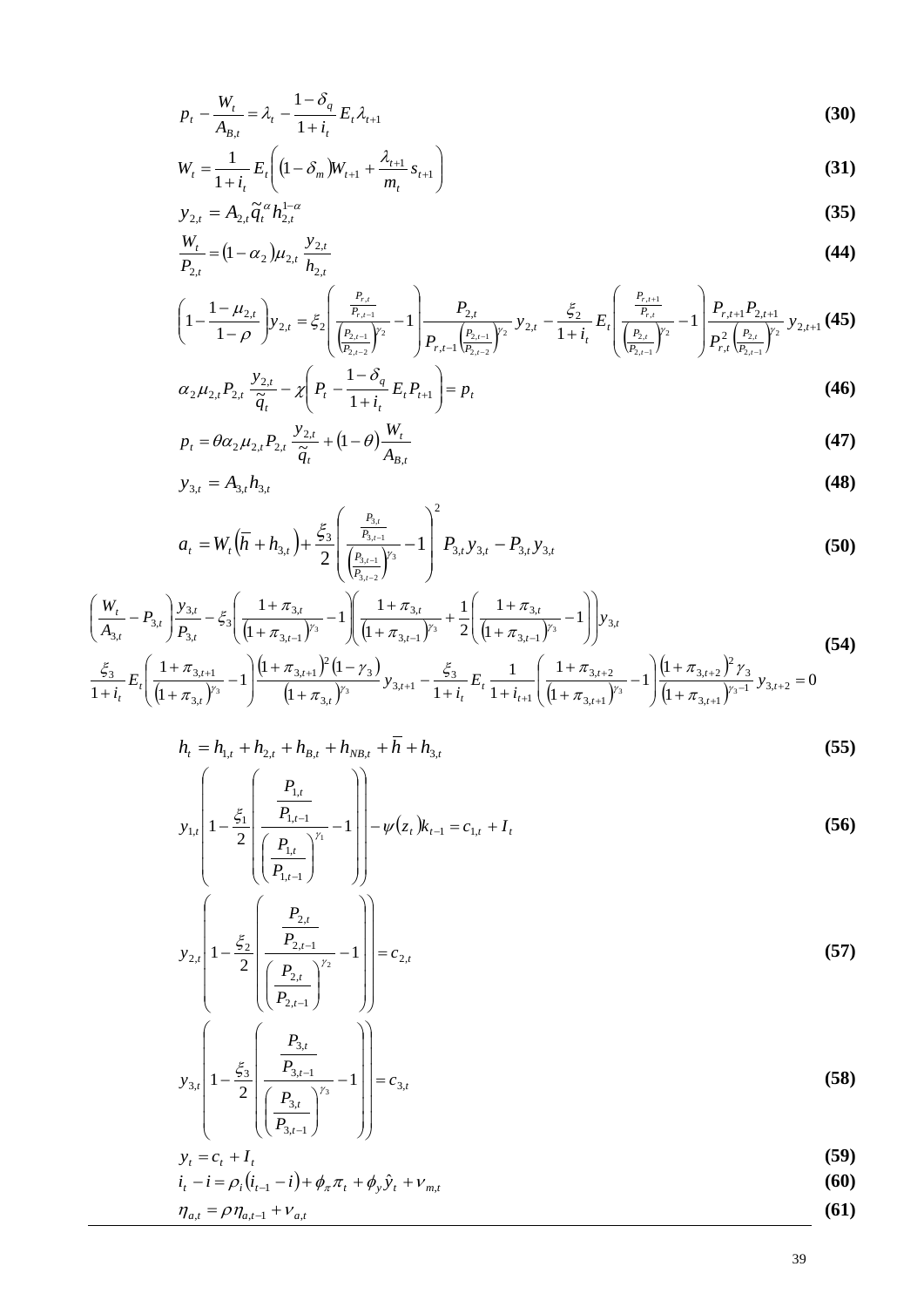$$
\hat{A}_{1,t} = \rho_1 \hat{A}_{1,t-1} + \nu_{1,t} \tag{62}
$$
\n
$$
\hat{A}_{1,t} = \rho_1 \hat{A}_{1,t-1} + \nu_{1,t} \tag{63}
$$

$$
\hat{A}_{2,t} = \rho_2 \hat{A}_{2,t-1} + \nu_{2,t} \tag{63}
$$
\n
$$
\hat{A}_{B,t} = \rho_B \hat{A}_{B,t-1} + \nu_{B,t} \tag{64}
$$

$$
\hat{A}_{3,t} = \rho_3 \hat{A}_{3,t-1} + \nu_{3,t} \tag{65}
$$

 $A_1$ ,  $A_2$ ,  $A_3$ ,  $A_4$ ,  $A_5$ ,  $A_5$ ,  $A_6$ ,  $A_7$ ,  $A_6$ ,  $A_7$ ,  $A_9$ ,  $A_9$ ,  $A_9$ ,  $A_9$ ,  $A_9$ ,  $A_1$ ,  $A_2$ ,  $A_3$ ,  $A_4$ ,  $A_5$ ,  $A_6$ ,  $A_7$ ,  $A_8$ ,  $A_9$ ,  $A_1$ ,  $A_1$ ,  $A_2$ ,  $A_3$ ,  $A_4$ ,  $A_5$ ,  $A_6$ ,  $A_7$ These 39 equations solve for the four productivity shocks, the demand shock, aggregate consumption, aggregate output (GDP), aggregate investment, consumption of each of the three products, output of each of the three products, output of bespoke services, the value of a match in the bespoke services sector, the number of new retailers of bespoke services, the nominal interest rate, the real wage, the real wage set by households that are able to change their wage, Tobin's *Q*, the real rental rate for capital, the CPI inflation rate, the price of each of the three products and the price of bespoke services (relative to the aggregate price level), real marginal cost in the goods and bespoke services sectors, the real 'membership fee' paid by consumers entitling them to buy scalable services, the capital stock, capital utilisation, marketing capital, aggregate labour input, labour input in the goods sector, labour input in the scalable service sector, labour input in the retail sector and the two different types of labour input in the bespoke services sector.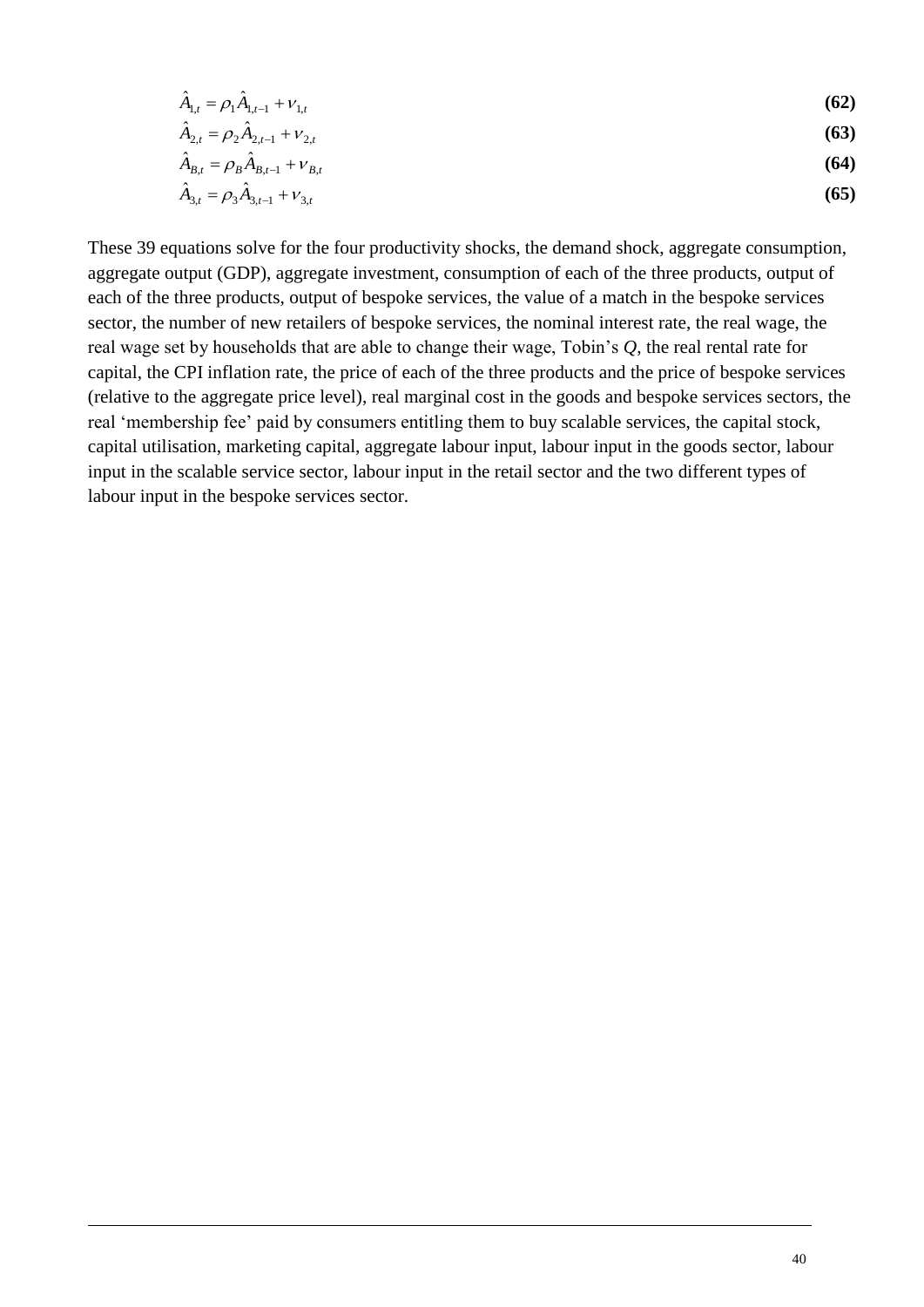## <span id="page-41-0"></span>**Appendix 2: Log-linearised version of the model**

In this appendix, we list the equations of the log-linearised version of the model.

$$
\hat{k}_{t} = (1 - \delta)\hat{k}_{t-1} + \delta\hat{l}_{t}
$$
\n
$$
\hat{k}_{t} = (1 - \delta)\hat{k}_{t-1} + \delta\hat{l}_{t}
$$
\n
$$
\hat{k}_{t} = \left(\frac{\hat{k}_{t} - \hat{l}_{t}}{\hat{k}_{t} - \hat{l}_{t}}\right) + \Delta\varepsilon_{a_{t} + 1} - \pi_{t+1}
$$
\n(3)

$$
\hat{c}_t = E_t \left( \hat{c}_{t+1} - \frac{(t_t - t) + \Delta \epsilon_{a,t+1} - \lambda_{t+1}}{\sigma_c} \right)
$$
\n
$$
(5)
$$

$$
\hat{Q}_{t} = E_{t} \left( \beta \left( r_{k} \hat{r}_{k,t+1} + (1 - \delta) \hat{Q}_{t+1} \right) + \pi_{1,t+1} \right) - i_{t} \n\hat{Q}_{t} = \chi_{k} \left( \left( \hat{I}_{t} - \hat{I}_{t-1} \right) - \beta \left( \hat{I}_{t+1} - \hat{I}_{t} \right) \right)
$$
\n(7)

$$
Q_{t} = \chi_{k} (l_{t} - l_{t-1}) - \beta (l_{t+1} - l_{t})
$$
\n
$$
\phi_{z} \hat{z}_{t} = \hat{r}_{k,t} \tag{8}
$$
\n
$$
\hat{w}_{t} = \frac{\beta}{\sqrt{2\pi}} E_{t} \hat{w}_{t+1} + \frac{1}{\sqrt{2\pi}} \hat{w}_{t-1} + \frac{\beta}{\sqrt{2\pi}} E_{t} \pi_{t+1} - \frac{1 + \beta \gamma_{w}}{\sqrt{2\pi}} \pi_{t} + \frac{\gamma_{w}}{\sqrt{2\pi}} \pi_{t-1}
$$

$$
\hat{w}_{t} = \frac{\beta}{1+\beta} E_{t} \hat{w}_{t+1} + \frac{1}{1+\beta} \hat{w}_{t-1} + \frac{\beta}{1+\beta} E_{t} \pi_{t+1} - \frac{1+\beta \gamma_{w}}{1+\beta} \pi_{t} + \frac{\gamma_{w}}{1+\beta} \pi_{t-1} \n+ \frac{\left(1-\xi_{w}\right)\left(1-\beta \xi_{w}\right)}{\left(1-\xi_{w}\right)\left(\sigma_{h} \hat{h}_{t} + \sigma_{e} \hat{c}_{t} - \hat{w}_{t}\right)}
$$
\n(11)

$$
+\frac{(1-\zeta_w)(1-\beta\zeta_w)}{(1+\beta)\zeta_w\left(1+\frac{(1+\lambda_w)\sigma_h}{\lambda_w}\right)}\left(\sigma_h\hat{h}_t+\sigma_c\hat{c}_t-\hat{w}_t\right)
$$
(11)

$$
\hat{c}_t = (1 - \psi_2 - \psi_3)\hat{c}_{1,t} + \psi_2 \hat{c}_{2,t} + \psi_3 \hat{c}_{3,t}
$$
\n(13)

$$
\hat{P}_{1,t} = \frac{P c}{P c - a} \hat{c}_t - \frac{a}{P c - a} \hat{a}_t - \hat{c}_{1,t}
$$
\n(15)

$$
\hat{P}_{2,t} = \frac{P c}{P c - a} \hat{c}_t - \frac{a}{P c - a} \hat{a}_t - \hat{c}_{2,t}
$$
\n(16)

$$
\hat{P}_{3,t} = \frac{P c}{P c - a} \hat{c}_t - \frac{a}{P c - a} \hat{a}_t - \hat{c}_{3,t}
$$
\n(17)

$$
\hat{y}_{1,t} = \hat{A}_{1,t} + \alpha_1 \left( \hat{z}_t + \hat{k}_{t-1} \right) + \left( 1 - \alpha_1 \right) \hat{h}_{1,t} \tag{21}
$$
\n
$$
\hat{w}_t - \hat{P}_t = \hat{u}_{1,t} + \hat{v}_{1,t} - \hat{h}_{1,t} \tag{23}
$$

$$
\hat{w}_t - \hat{P}_{1,t} = \hat{\mu}_{1,t} + \hat{y}_{1,t} - \hat{h}_{1,t}
$$
\n(23)

$$
r_{k,t} - r_k = \hat{P}_{1,t} + \hat{\mu}_{1,t} + \hat{y}_{1,t} - \hat{k}_{t-1} - \hat{z}_t
$$
\n(24)

$$
\pi_{1,t} = \frac{\gamma_1}{1 + \beta \gamma_1} \pi_{1,t-1} + \frac{\beta}{1 + \beta \gamma_1} E_t \pi_{1,t+1} + \frac{\rho}{\xi_1 (1 + \beta \gamma_1)(1 - \rho)} \hat{\mu}_{1,t}
$$
\n(25)

$$
\pi_{1,t} = \hat{P}_{1,t} - \hat{P}_{1,t-1} + \pi_t
$$
  
\n
$$
\hat{\tilde{q}}_t = \hat{A}_{B,t} + \hat{h}_{B,t}
$$
\n(26)

$$
\hat{m}_t = (1 - \delta_m)\hat{m}_{t-1} + \delta_m \hat{h}_{NB,t}
$$
\n(27)

$$
\hat{\tilde{q}}_t = (1 - \delta_q) \hat{\tilde{q}}_{t-1} + \delta_q \hat{s}_t
$$
\n(36)

$$
\hat{p}_t = w(\hat{w}_t - \hat{A}_{B,t}) + \frac{1 - w}{1 - \beta(1 - \delta_q)} (\hat{\lambda}_t - \beta(1 - \delta_q)) E_t (\hat{\lambda}_{t+1} + \pi_{t+1} - (i_t - i)))
$$
\n(30)

$$
\hat{w}_t = \beta (1 - \delta_m) E_t \hat{w}_{t+1} + (1 - \beta (1 - \delta_m)) E_t (\hat{\lambda}_{t+1} + \hat{s}_{t+1} - \hat{m}_t) + E_t \pi_{t+1} - (i_t - i)
$$
\n(31)

$$
\hat{y}_{2,t} = \hat{A}_{2,t} + \alpha_2 \tilde{q}_t + (1 - \alpha_2) \hat{h}_{2,t}
$$
\n(35)

$$
\hat{W}_t - \hat{P}_{2,t} = \hat{\mu}_{2,t} + \hat{y}_{2,t} - \hat{h}_{2,t}
$$
\n(44)

$$
w_{t} - P_{2,t} = \mu_{2,t} + y_{2,t} - n_{2,t}
$$
\n
$$
\pi_{2,t} = \frac{\gamma_{2}}{1 + \beta \gamma_{2}} \pi_{2,t-1} + \frac{\beta}{1 + \beta \gamma_{2}} E_{t} \pi_{2,t+1} + \frac{\rho}{\xi_{2} (1 + \beta \gamma_{2}) (1 - \rho)} \hat{\mu}_{2,t}
$$
\n
$$
\pi_{2,t} = \hat{P}_{2,t} - \hat{P}_{2,t-1} + \pi_{t}
$$
\n(45)

$$
\hat{p}_t = \frac{(1 - (1 - \theta)w)}{\theta} \left( \hat{\mu}_{2,t} + \hat{P}_{2,t} + \hat{y}_{2,t} - \hat{\tilde{q}}_t \right) - \frac{\left( \frac{1 - (1 - \theta)w}{\theta} - 1 \right) \beta (1 - \delta_q)}{1 - \beta (1 - \delta_q)} (i_t - i - E_t \pi_{t+1}) \tag{46}
$$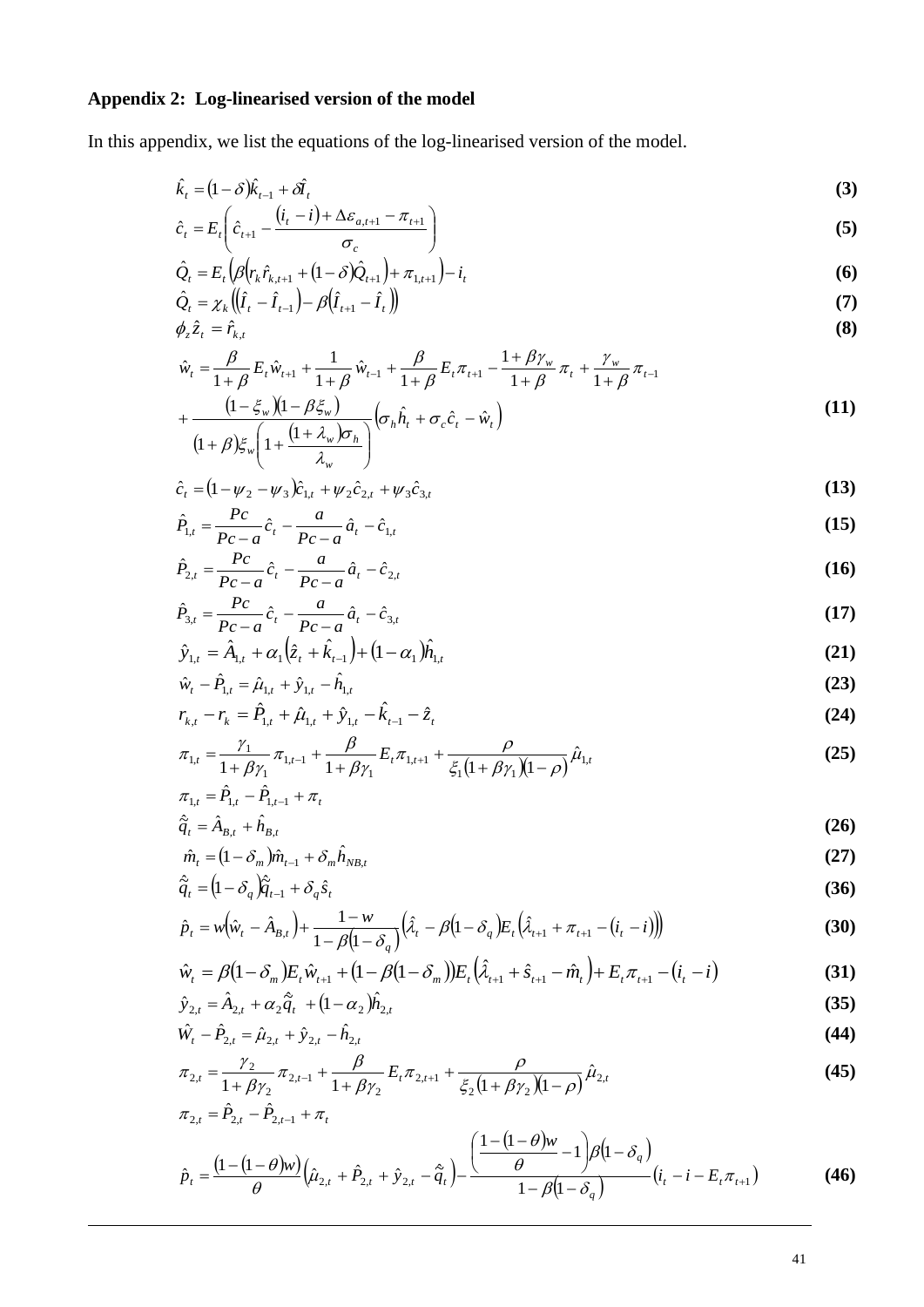$$
\hat{p}_t = (1 - (1 - \theta)w)(\hat{P}_{2,t} + \hat{\mu}_{2,t} + \hat{y}_{2,t} - \hat{\tilde{q}}_t) + (1 - \theta)w(\hat{w}_t - \hat{A}_{B,t})
$$
\n(47)

$$
\hat{a}_t = \hat{W}_t + \frac{h_3}{\bar{h}} \left( \hat{h}_{3,t} - \hat{P}_{3,t} - \hat{y}_{3,t} \right)
$$
\n(50)

$$
\hat{y}_{3,t} = \hat{A}_{3,t} + \hat{h}_{3,t} \tag{48}
$$

$$
\hat{y}_{3,t} = \hat{A}_{3,t} + \hat{h}_{3,t} \tag{48}
$$
\n
$$
\pi_{3,t} = \frac{\gamma_3}{1 + \beta \gamma_3 (1 - \gamma_3)} \pi_{3,t-1} + \frac{1 - \gamma_3 + \gamma_3^2}{1 + \beta \gamma_3 (1 - \gamma_3)} \beta E_t \pi_{3,t+1} - \frac{\gamma_3}{1 + \beta \gamma_3 (1 - \gamma_3)} \beta^2 E_t \pi_{3,t+2} + \frac{1}{\xi_3 (1 + \beta \gamma_3 (1 - \gamma_3))} (\hat{W}_t - \hat{A}_{3,t} - \hat{P}_{3,t}) \tag{54}
$$

$$
\xi_3 (1 + \beta \gamma_3 (1 - \gamma_3))^{V \t\t t} \t\t-3, t \t\t-3, t \t\t-3, t \t\t}
$$
  

$$
\pi_{3,t} = \hat{P}_{3,t} - \hat{P}_{3,t-1} + \pi_t
$$
  

$$
\hat{h}_t = \frac{h_1}{h} \hat{h}_{1,t} + \frac{h_2}{h} \hat{h}_{2,t} + \frac{h_B}{h} \hat{h}_{B,t} + \frac{h_{NB}}{h} \hat{h}_{NB,t} + \frac{h_3}{h} \hat{h}_{3,t}
$$
 (55)

$$
\hat{y}_{1,t} = \frac{c_1}{y_1} \hat{c}_{1,t} + \frac{k}{y_1} \left( \hat{k}_t - (1 - \delta) \hat{k}_{t-1} + r_k \hat{z}_t \right)
$$
\n(56)

$$
\hat{y}_{2,t} = \hat{c}_{2,t} \tag{57}
$$
\n
$$
\hat{y}_{3,t} = \hat{c}_{3,t} \tag{58}
$$

$$
\hat{y}_{3,t} = \hat{c}_{3,t} \tag{58}
$$
\n
$$
\hat{y}_t = \frac{c}{c} \hat{c}_t + \frac{k}{c} \left( \hat{k}_t - (1 - \delta) \hat{k}_{t-1} \right) \tag{59}
$$

$$
\begin{aligned} \n\sum_{i} \n\sum_{i} \n\begin{pmatrix} \n\mathbf{y} & \mathbf{y} & \mathbf{y} & \mathbf{y} & \mathbf{y} & \mathbf{y} & \mathbf{y} & \mathbf{y} & \mathbf{y} & \mathbf{y} & \mathbf{y} & \mathbf{y} & \mathbf{y} & \mathbf{y} & \mathbf{y} & \mathbf{y} & \mathbf{y} & \mathbf{y} & \mathbf{y} & \mathbf{y} & \mathbf{y} & \mathbf{y} & \mathbf{y} & \mathbf{y} & \mathbf{y} & \mathbf{y} & \mathbf{y} & \mathbf{y} & \mathbf{y} & \mathbf{y} & \mathbf{y} & \mathbf{y} & \mathbf{y} & \mathbf{y} & \mathbf{y} & \mathbf{y} & \mathbf{y} & \mathbf{y} & \mathbf{y} & \mathbf{y} & \mathbf{y} & \mathbf{y} & \mathbf{y} & \mathbf{y} & \mathbf{y} & \mathbf{y} & \mathbf{y} & \mathbf{y} & \mathbf{y} & \mathbf{y} & \mathbf{y} & \mathbf{y} & \mathbf{y} & \mathbf{y} & \mathbf{y} & \mathbf{y} & \mathbf{y} & \mathbf{y} & \mathbf{y} & \mathbf{y} & \mathbf{y} & \mathbf{y} & \mathbf{y} & \mathbf{y} & \mathbf{y} & \mathbf{y} & \mathbf{y} & \mathbf{y} & \mathbf{y} & \mathbf{y} & \mathbf{y} & \mathbf{y} & \mathbf{y} & \mathbf{y} & \mathbf{y} & \mathbf{y} & \mathbf{y} & \mathbf{y} & \mathbf{y} & \mathbf{y} & \mathbf{y} & \mathbf{y} & \mathbf{y} & \mathbf{y} & \mathbf{y} & \mathbf{y} & \mathbf{y} & \mathbf{y} & \mathbf{y} & \mathbf{y} & \mathbf{y} & \mathbf{y} & \mathbf{y} & \mathbf{y} & \mathbf{y} & \mathbf{y} & \mathbf{y} & \mathbf{y} & \mathbf{y} & \mathbf{y} & \mathbf{y} & \mathbf{y} & \mathbf{y} & \mathbf{y} & \mathbf
$$

$$
\eta_{a,t} = \rho \eta_{a,t-1} + \nu_{a,t} \tag{61}
$$

$$
\hat{A}_{1,t} = \rho_1 \hat{A}_{1,t-1} + v_{1,t} \tag{62}
$$

$$
\hat{A}_{2,t} = \rho_2 \hat{A}_{2,t-1} + \nu_{2,t} \tag{63}
$$

$$
\hat{A}_{B,t} = \rho_B \hat{A}_{B,t-1} + \nu_{B,t} \tag{64}
$$

$$
\hat{A}_{3,t} = \rho_3 \hat{A}_{3,t-1} + \nu_{3,t} \tag{65}
$$

 $\hat{p}_x = (t - (t - \rho)s_x)[P_{2x} + P_{2x} + P_{2x} - \overline{a}_x] + (t - \rho)s_x[(\delta_x - A_{2x})]$ <br>  $\hat{p}_x = \hat{A}_{2x} + \hat{P}_{2x}$ <br>  $\hat{p}_x = \hat{A}_{2x} + \hat{P}_{2x}$ <br>  $\hat{p}_x = \frac{r_2}{1 - \beta^2 r_1(1 - r_2)} \hat{p}_{2x} + \frac{1 - r_2 - r_2^2}{1 + \beta^2 r_2(1 - r_2)} / \theta^2 F_{1} \pi_{3x+2}$ <br>  $\frac{1}{\$ These 39 equations solve for the four productivity shocks, the demand shock, aggregate consumption, aggregate output (GDP), consumption of each of the three products, output of each of the three products, output of bespoke services, the value of a match in the bespoke services sector, the number of new retailers of bespoke services, the nominal interest rate, the real wage, the real rental rate for capital, the price of each of the three products and the price of bespoke services (relative to the aggregate price level), aggregate inflation and inflation rates in each sector, real marginal cost in the goods and bespoke services sectors, the real 'membership fee' paid by consumers entitling them to buy scalable services, the capital stock, capital utilisation, marketing capital, aggregate labour input, labour input in the goods sector, labour input in the scalable service sector, labour input in the retail sector and the two different types of labour input in the bespoke services sector.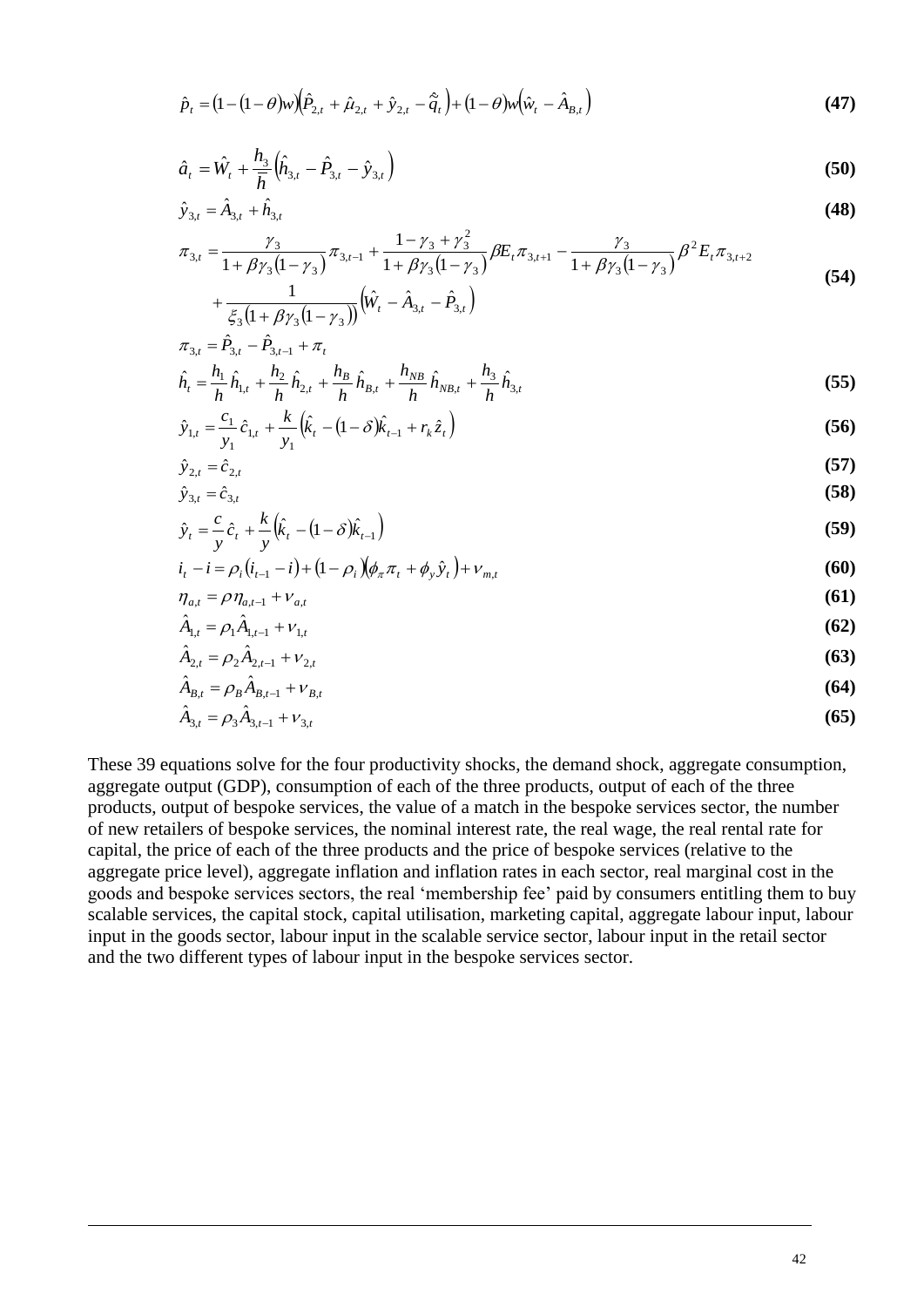#### <span id="page-43-0"></span>**Appendix 3: Steady State**

Note we have set  $\kappa_c$  so as to normalise aggregate consumption to unity,  $\kappa_h$  so as to normalise steadystate hours to unity,  $A_1$  to normalise the relative price of goods to unity,  $A_2$  to normalise the relative price of retail services to unity,  $A_B$  to normalise the relative price of business services to unity, and  $A_3$ to normalise the relative price of scaleable services to unity.

$$
\frac{1}{1+i} = \beta
$$
\n(5)  
\n $r_k = i + \delta$ \n(6)  
\n $Q = 1$ \n(7)  
\n $w = (1 + \lambda_w) \kappa_h$ \n(8)  
\n $c_1 = (1 - a)(1 - \psi_2 - \psi_3)$ \n(9)  
\n $c_2 = (1 - a)\psi_2$ \n(10)  
\n $c_3 = (1 - a)\psi_3$ \n(11)  
\n $w = \mu_1(1 - \alpha_1)\frac{y_1}{h_1}$ \n(22)  
\n $\frac{\partial}{\partial q} = a_h h_s$ \n(25)  
\n $\delta_m m = h_{mg}$ \n(26)  
\n $\delta_m m = h_{mg}$ \n(27)  
\n $\delta_q \tilde{q} = s$ \n(36)  
\n $\gamma_1 = \alpha_1 \alpha_1 \frac{y_1}{k}$ \n(27)  
\n $\delta_q \tilde{q} = s$ \n(38)  
\n $v_1(1 - \beta(1 - \delta_w))$ \n(39)  
\n $w(1 - \beta(1 - \delta_w)) = \beta \frac{\lambda}{m} s$ \n(31)  
\n $v_2 = A_2 \tilde{q}^{\alpha} h_2^{1-\alpha_2}$ \n(35)  
\n $w = (1 - \alpha_2) \mu_2 \frac{y_2}{h_2}$ \n(36)  
\n $\alpha_2 \mu_2 \frac{y_2}{\tilde{q}} - \chi(1 - \beta(1 - \delta_q)) = 1$ \n(46)  
\n $1 = \theta \alpha_2 \mu_2 \frac{y_2}{\tilde{q}} + (1 - \theta)w$ \n(47)

Now **(47)** implies  $(1-\theta)w$  $\widetilde{q} = \frac{\theta \alpha_2 \mu_2 y}{1 - (1 - \theta)}$  $\theta \alpha$ <sub>2</sub> $\mu$  $-(1 =$  $1 - (1)$  $\widetilde{a} - \frac{\theta \alpha_2 \mu_2 y_2}{2}$ Substitute in **(44)** giving  $(1-\alpha)$ ,  $(1-(1-\theta)w)$  $\widetilde{q} = \frac{\theta \alpha_2 w h_2}{(1 - \alpha_2)(1 - (1 - \theta_2))}$  $\theta \alpha$  $-\alpha$ ,  $)(1-(1-\alpha)$  $=$  $(1 - \alpha) (1 - (1$  $\tilde{a}$ 2  $2$ <sup>*w* $n_2$ </sup> Substitute in **(36)** giving  $(1-\alpha_2)(1-(1-\theta)w)\delta_q$  $s = \frac{\theta \alpha_2 w h_2}{(1 - \alpha_2)(1 - (1 - \theta)w) \delta}$  $\theta\alpha$  $-\alpha$ <sub>2</sub>  $)(1-(1 =$  $(1 - \alpha_2)(1 - (1$  $2$ <sup>*w* $n_2$ </sup>